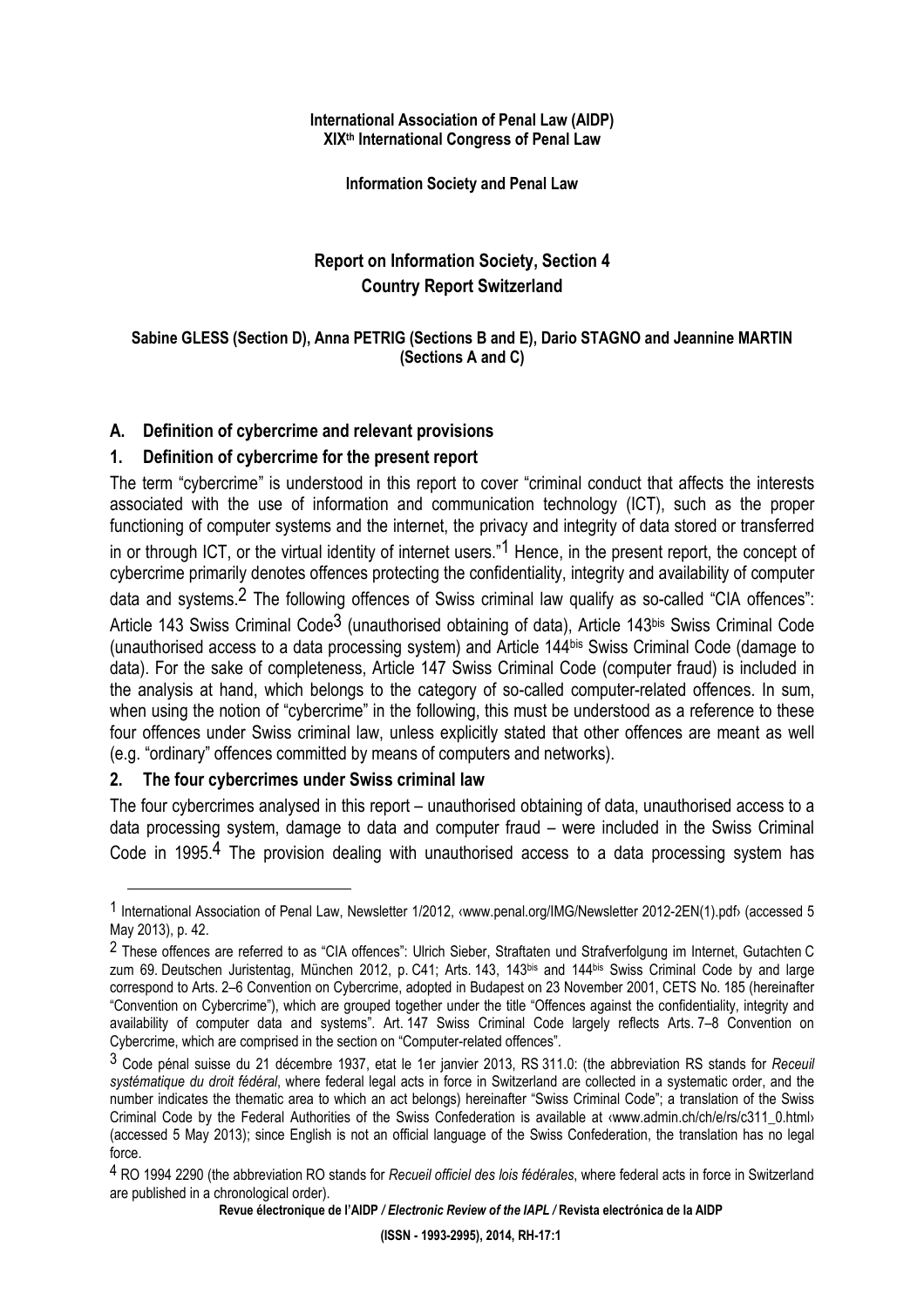recently been amended<sup>5</sup> in order to meet the requirements flowing from the Convention on Cybercrime of the Council of Europe, <sup>6</sup> which was ratified by Switzerland on 21 September 2011 and which entered into force on 1 January 2012.7

Article 143 Swiss Criminal Code prohibits the unauthorised obtaining of data and thus protects persons from interferences with their power of disposition over data. According to this provision, any person who obtains for himself or another data that is stored or transmitted electronically or in some similar manner and which is not intended for him and has been specially secured to prevent his access may be held criminally liable. This provision is the implementation of Article 3 Convention on Cybercrime. However, unlike the provision of the Convention on Cybercrime, the offence defined in Article 143 Swiss Criminal Code is only fulfilled if the data is obtained for the offender's own or another's unlawful gain. Switzerland

issued a declaration in that respect when ratifying the Convention on Cybercrime.<sup>8</sup>

Article 143bis(1) Swiss Criminal Code pertains to the unauthorised access to a data processing system and encompasses conduct commonly referred to as "hacking". It by and large reflects Article 2 Convention on Cybercrime. However, the provision of the Swiss Criminal Code requires that the alleged offender has hacked a system by surmounting special safety measures aimed at securing the system. Since this requirement is not contained in the relevant offence description of the Convention on Cybercrime, Switzerland issued a declaration in that respect.9 Meanwhile, Article 143bis(2) Swiss Criminal Code prohibits the marketing or making accessible of passwords, programs or other data that one knows or must believe will be used for hacking purposes; the provision implements Article 6(1) Convention on Cybercrime.10

Article 144bis(1) Swiss Criminal Code prohibits causing damage to data. This cybercrime, which is the cyberspace equivalent of the prohibition of causing criminal damage to physical property, implements the content of Article 4 Convention on Cybercrime. Meanwhile, Article 144bis(2) Swiss Criminal Code criminalizes the manufacturing, importing, marketing, advertising, offering or otherwise making accessible programs that one knows or must believe will be used to cause damage to data as prohibited by the first paragraph of Article 144bis(1) Swiss Criminal Code. Since this provision only partly implements Article 6 Convention on Cybercrime, Switzerland issued a respective declaration when ratifying the treaty.11.

Article 147 Swiss Criminal Code criminalizes computer fraud and is the cyberspace equivalent of the fraud provision of Article 146 Swiss Criminal Code. It by and large reflects the content of Article 8 Convention on Cybercrime.12

 $\overline{a}$ 

**Revue électronique de l'AIDP** */ Electronic Review of the IAPL /* **Revista electrónica de la AIDP** 

<sup>5</sup> RO 2011 6293.

<sup>6</sup> Convention on Cybercrime (see FN 2).

<sup>7</sup> Convention du 23 novembre 2001 sur la cybercriminalité, etat le 1er janvier 2012, RS 0.311.43.

<sup>8</sup> Convention sur la cybercriminalité (see FN 7), réserves et déclarations Suisse, b.

<sup>9</sup> Message relatif à l'approbation et à la mise en œuvre de la Convention du Conseil de l'Europe sur la cybercriminalité du 18 juin 2010, FF 2010 4275, p. 4281; Convention sur la cybercriminalité (see FN 7), réserves et déclarations Suisse, a.

<sup>10</sup> Message relatif cybercriminalité (see FN 9), p. 4286.

<sup>11</sup> Convention sur la cybercriminalité (see FN 7), réserves et déclarations Suisse, c.

<sup>12</sup> Message relatif cybercriminalité (see FN 9), p. 4288.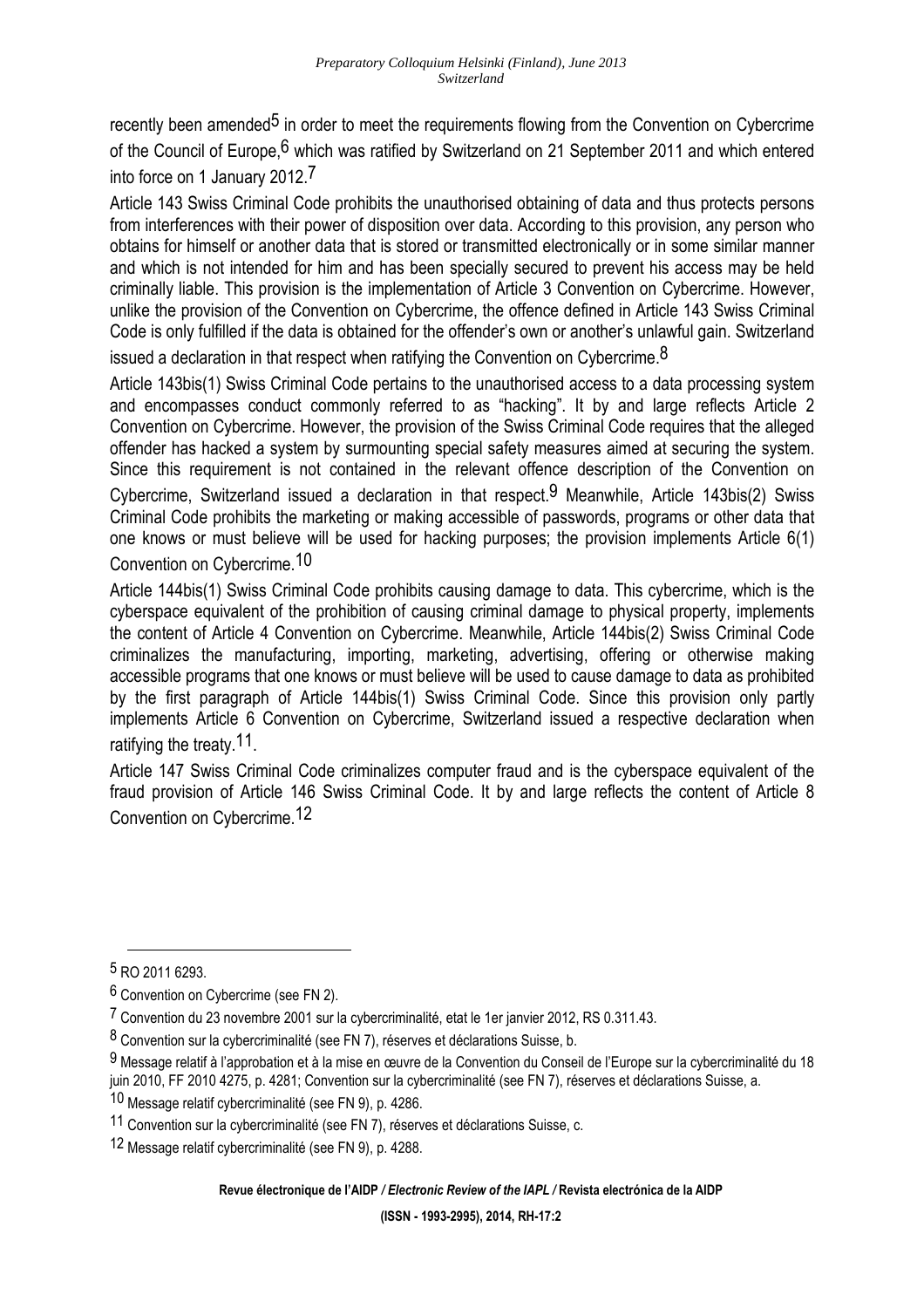## **B. Jurisdictional issues**

## **1. Location of the place of commission**

- *a) The principle*
- (aa) Cybercrimes are subject to general jurisdictional rules

The four offence descriptions referred to as cybercrimes under Swiss criminal law<sup>13</sup> do not contain any jurisdictional elements. Rather, these offences are subject to the *general* jurisdictional rules laid down in Articles 3 to 8 Swiss Criminal Code.<sup>14</sup> The primary jurisdictional basis under Swiss criminal law is the territoriality principle, which is set forth in Article 3 Swiss Criminal Code and which is given priority over

other jurisdictional bases, notably those contained in Articles 4 to 7 Swiss Criminal Code.<sup>15</sup>

(bb) Place of commission under general jurisdictional rules

According to the principle of territoriality, Swiss criminal law is applicable to every person who commits

an offence in Switzerland.<sup>16</sup> The principle is thus intrinsically linked with the rather clear notion of Swiss

territory<sup>17</sup> and the concept of "place of commission", which is more intricate – especially in the realm of cybercrime.

The "place of commission" is defined in Article 8 Swiss Criminal Code: For an offence to fall within the geographical scope of application of Swiss criminal law it suffices that either the place where the criminal *conduct* was carried out (act or omission) *or* the place where the criminal *result* occurred is located in Switzerland. The provision thus encapsulates the so-called ubiquity theory.<sup>18</sup> which combines the theory of acting<sup>19</sup> and the theory of result.<sup>20</sup> Hence, the Swiss legislature opted for a very broad test to locate the place of commission in Switzerland with the result that the reach of the territoriality principle extends to extraterritorial conduct.

As a second step, the meaning of Article 8 Swiss Criminal Code, which defines the place of commission, is discussed specifically with regard to cybercrimes.

<sup>13</sup> See Section A of this report.

<sup>14</sup> See Section B.3 of this report discussing which of the jurisdictional bases contained in Arts. 3–8 Swiss Criminal Code are in fact applicable to the four cybercrimes of Swiss criminal law. For an overview on the general jurisdictional rules under Swiss criminal law, see Anna Petrig, Extraterritorial jurisdiction – the applicability of domestic criminal law to activities committed abroad in Switzerland, in: Ulrich Sieber/Susanne Forster/Konstanze Jarvers (eds.), National Criminal Law in a Comparative Perspective, Vol. 2.1: General limitations on the application of criminal law, Berlin 2011, pp. 118–136.

<sup>15</sup> Andreas Donatsch/Brigitte Tag, Strafrecht I, Verbrechenslehre, 8th edition, Zürich 2006, p. 61; José Hurtado Pozo, Droit pénal, Partie générale, 3rd edition, Zürich 2008, p. 67 N 192; Stefan Trechsel/Hans Vest, Art. 3 Swiss Criminal Code, in: Stefan Trechsel/Mark Pieth (eds.), Schweizerisches Strafgesetzbuch, Praxiskommentar, 2nd edition, Zürich/St. Gallen 2013, p. 20 N 1.

<sup>16</sup> José Hurtado Pozo (see FN 15), p. 67 N 193.

<sup>17</sup> José Hurtado Pozo (see FN 15), pp. 67–68 N 194–195 and pp. 126–128 N 376–381; Stefan Trechsel/Hans Vest, Art. 3 Swiss Criminal Code (see FN 15), p. 20 N 3: the notion of "Switzerland" refers to the territory of the Swiss State as defined by domestic and international public law; it encompasses not only the land surface within state borders but also the airspace above it and the subsoil beneath it.

<sup>18</sup> José Hurtado Pozo (see FN 15), p. 60 N 199 and p. 70 N 201.

<sup>19</sup> The theory of acting is also referred to as the objective territoriality principle: see, e.g., Report of the International Law Commission: 58th Session (1 May–9 June and 3 July–11 August 2006), Annex E – Extraterritorial Jurisdiction, 2006, UN Doc. A/61/10, para. 11.

<sup>&</sup>lt;sup>20</sup> The theory of result is also referred to as the effects doctrine, see, e.g., Report of the International Law Commission (see FN 19), para. 12.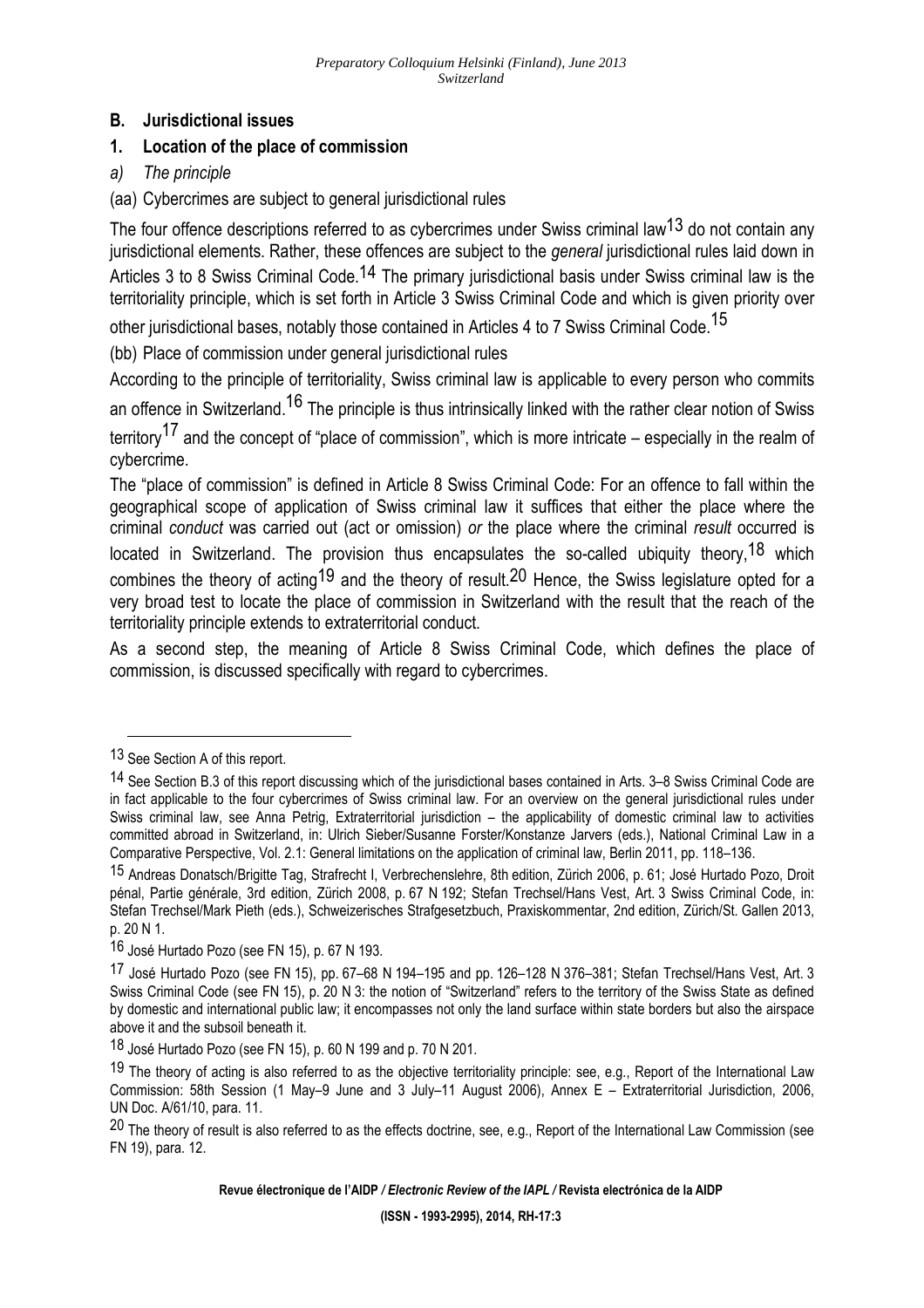### *b) The concrete solutions*

## (aa) Theory of acting: where offender acted

According to the theory of acting, the offence is considered to be committed in Switzerland if the place where the offender was physically present when engaging in the prohibited conduct is located in Switzerland. If this is the case, the specific conduct falls within the geographical scope of application of Swiss criminal law. Thereby, it suffices that the person fulfilled one of the objective definitional elements of the offence<sup>21</sup> (partially) in Switzerland. However, mere preparatory acts carried out in Switzerland are generally not enough to give rise to a place of commission; rather, at least an attempt is necessary.<sup>22</sup>

In the realm of cybercrime, various places theoretically qualify as the place of acting, notably the place where the offender was physically present when entering the respective computer command, i.e. the place of the information input, the place where the server is located, which hosts the data uploaded by the alleged offender, or even the place where the data is made available, e.g. downloadable.<sup>23</sup> The majority of scholars argue that regarding the four cybercrimes of the Swiss Criminal Code, the place of acting must be located at the place where the offender was physically present when entering the respective computer commands.24 This view finds support in cantonal case law.25 The Swiss Federal Supreme Court has yet to decide this question specifically. However, in a case involving the determination of the competent forum *within Switzerland*, the Court opined that the place of the data input gives rise to a place of commission; meanwhile, the Court explicitly left the question open whether the place where the server is located could have the same effect.<sup>26</sup> Yet, the idea that the place where

<sup>&</sup>lt;sup>21</sup> Under Swiss criminal law, every offence is composed of objective and subjective definitional elements. While the subjective elements relate to the offender's inner world, the objective elements are those aspects of an offence that display or manifest themselves externally, that is, discernible conditions, factors and changes in the outside world, such as the description of who can commit the offence, the conduct, the object on which the criminal act or omission is performed, the result of the criminal conduct and the causality between conduct and result; on the objective definitional elements of an offence, see Anna Petrig, Objective Aspects of the Offense in Switzerland, in Ulrich Sieber/Susanne Forster/Konstanze Jarvers (eds.), National Criminal Law in a Comparative Perspective, Vol. 3.1: Defining criminal conduct, Berlin 2011, p. 255.

<sup>22</sup> José Hurtado Pozo (see FN 15), p. 70 N 202–204; Stefan Trechsel/Hans Vest, Art. 8 Swiss Criminal Code (see FN 15), p. 33 N 2; see also Section B.1.b.cc of this report.

<sup>23</sup> Christa Pfister, Hacking in der Schweiz im Spiegel des europäischen, des deutschen und des österreichischen Computerstrafrechts, Dissertation der Universität Zürich, Berlin 2008, p. 67; Marcel A. Niggli, Nationales Strafrecht vs. globales Internet, in: Rolf H. Weber/Reto M. Hilty/Rolf Auf der Maur (eds.), Geschäftsplattform im Internet II, Rechtliche und praktische Aspekte, Zürich 2001, pp. 143; Stephanie Müller, Die strafrechtliche Verantwortlichkeit für Verweisungen durch Hyperlinks nach deutschem und Schweizer Recht, Dissertation Zürich, Berlin 2011, p. 298.

<sup>24</sup> Christa Pfister (see FN 23), p. 68; Stefan Heimgartner, Die internationale Dimension von Internetstraffällen – Strafhoheit und internationale Rechtshilfe in Strafsachen, in: Christian Schwarzenegger/Oliver Arter/Florian S. Jörg (eds.), Internet-Recht und Strafrecht, 4. Tagungsband, Bern 2005, p. 122; Christian Schwarzenegger, Der räumliche Geltungsbereich des Strafrechts im Internet. Die Verfolgung von grenzüberschreitender Internetkriminalität in der Schweiz im Vergleich mit Deutschland und Österreich, ZStrR 2010, pp. 117–119; Marcel A. Niggli (see FN 23), pp. 143–144; Daniel Koller, Cybersex, Die strafrechtliche Beurteilung von weicher und harter Pornographie im Internet unter Berücksichtigung der Gewaltdarstellungen, Dissertation Zürich, Bern 2007, p. 385.

<sup>25</sup> Daniel Koller (see FN 24), p. 387.

<sup>26</sup> BGE 8G.43/1999 (11 August 1999; unpublished; the abbreviation BGE stands for Bundesgerichtsentscheid, i.e. decisions of the Swiss Federal Supreme Court); the case is discussed in Philippe Weissenberger, Zum Begehungsort bei Internet-Delikten, ZBJV 11/1999, pp. 703–706; see also Franz Riklin, Der Gerichtsstand bei Internetdelikten, medialex, 4/1999, pp. 235–236.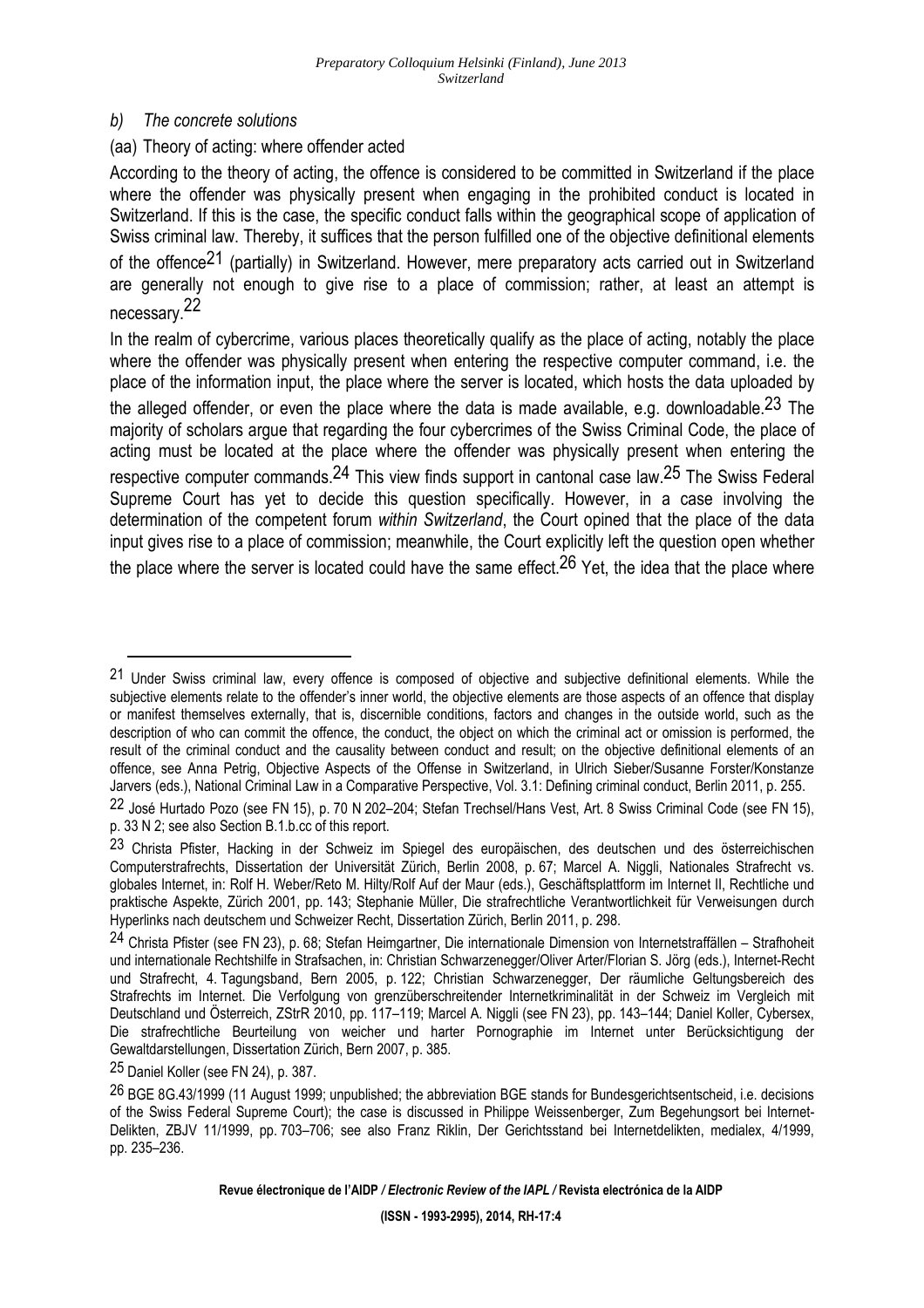the server is located qualifies as a place of commission has been rejected by a vast majority of scholars<sup>27</sup>

To conclude, the place of acting is considered to be located in Switzerland if the alleged offender was physically present in Switzerland when entering the respective computer commands. Hence, the place of the data input is decisive for determining the place of acting, which, in turn, gives rise to a place of commission in Switzerland according to Article 8 Swiss Criminal Code.

(bb) Theory of result: where the result occurs

According to the theory of result, which is laid down in Article 8 Swiss Criminal Code in addition to the theory of acting, a crime is considered to have been committed in Switzerland if its result occurs in Switzerland. The notion of "result" is controversial in this context and the jurisprudence of the Swiss

Federal Supreme Court regarding the concept of "result" lacks consistency.<sup>28</sup>

Initially adopting a very broad definition of the notion of "result", the Swiss Federal Supreme Court later restricted it and argued that the notion should be understood as synonymous with its definition in the context of result offences:29 only those changes in the outside world, which correspond to an objective definitional element of the offence, are considered to be a result in the sense of Article 8 Swiss Criminal

Code.<sup>30</sup> Hence, to construe a place of commission in Switzerland based on the theory of result is only possible for result offences – but not for conduct offences, which do not feature a result as previously defined and for which, as a consequence, a place of commission can only be located in Switzerland based on the theory of acting.<sup>31</sup> However, from the more recent case law of the Swiss Federal Supreme Court<sup>32</sup> it accrues that the Court broadened the notion of result in the field of offences against personal honour, especially when committed through the use of media. The Court held that an offence committed by the use of media can be prosecuted in Switzerland if a publication realized and edited abroad is distributed in Switzerland. It specified that for offences against personal honour, the communication of the defamatory statement as such constitutes the result and notably considered it sufficient to construe a place of commission in Switzerland if letters with defamatory content sent from abroad were read in Switzerland.<sup>33</sup> Hence, even though offences against personal honour are conduct offences,  $34$  the Court deems it possible that they feature a result in the sense of Article 8 Swiss Criminal Code. This development may be of significance with regard to the dissemination of illegal content through the use of the internet, i.e. for content-related offences committed in cyberspace. For

<sup>27</sup> Christa Pfister (see FN 23), p. 68; Christian Schwarzenegger (see FN 24), pp. 117–119; Marcel A. Niggli (see FN 23), pp. 143–144; Daniel Koller (see FN 24), p. 386.

<sup>28</sup> See, e.g., Valentine Delaloye, La poursuite pénale du délit formel et les problèmes de territorialité liés à internet, Jusletter du 27 février 2012, N 10–24.

<sup>&</sup>lt;sup>29</sup> Under Swiss criminal law, a distinction is drawn between conduct and result offences. Conduct offences are characterized by the fact that specific conduct is threatened with punishment; the offence is completed by the mere carrying out of the conduct threatened with punishment and no further or specific consequences must ensue from the conduct in question. As regards result offences, the offence description is only fulfilled if the conduct yields a certain result, which must be different from the conduct of the offender in terms of location or time or at least notionally; on this distinction, see Anna Petrig (see FN 21), pp. 266–267.

<sup>30</sup> Peter Popp/Patrizia Levante, Art. 8 Swiss Criminal Code, in: Marcel A. Niggli/Hans Wiprächtiger (eds.), Strafrecht I, Art. 1–110 StGB/Jugendstrafgesetz, Basler Kommentar, 2nd edition, Basel 2007, p. 231 N 7; BGE 105 IV 326, p. 330, N 3.g; On the notion of "objective definitional element of the offense", see also Section B.1.b.aa of this report.

<sup>31</sup> Valentine Delaloye (see FN 28), N 13–14; on the theory of acting see Section B.1.b.aa of this report.

<sup>32</sup> See, e.g., BGE 125 IV 177 and BGE 128 IV 145, p. 153.

<sup>33</sup> Valentine Delaloye (see FN 28), N 20; Christa Pfister (see FN 23), p. 69.

<sup>34</sup> A minority of authors argue that they qualify as result offences: Valentine Delaloye (see FN 28), N 16–18.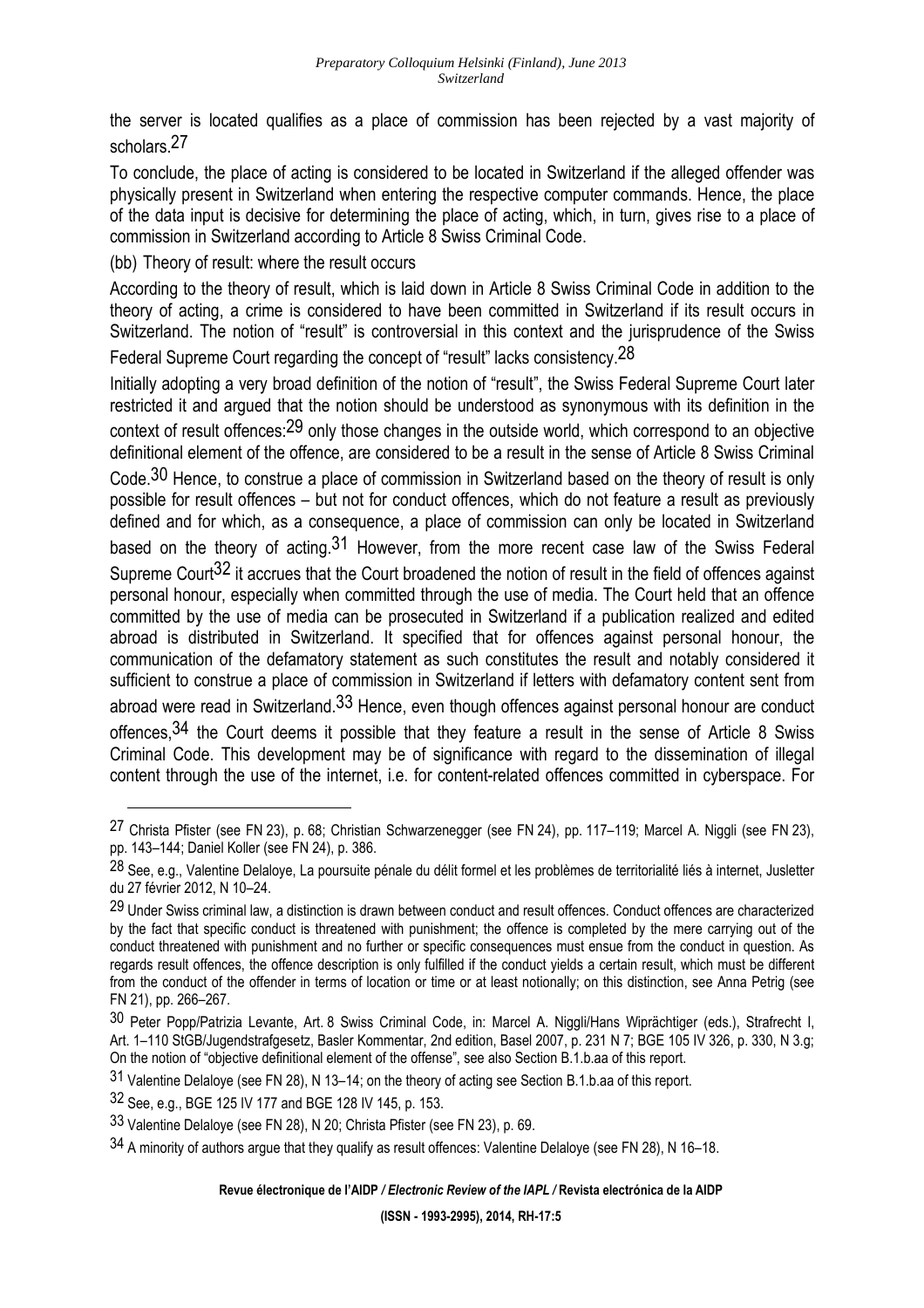the four cybercrimes under consideration in this report, however, this case law seems important only *if* it constituted the starting point for broadening the definition of "result" in the context of Article 8 Swiss Criminal Code in general.

Since currently only result offences – but not conduct offences – feature a result in the sense of Article 8 Swiss Criminal Code, i.e. can give rise to a place of commission in Switzerland, it is important to determine the nature of the four cybercrimes.

Article 144bis(1) Swiss Criminal Code prohibiting the causing of damage to data<sup>35</sup> and Article 147 Swiss Criminal Code criminalizing computer fraud36 are both result offences. For these two cybercrimes, the location of a place of commission in Switzerland based on the theory of result is possible; hence, it is not necessary that the alleged offender acted in Switzerland so long as the result occurs in Switzerland.

Meanwhile, Article 143 Swiss Criminal Code, which criminalizes the unauthorised obtaining of data, 3/ Article 143bis Swiss Criminal Code penalizing what is referred to as "hacking" 38 and Article 144bis(2) Swiss Criminal Code dealing with the manufacture and dissemination of computer viruses<sup>39</sup> are conduct offences. For these offences a place of commission in Switzerland can only be construed if the alleged offender acted in Switzerland, i.e. based on the theory of acting. Since these cybercrimes do *not* display a result as defined by the Swiss Federal Supreme Court in the context of Article 8 Swiss Criminal Code, it is not possible to construe a place of commission in Switzerland based on the theory of result (and these offences do not seem to fall within the exception of offences against personal honour committed through the use of media, which the Swiss Federal Supreme Court has held as yielding a result despite being conduct offences). Hence, in many situations where the negative effects of cybercrimes – which qualify as conduct rather than result offences – are felt in Switzerland, but where the conduct took place abroad rather than in Switzerland, the current interpretation of Article 8 Swiss Criminal Code does not allow a place of commission to be construed in Switzerland. Put differently, these cybercrimes cannot be subjected to Swiss criminal law based on the territoriality principle – however, they can potentially be brought within the ambit of Swiss criminal law by virtue of any other jurisdictional basis available under Swiss criminal law.<sup>40</sup>

We can thus conclude that for cybercrimes qualifying as result offences (Articles 144bis(1) and 147 Swiss Criminal Code), a place of commission can be located in Switzerland if either the result occurs in Switzerland or the conduct, i.e. entering the computer command, was (partially) carried out in Switzerland. For those cybercrimes qualifying as conduct offences (Articles 143, 143bis and 144bis(2) Swiss Criminal Code), it is currently only possible to locate a place of commission in Switzerland if they were (partially) committed in Switzerland. In other words, it does not suffice that their negative effects occur in Switzerland because these effects are not considered to be a result in the sense of Article 8 Swiss Criminal Code, i.e. the provision determining the place of commission. Overall, in many instances, cybercrimes cannot be subjected to Swiss criminal law based on the territoriality principle. It is against this background that various authors suggest that this dichotomy between result offences and

<sup>35</sup> Stefan Trechsel/Dean Crameri, Art. 144bis Swiss Criminal Code, in: Stefan Trechsel/Mark Pieth (eds.), Schweizerisches Strafgesetzbuch, Praxiskommentar, 2nd edition, Zürich/St. Gallen 2013, p. 732 N 1 ff.; Christian Schwarzenegger (see FN 24), p. 122.

<sup>36</sup> BGE 6S.597/2001, consid. 4.3.2; Christian Schwarzenegger (see FN 24), p. 122.

<sup>37</sup> Stefan Trechsel/Dean Crameri, Art. 143 Swiss Criminal Code (see FN 35), pp. 721 ff. N 3 and 7; Philippe Weissenberger, Art. 143 Swiss Criminal Code, in: Marcel A. Niggli/Hans Wiprächtiger (eds.), Strafrecht II, Art. 111–392 StGB, Basler Kommentar, 2nd edition, 2007, p. 456 N 6 ff.

<sup>38</sup> Christa Pfister (see FN 23), p. 70.

<sup>39</sup> Christian Schwarzenegger (see FN 24), p. 122.

<sup>40</sup> See Section B.3 of this report.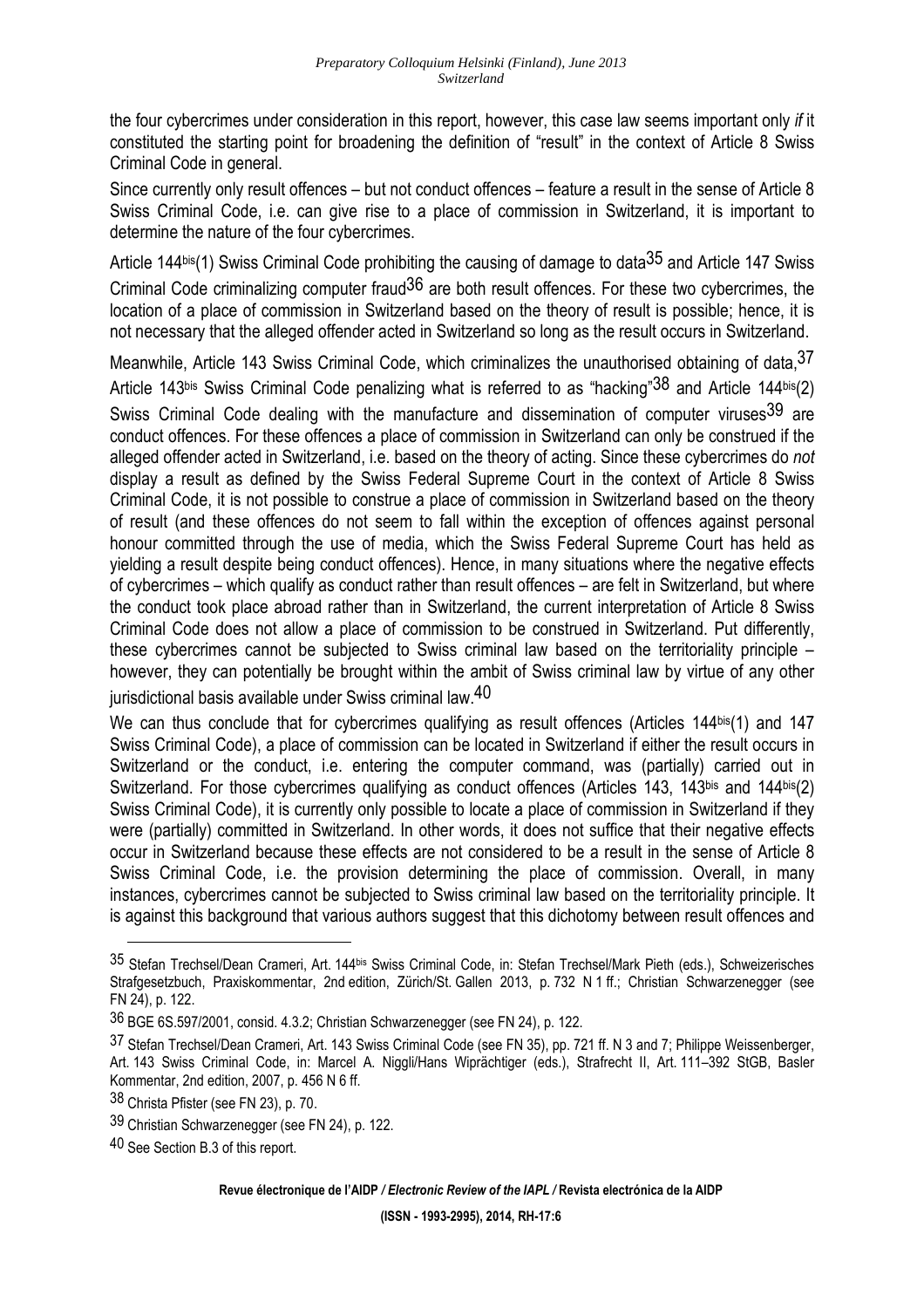conduct offences must be overcome with regard to cybercrimes (or even generally).<sup>41</sup> As we will see later in more detail, <sup>42</sup> some authors go as far as to suggest that any cybercrime should be subjected to Swiss criminal law as soon as unlawful conduct carried out abroad "can be made visible on a screen" in Switzerland 43

## (cc) Attempts

According to Article 8(2) Swiss Criminal Code, an attempt to commit an offence gives rise to a place of commission in Switzerland if the person acted in Switzerland or if the result should have occurred in Switzerland according to the offender's perception.<sup>44</sup> Thus, similar to completed crimes, it is the ubiquity theory – embracing the theory of acting and the theory of result – that guides the location of the place of commission for inchoate crimes. Hence, the analysis above regarding the application of the theory of acting and theory of result to completed cybercrimes45 can be applied *mutatis mutandis* to attempted cybercrimes.

While mere preparatory acts generally do not give rise to a place of commission in Switzerland, the socalled "punishable preparatory acts" pertaining to specific crimes exhaustively listed in Article 260bis(1) Swiss Criminal Code do so.<sup>46</sup> The four cybercrimes of the Swiss Criminal Code are, however, not included in this list. Hence, only attempted cybercrimes, but not preparatory acts relating to their future commission, can give rise of a place of commission in Switzerland.

### (dd) Participation

A black letter legal norm determining whether and when participation in an offence gives rise to a place of commission in Switzerland is missing from Swiss criminal law. However, jurisprudence has developed conditions under which participation in an offence establishes a place of commission in Switzerland.

According to this case law, the criminal conduct of one co-perpetrator in Switzerland establishes a place of commission in Switzerland for all co-perpetrators. We concluded earlier that in the realm of cybercrime, the place of commission can be determined according to the theory of acting or the theory of result, which together form the ubiquity theory laid down in Article 8 Swiss Criminal Code.<sup>47</sup> The place of acting is considered to be located in Switzerland if the alleged offender was physically present in Switzerland when entering the respective computer commands. Hence, if one co-perpetrator acted in Switzerland, Swiss criminal law is applicable to other co-perpetrators involved in the commission of the respective cybercrime. Furthermore, according to the theory of result, the criminal result obtained in Switzerland by one co-perpetrator gives rise to a place of commission in Switzerland for all other coperpetrators.<sup>48</sup> Hence, as soon as a cybercrime qualifying as a result offence displays its result in the

<sup>41</sup> For a discussion whether the dichotomy should be maintained in the realm of cybercrime and various positions held by scholars, see Christa Pfister (see FN 23), p. 71; Valentine Delaloye (see FN 28), N 10–24; Daniel Koller (see FN 24), pp. 393–395.

<sup>42</sup> See Section B.5 of this report.

<sup>43</sup> See, e.g., Daniel Koller (see FN 24), p. 394.

<sup>44</sup> Maurice Harari/Miranda Liniger Gros, Art. 8 Swiss Criminal Code, in: Robert Roth/Laurent Moreillon (eds.), Code pénal, Commentaire romand, Basel 2009, p. 99 N 55–58.

<sup>45</sup> See Section B.1 of this report.

<sup>46</sup> Stefan Trechsel/Hans Vest, Art. 8 Swiss Criminal Code (see FN 15), p. 33 N 2.

<sup>47</sup> See Section B.1.b.aa and bb of this report.

<sup>48</sup> Peter Popp/Patrizia Levante, Art. 8 Swiss Criminal Code (see FN 30), p. 234 N 13; Maurice Harari/Miranda Liniger Gros, Art. 8 Swiss Criminal Code (see FN 44), p. 98 N 48–49.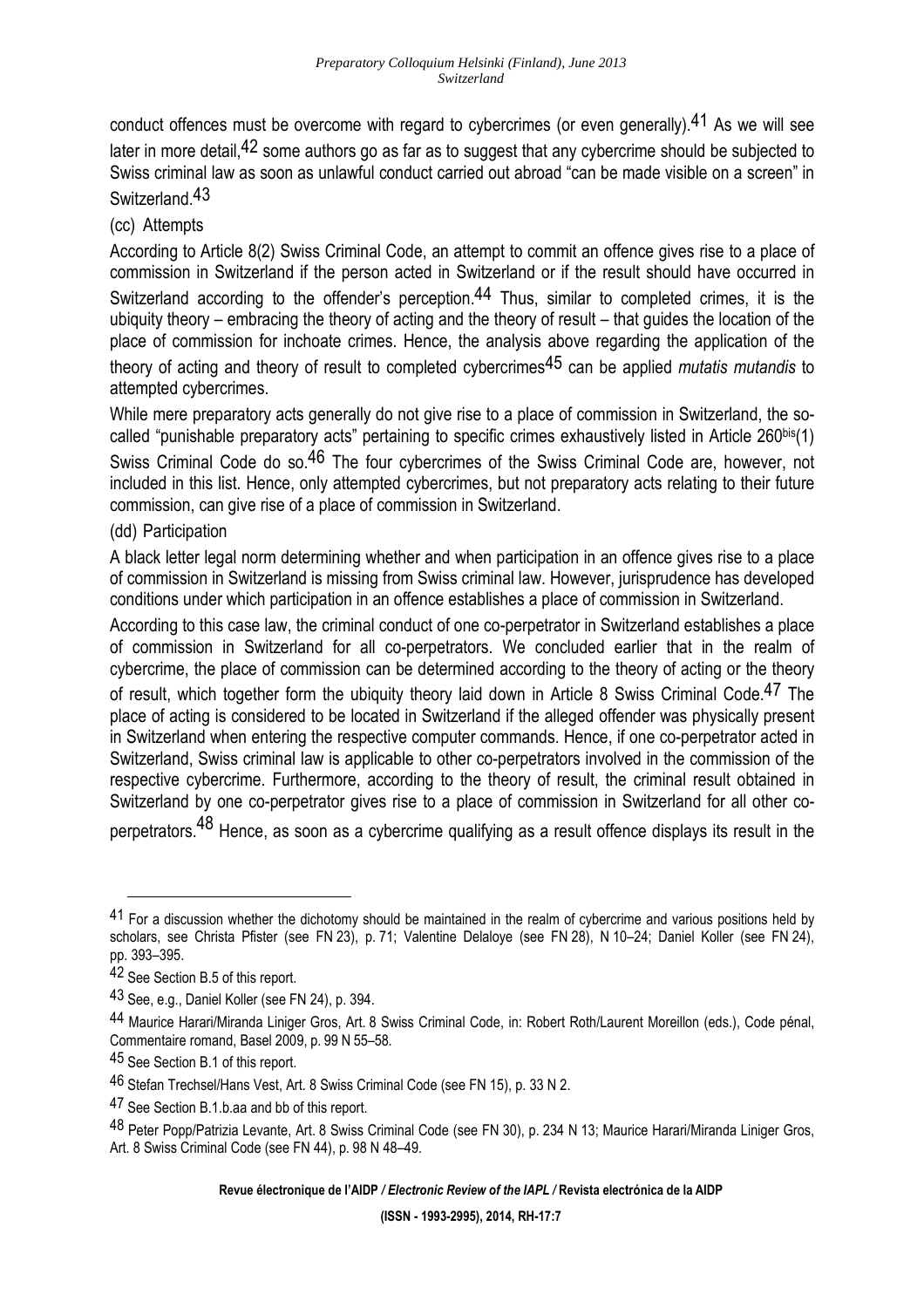sense of Article 8 Swiss Criminal Code in Switzerland, <sup>49</sup> all co-perpetrators involved in the commission of that offence are subject to Swiss criminal law.

An instigator is considered to have committed an offence in Switzerland even if he acted abroad if the result of the instigation occurred in Switzerland or, in the case of an attempt, the result should have occurred in Switzerland. The same holds true for an aider and abettor contributing to the offence from

abroad, if the result of the crime occurs in Switzerland.<sup>50</sup> However, according to the case law of the Swiss Federal Supreme Court, persons instigating or aiding and abetting in Switzerland an offence committed abroad<sup>51</sup> are not subject to Swiss criminal law based on the territoriality principle (it might, however, be possible to apply Swiss criminal law based on jurisdictional bases other than the principle

of territoriality).<sup>52</sup> This restrictive view is criticized in doctrine and it is argued that Swiss criminal law should be applicable under the condition that the principal offence is punishable at the place of commission.53

## **2. Necessity of determining place of commission**

Absent any specific jurisdictional rules for cybercrimes,<sup>54</sup> the general jurisdictional rules of Articles 3 to 8 Swiss Criminal Law apply to these offences. As we have seen earlier, jurisdiction can only be based on the principle of territoriality<sup>55</sup> if a place of commission as defined in Article 8 Swiss Criminal Code can be construed in Switzerland.56 Put differently, it is *a conditio sine qua non* that a place of commission can be construed in Switzerland so as to apply Swiss criminal law to a specific cybercrime based on the territoriality principle.

Unlike the territoriality principle, other jurisdictional bases of Swiss criminal law are not subject to the requirement that the place of commission is located in Switzerland. Rather, their very existence goes back to the idea of extending the application of Swiss criminal law to *extraterritorial* conduct. And yet, Article 8 Swiss Criminal Code defining the place of commission in Switzerland plays an indirect role in

that the extraterritorial jurisdictional bases, which are of relevance for the four cybercrimes,<sup>57</sup> require that the offence was committed *abroad*, i.e. that no place of commission can be construed in Switzerland.58

To conclude, under Swiss criminal law as it stands today, there is an absolute necessity to identify the place of commission of a cybercrime in order to determine whether Swiss criminal law applies to it – either based on the territoriality principle (if there is a place of commission in Switzerland) or the active

<sup>49</sup> See Section B.1.b.bb of this report.

<sup>50</sup> Andreas Donatsch/Brigitte Tag (see FN 15), p. 51; Maurice Harari/Miranda Liniger Gros, Art. 8 Swiss Criminal Code (see FN 44), p. 98 N 54.

<sup>51</sup> On the criminal liability of Swiss providers as aiders and abettors in the commission of a cybercrime, see Section C.5.a.bb of this report.

<sup>52</sup> Andreas Donatsch/Brigitte Tag (see FN 15), p. 51; Maurice Harari/Miranda Liniger Gros, Art. 8 Swiss Criminal Code (see FN 44), p. 98 N 54; both citing BGE 104 IV 77, pp. 86–87 consid. 7b. On jurisdictional bases other than the territoriality principle, see Section B.3 of this report.

<sup>53</sup> Maurice Harari/Miranda Liniger Gros, Art. 8 Swiss Criminal Code (see FN 44), p. 98 N 54.

<sup>54</sup> See Sections B.1.a and C.2 of this report.

<sup>55</sup> Art. 3 Swiss Criminal Code.

<sup>56</sup> See Section B.1.a of this report.

<sup>57</sup> See Section B.3 of this report.

<sup>58</sup> Art. 6 and Art. 7 para. 1 and 2 lit. a Swiss Criminal Code.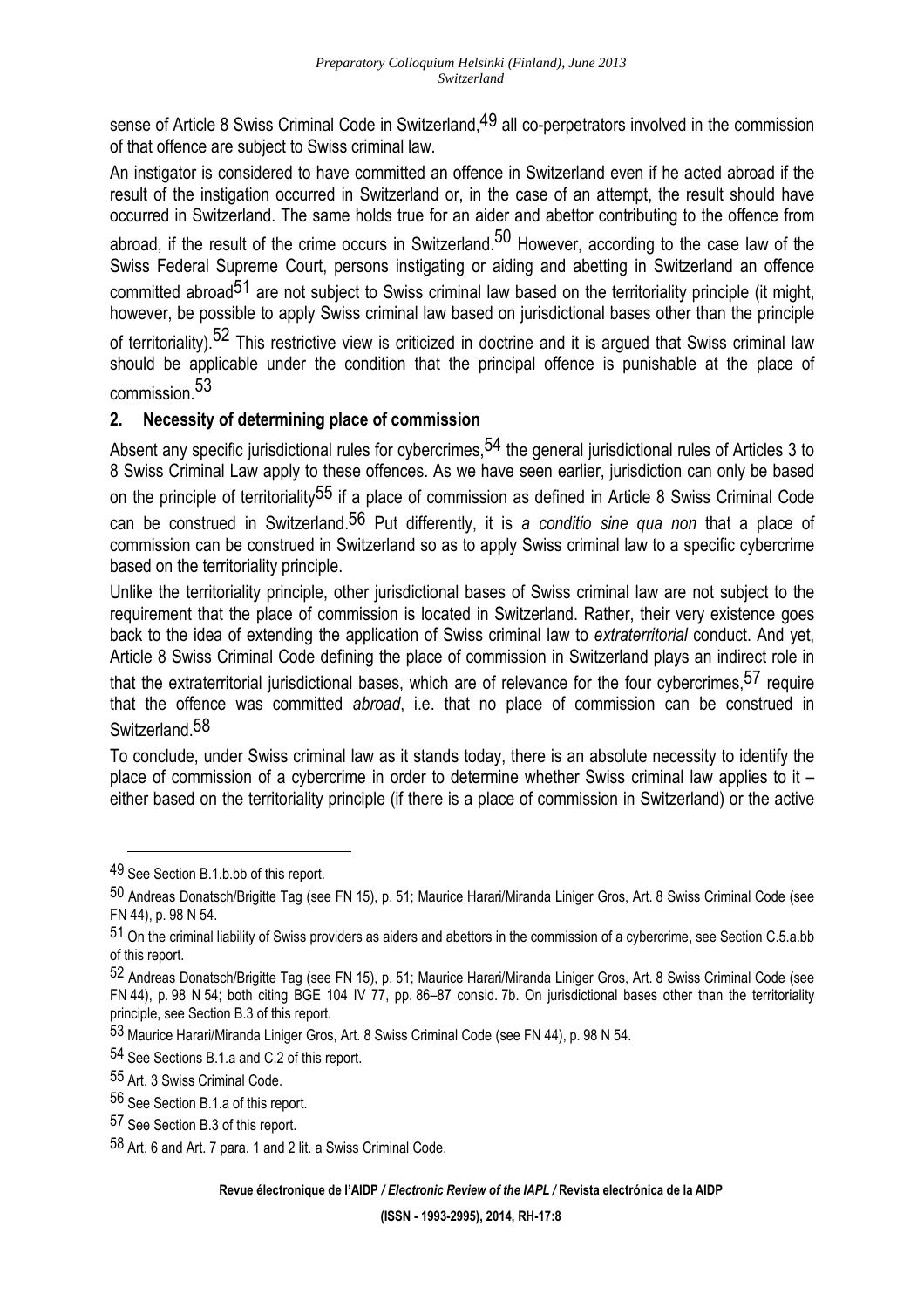or passive personality principle or the representation principle (if there is no place of commission in Switzerland, i.e. the offence was committed abroad and the other criteria have been met).

## **3. Jurisdictional rules applying to cybercrimes**

*a) Cybercrimes are subject to general jurisdictional rules* 

The four offences referred to as cybercrimes in this report<sup>59</sup> do not contain any jurisdictional elements. Rather, these offences are subject to the general jurisdictional rules of the Swiss Criminal Code, i.e. Articles 3 to 8 Swiss Criminal Code.<sup>60</sup> What follows is a discussion about which of these general jurisdictional rules are pertinent in the realm of cybercrime and the conditions under which they apply.

## *b) Territoriality principle*

The first pertinent jurisdictional basis for applying Swiss criminal law to cybercrimes is the territoriality principle defined in Article 3 Swiss Criminal Code. We have already discussed the conditions under which it is triggered specifically with regard to the four cybercrimes. Also, we have seen that the broad localization theory laid down in Article 8 Swiss Criminal Code allows a place of commission to be

construed in Switzerland even if the cybercrime (mainly) features extraterritorial moments.61

## *c) Active and passive personality principles*

Among the so-called extraterritorial jurisdictional bases, which allow for the application of Swiss criminal law to the four cybercrimes of the Swiss Criminal Code, are the active and passive personality principles. These two principles are not only governed by the same provision, Article 7(1) Swiss Criminal Code, but their application is also subject to the same cumulative requirements. The only difference between the principles is that for the passive personality principle to apply, the victim has to be a Swiss national, while the offender has to possess Swiss nationality in order to base jurisdiction on the active personality principle. These nationality requirements are not explicitly stated in Article 7(1) Swiss Criminal Code, but can be inferred from the introductory sentence of Article 7(2) Swiss Criminal Code.<sup>62</sup> Whether the alleged offender or supposed victim possesses other nationalities in addition to

# Swiss nationality is irrelevant.<sup>63</sup>

As regards the cumulative conditions for triggering the application of the active and passive personality principles, it is first required that the extraterritorially-committed offence is also punishable at the place of commission or that the place of commission is not subject to any penal power.<sup>64</sup> The four cybercrimes of Swiss criminal law by and large reflect the offences defined in the Convention on Cybercrime.65 If the extraterritorial conduct took place in another State party to this Convention, which also implemented its content into domestic law, the double criminality requirement is likely to be fulfilled.

 $\overline{a}$ 

**Revue électronique de l'AIDP** */ Electronic Review of the IAPL /* **Revista electrónica de la AIDP** 

<sup>59</sup> Arts. 143, 143bis, 144bis and 147 Swiss Criminal Code; see Section A of this report.

 $60$  See Sections B.1.a and C.2 of this report. The same holds true for hate speech via the internet, which is – according to the definition of cybercrime as used in this report – not a genuine cybercrime but an "ordinary" crime committed by means of the internet; this offence, which is likely to fulfil Art. 261bis Swiss Criminal Code criminalizing racial discrimination, is subject to the general jurisdictional rules of Arts. 3–8 Swiss Criminal Code.

<sup>61</sup> See Section B.1 of this report.

<sup>62</sup> Peter Popp/Patrizia Levante, Art. 7 Swiss Criminal Code (see FN 30), p. 222 N 2.

<sup>63</sup> Stefan Trechsel/Hans Vest, Art. 7 Swiss Criminal Code (see FN 15), p. 29 N 3 and p. 31 N 9.

<sup>64</sup> Art. 7 para. 1 lit. a Swiss Criminal Code; on the principle of double criminality, see Anna Petrig (see FN 14), pp. 319–320.

<sup>65</sup> See Section A.2 of this report mentioning which cybercrimes of Swiss criminal law implement the offences defined in the Convention on Cybercrime and to what extent they deviate from these definitions.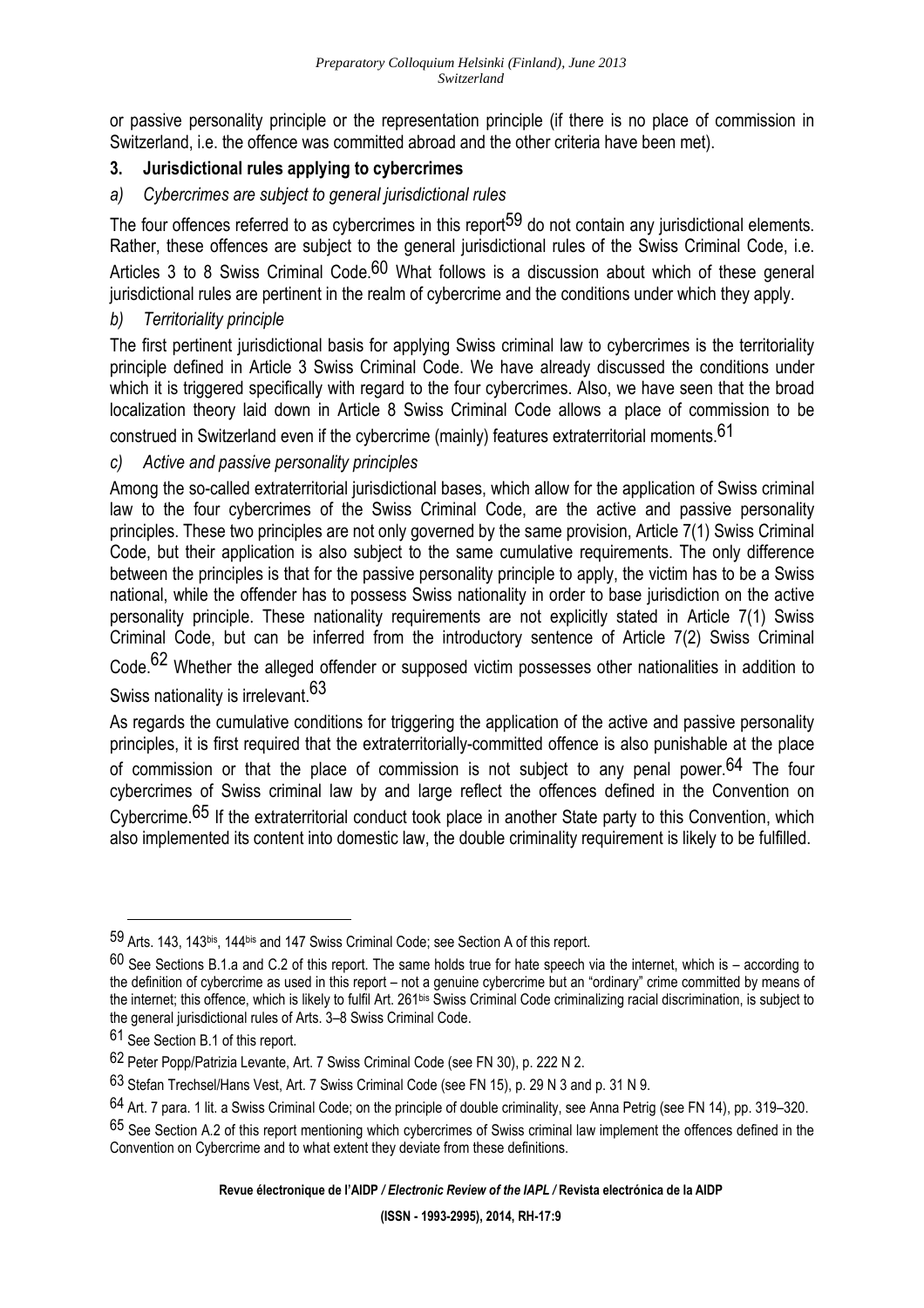Secondly, it is required that the offender who allegedly committed an offence abroad is voluntarily (or according to some authors even involuntarily)<sup>66</sup> present in Switzerland. Alternatively, presence of the offender can also be obtained through extradition, which must be based on a lawful procedure.  $^{67}$ 

The third requirement is that the crime under consideration must be an extraditable offence under Swiss law, yet the offender has not been extradited from Switzerland for any reason, notably because no third

State requested his extradition or because such a request was rejected.<sup>68</sup> According to Article 35 Mutual Assistance Act,69 an offence is an "extraditable offense" if it is "punishable not only under the law of Switzerland but also under the law of the requesting State by a sanction with deprivation of liberty for a maximum period of at least one year or with a more severe sanction"<sup>70</sup> and "is not subiect to Swiss jurisdiction". This requirement aims to exclude the application of Swiss criminal law to minor

offences committed abroad.<sup>71</sup> Due to the foreign law reference in the definition of "extraditable offense", whether a specific cybercrime qualifies as an extraditable offence can only be answered with regard to a specific fact pattern. Yet a general assertion can still be made that, under Swiss criminal law, all four cybercrimes fulfil the minimum penalty requirement of Article 35 Mutual Assistance Act.

*d) Representation principle* 

l

The prosecution of persons who allegedly committed cybercrimes can potentially be based on two other jurisdictional grounds, both of which embody the representation principle.

(aa) Offences prosecuted in terms of an international obligation

According to Article 6 Swiss Criminal Code, any person who commits an offence abroad that Switzerland is obliged to prosecute in terms of an international convention is subject to Swiss criminal law. This jurisdictional basis was included in the Swiss Criminal Code in order to ensure that Switzerland always has jurisdiction over offences for which international law stipulates a duty to prosecute or extradite.72 The application of Swiss criminal law based on Article 6 Swiss Criminal Code is subject to various conditions, to which we turn now.

The application of Swiss criminal law to extraterritorial conduct based on Article 6 Swiss Criminal Code is subject to various requirements, the first of which is that the offence was committed abroad. Hence, this criterion is fulfilled only if *no* place of commission can be construed in Switzerland according to

<sup>66</sup> Marc Henzelin, Art. 6 Swiss Criminal Code, in: Robert Roth/Laurent Moreillon (eds.), Code pénal, Commentaire romand, Basel 2009, p. 72 N 24.

<sup>67</sup> Achieving presence by unlawful means, notably by way of abduction, deception or circumvention of extradition proceedings does not fulfil the presence requirement stipulated in Art. 7 para. 1 lit. b Swiss Criminal Code; Peter Popp/Patrizia Levante, Art. 7 Swiss Criminal Code (see FN 30), p. 223 N 6; Stefan Trechsel/Hans Vest, Art. 7 Swiss Criminal Code (see FN 15), p. 30 N 7.

<sup>68</sup> Message concernant la modification du code pénal suisse (dispositions générales, entrée en vigeur et application du code pénal) et du code pénal militaire ainsi qu'une loi fédérale régissant la condition pénale des mineurs du 21 september 1998, FF 1999 1787, pp. 1804–1805; Marc Henzelin, Art. 6 Swiss Criminal Code (see FN 66), p. 81 N 11.

<sup>69</sup> Federal Act on International Mutual Assistance in Criminal Matters of 20 March 1981, status of 1 January 2013 (Loi fédérale du 20 mars 1981 sur l'entraide internationale en matière pénale, etat le 1er janvier 2013, RS 351.1), hereinafter "Mutual Assistance Act"; a translation of the Mutual Assistance Act by the Federal Authorities of the Swiss Confederation is available at ‹www.admin.ch/ch/e/rs/3/351.1.en.pdf› (accessed 5 May 2013); since English is not an official language of the Swiss Confederation, the translation has no legal force.

<sup>70</sup> This requirement is thus in line with Art. 24 para. 1 lit. a Convention on Cybercrime relating to extradition: Message relatif cybercriminalité (see FN 9), p. 4302.

<sup>71</sup> Message modification (see FN 68), p. 1804.

<sup>72</sup> Stefan Trechsel/Hans Vest, Art. 6 Swiss Criminal Code (see FN 15), p. 26 N 1.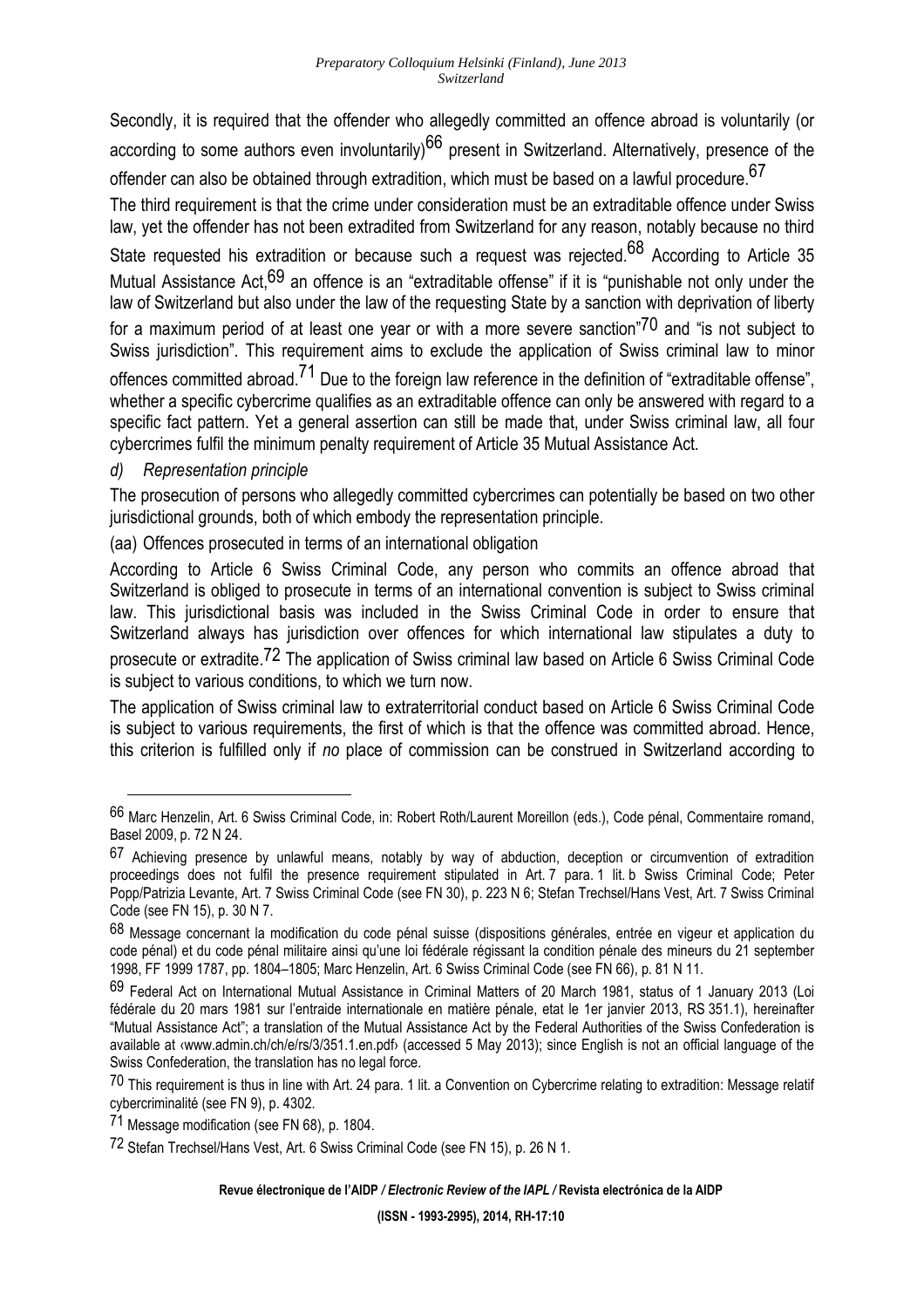Article 8 Swiss Criminal Code.<sup>73</sup> The second requirement is that Switzerland is obliged to prosecute the offence by virtue of an international agreement. Various international treaties contain such a duty to prosecute. As regards cybercrimes, the Convention on Cybercrime, to which Switzerland is a party, stipulates a duty to extradite or prosecute in Article 24(6) for the offences defined in Articles 2 to 11. Since the four cybercrimes contained in the Swiss Criminal Code are by and large covered by the

Convention on Cybercrime, they come under the duty to extradite or prosecute.<sup>74</sup> Hence, the requirement of Article 6 Swiss Criminal Code – that Switzerland is obliged to prosecute the respective offences by virtue of an international agreement – is generally fulfilled with regard to cybercrimes.

Since Switzerland is acting on behalf of a third State with a closer link to the offence, Article 6 Swiss Criminal Code further requires that the offence is also punishable at the place of commission (double criminality) or, alternatively, that the place of commission is not subject to any penal power.<sup>75</sup> Finally, the offender has to be (voluntarily)<sup>76</sup> present in Switzerland and has not been extradited.<sup>77</sup>

(bb) Rejected extradition request

 $\overline{a}$ 

Article 7(2)(a) Swiss Criminal Code provides for the application of Swiss criminal law to alleged offenders regarding whom Switzerland refused an extradition request for reasons unrelated to the nature of the offence. This provision aims at reconciling two competing interests: While Switzerland is obliged to respect certain bars to extradition,  $78$  it also has an interest in extraditing individuals suspected of having engaged in criminal conduct so as not to grant a safe haven and foster impunity. In the past, this tension has led to some disregard for the mandatory grounds for refusal of an extradition request.<sup>79</sup> Providing Swiss criminal jurisdiction for such cases is understood as a way out of this dilemma and a means of realizing both interests.

The application of Swiss criminal law based on this jurisdictional ground is only possible if neither the alleged offender nor the supposed victim is a Swiss national.<sup>80</sup> Furthermore, the offence must also be liable to prosecution at the place of commission or the place of commission is not subject to any State's criminal law jurisdiction. In addition, the alleged offender must be in Switzerland, and while extradition is permitted for the offence under Swiss law, the alleged offender is not extradited.<sup>81</sup> However, Swiss criminal law does not apply if an extradition request was refused because of the nature of the offence, notably its political, military or fiscal nature.82

<sup>&</sup>lt;sup>73</sup> On the determination of the place of commission according to Art. 8 Swiss Criminal Code in the realm of cybercrime, see Section B.1 of this report.

<sup>74</sup> Council of Europe, Explanatory Report on the Convention on Cybercrime, ‹conventions.coe.int/Treaty/en/Reports/Html/185.htm› (accessed 5 May 2013), para. 251.

<sup>75</sup> Peter Popp/Patrizia Levante, Art. 6 Swiss Criminal Code (see FN 30), pp. 216–218 N 2–7.

<sup>76</sup> Not requiring voluntariness: Marc Henzelin, Art. 6 Swiss Criminal Code (see FN 66), p. 72 N 24.

<sup>77</sup> Peter Popp/Patrizia Levante, Art. 6 Swiss Criminal Code (see FN 30), p. 218 N 8; Marc Henzelin, Art. 6 Swiss Criminal Code (see FN 66), p. 74 N 31–32.

 $78$  An important bar to extradition flowing from human rights law and international refugee law is the principle of nonrefoulement. Under Swiss law, the prohibition of refoulement is expressed in, *inter alia*, Art. 2 lit. a and b Mutual Assistance Act (see FN 69).

<sup>79</sup> Peter Popp/Patrizia Levante, Art. 7 Swiss Criminal Code (see FN 30), p. 223 N 6.

<sup>80</sup> Introductory words of Art. 7 para. 2 Swiss Criminal Code.

<sup>81</sup> Art. 7 para. 1 lit. a–c read together with Art. 7 para. 2 Swiss Criminal Code.

<sup>82</sup> Art. 7 para. 2 lit. a Swiss Criminal Code; see, e.g., Art. 3 Mutual Assistance Act (see FN 69); Marc Henzelin, Art. 6 Swiss Criminal Code (see FN 66), p. 82 N 17.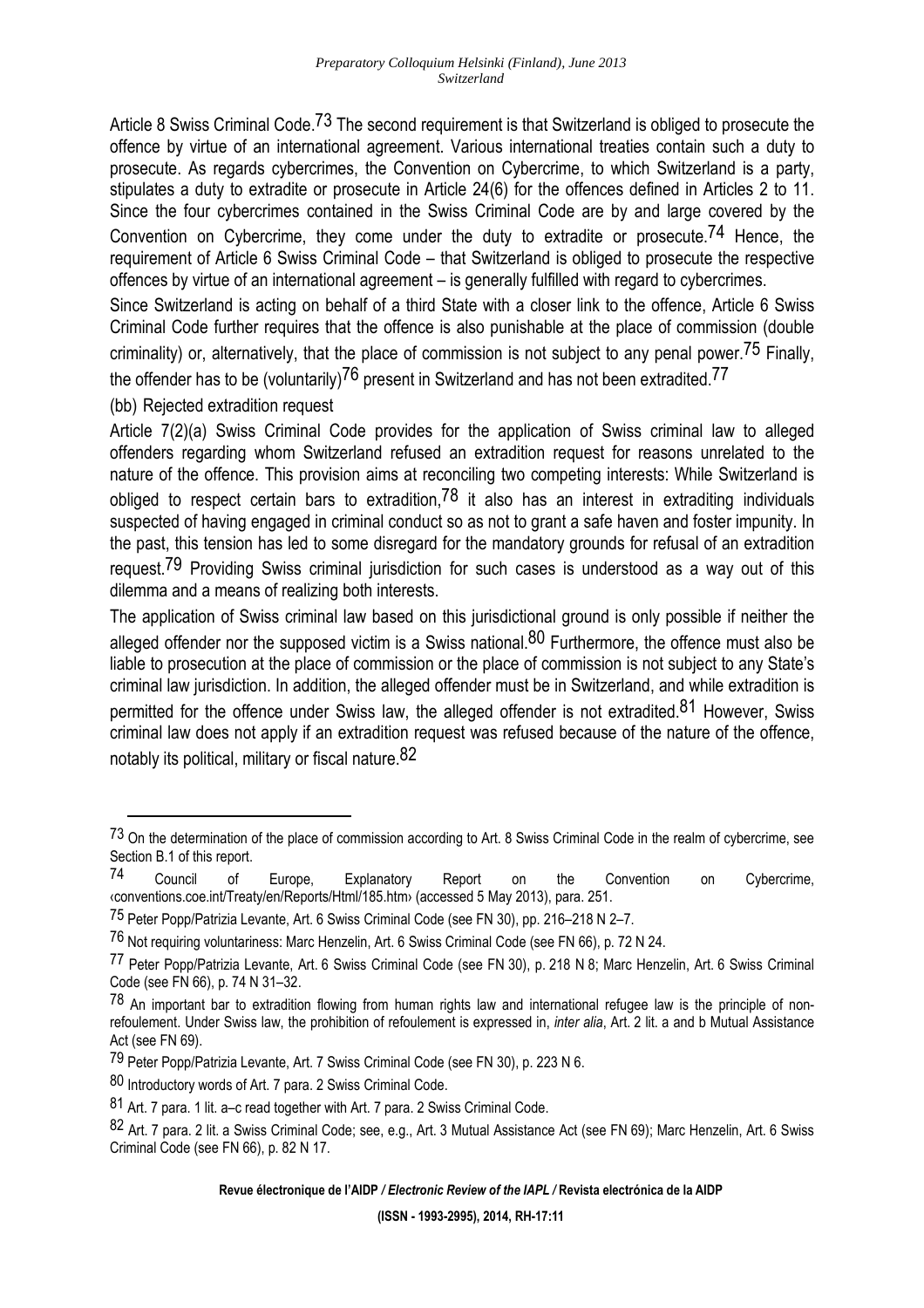### *e) Impertinent jurisdictional bases*

Among the jurisdictional bases that *cannot* serve as the basis for application of Swiss criminal law to the four cybercrimes analysed in this report is Article 4 Swiss Criminal Code, which embodies the protective principle. This jurisdictional basis is only amenable to the offences defined in Title 13 of the Swiss Criminal Code dealing with "felonies and misdemeanours against the State and national security". Since none of the cybercrimes considered in this report are contained in Title 13 of the Swiss Criminal Code, they are not amenable to the protective principle.

Article 5 Swiss Criminal Code subjecting specific offences committed against minors abroad to an absolute universality principle in not applicable to cybercrimes as defined in this report either. The exhaustive list of offences amenable to this jurisdictional rule does not contain any of the four cybercrimes.

Finally, the absolute universality principle stipulated in Article 7(2)(b) Swiss Criminal Code, which is reserved for offences qualifying as "a particularly serious felony that is proscribed by the international community", i.e. international core crimes, does not apply to the four cybercrimes.

### *f) Conclusion*

We can conclude that the four cybercrimes under consideration here are subject to the general jurisdictional rules of the Swiss Criminal Code since these offence descriptions do not contain any jurisdictional elements. The application of Swiss criminal law to cybercrimes can potentially be based on the territoriality principle, which is equipped with a broad localization theory,  $83$  the active and passive personality principles84 and the representation principle for offences committed abroad that Switzerland is obliged to prosecute in terms of an international agreement,  $85$  or the representation principle for

offences where an extradition request was rejected.<sup>86</sup> The remaining jurisdictional bases of the Swiss Criminal Code do not seem amenable to the four cybercrimes under consideration here. Overall, Switzerland potentially has prescriptive and thus adjudicative jurisdiction over cybercrimes (partially) committed extraterritorially.

### **4. Prevention and settlement of jurisdictional conflicts**

Substantive Swiss criminal law does not contain any rules on conflict of laws, which are intended to prevent or settle jurisdictional conflicts between two or more States both claiming jurisdiction. Some jurisdictional bases provided for in Articles 3 to 7 Swiss Criminal Code contain principles mitigating the *consequences* of jurisdictional conflicts by setting forth that foreign judgments are taken into account to some extent.<sup>87</sup> However, not all of these principles apply to all jurisdictional bases provided for in the Swiss Criminal Code, and – more importantly in the present context – they are not designed to prevent or solve jurisdictional conflicts but only to (partially) remedy consequences accruing from the multiple jurisdictional claims.

However, regarding the four cybercrimes of the Swiss Criminal Code, Switzerland is under an obligation to consult with other State parties equally claiming jurisdiction in a specific case "with a view to determining the most appropriate jurisdiction for prosecution" by virtue of Article 22(5) Convention on

 $\overline{a}$ 

**Revue électronique de l'AIDP** */ Electronic Review of the IAPL /* **Revista electrónica de la AIDP** 

<sup>83</sup> Arts. 3 and 8 Swiss Criminal Code.

<sup>84</sup> Art. 7 para. 1 Swiss Criminal Code.

<sup>85</sup> Art. 6 Swiss Criminal Code.

<sup>86</sup> Art. 7 para. 2 lit. a Swiss Criminal Code.

<sup>87</sup> On the principles of imputation, extinction and enforcement, which allow foreign judgments to be taken into account to some extent, see Anna Petrig (see FN 14), pp. 321–324.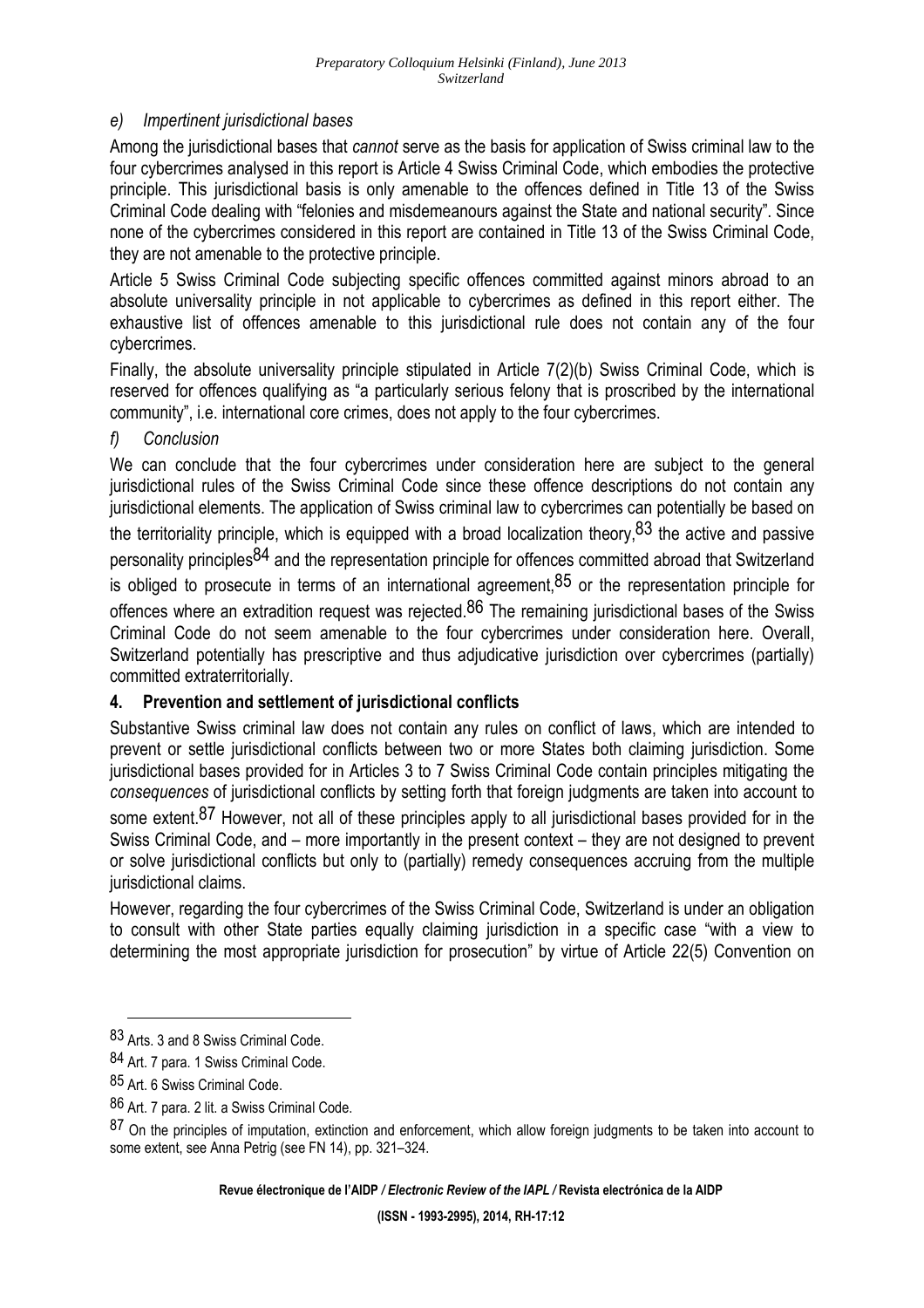Cybercrime.88 The application of this provision by Swiss prosecutorial authorities, i.e. to waive Swiss prosecution in a specific case, is made possible by Article 8 Swiss Criminal Procedure Code.<sup>89</sup> This provision stipulates some specific instances where, in deviation of the generally applicable principle of legality, <sup>90</sup> prosecution can be waived. One such instance is the waiving of prosecution "if the offence is already being prosecuted by a foreign authority or the prosecution has been assigned to such an authority".91 Article 22(5) Convention on Cybercrime does *not* provide any indication on *how* to solve instances of positive jurisdictional conflicts – for instance, when to opt for a single venue for prosecution or when to prosecute some alleged offenders in one State and some in another State. According to the Explanatory Report to the Convention on Cybercrime, this decision is heavily dependent on the specificities of each case and therefore not amenable to a general rule pertaining to the solution of jurisdictional conflicts.92 Furthermore, Article 22(5) Convention on Cybercrime has a major weakness in that the obligation to consult is not of an absolute nature.<sup>93</sup> Rather, an obligation to consult only exists "where appropriate", which opens the door for States to ultimately pursue their own interests without even making an effort to coordinate their course of action with other States also claiming jurisdiction.

### **5. Subjecting cybercrimes to universal jurisdiction?**

The idea of subjecting cybercrimes to Swiss criminal law and jurisdiction regardless of where they have been committed as long as they display some negative effects in Switzerland has been put forth in scholarship pertaining to Swiss criminal law. Thus, it has been argued that the Swiss judge should be elevated to a position of a "judge of cyberspace" – a space to which the concept of (national) borders is foreign – with universal competence to try cybercrimes.  $94$ 

Even though some scholars argue in favour of subjecting cybercrimes to universal jurisdiction, we do not consider it a likely scenario that the Swiss legislature actually does so in the near future. Admittedly, under Swiss criminal law, there is a clear trend of expanding extraterritorial jurisdiction. Over the last decades, the instances where Swiss law can be applied to extraterritorial conduct have multiplied. With the 2007 entry into force of the new General Part of the Swiss Criminal Code containing the general jurisdictional rules, the universality principle was introduced for specific (mainly sexual) offences committed against minors abroad and for particularly serious offences proscribed by the international community as a whole, namely international core crimes. In 2012, the Swiss legislature criminalized female genital mutilation, equipped with a jurisdictional rule subjecting the offence to an absolute universality principle.<sup>95</sup> This development reveals how the Swiss legislature is inclined to subject certain offences to an absolute universality principle, i.e. to make Swiss criminal law applicable to conduct that

 $\overline{a}$ 

<sup>88</sup> See Section A.2 of this report.

<sup>89</sup> Code de procédure pénale suisse du 5 octobre 2008, etat le 1er avril 2013, RS 312.0, hereinafter "Swiss Criminal Procedure Code"; a translation of the Swiss Criminal Procedure Code by the Federal Authorities of the Swiss Confederation is available at «www.admin.ch/ch/e/rs/c312\_0.html» (accessed 5 May 2013); since English is not an official language of the Swiss Confederation, the translation has no legal force.

<sup>90</sup> Art. 7 Swiss Criminal Procedure Code stipulates the principle of legality in criminal procedure.

<sup>91</sup> Art. 8 para. 3 Swiss Criminal Procedure Code; on the principle of legality in criminal procedure and the moderate principle of opportunity under Swiss criminal law, see Anna Petrig, Principle of Legality (nullum crimen sine lege) in Switzerland, in: Ulrich Sieber/Susanne Forster/Konstanze Jarvers (eds.), National Criminal Law in a Comparative Legal Context, Vol. 2.1: General Limitations on the Application of Criminal Law, Berlin 2011, p. 120.

<sup>92</sup> Explanatory Report (see FN 74), para. 239.

<sup>93</sup> Explanatory Report (see FN 74), para. 239.

<sup>94</sup> Daniel Koller (see FN 24), pp. 394–395, referring to a judge with universal competence ("Allzuständigkeit").

<sup>95</sup> This development is described in Anna Petrig, The expansion of Swiss criminal jurisdiction in light of international law, Utrecht Law Review (accepted for publication; on file with author).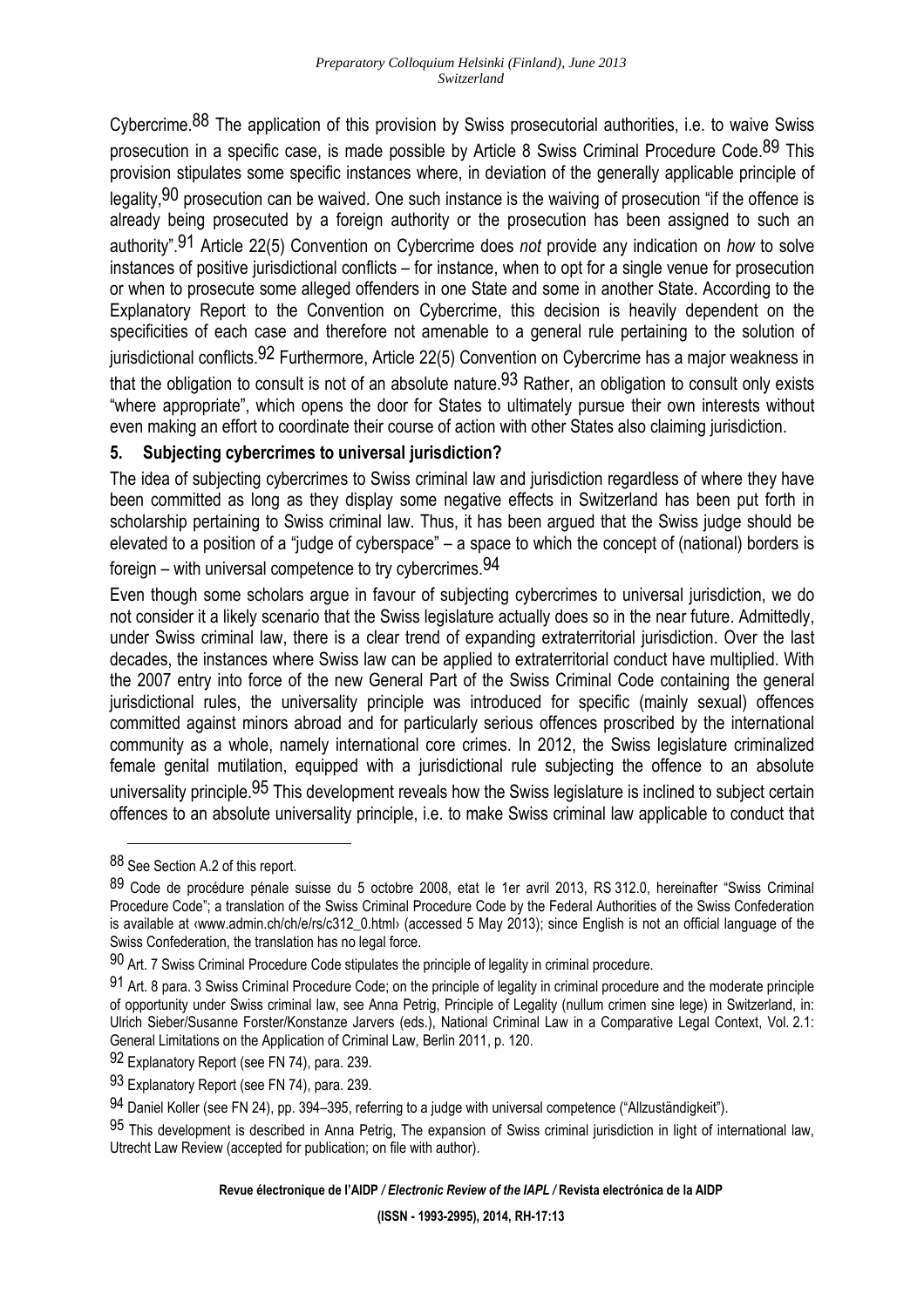does *not* feature a (substantial) link to Switzerland, except for the offender's presence on Swiss soil. However, when looking at the offences subjected to universal jurisdiction, it also accrues that the legislatures used this most far-reaching jurisdictional basis to protect only specific fundamental interests – such as life and one's physical, psychological and sexual integrity. Since the four cybercrimes considered in this report are pure property offences.<sup>96</sup> it seems rather unlikely that the Swiss legislature would provide for absolute universal jurisdiction over these offences.

The more likely development is that certain restrictive criteria for application of specific jurisdictional rules, which allow Swiss criminal law to be applied to cybercrimes (partially) committed abroad, will be relaxed by courts, either in general or solely in relation to cybercrimes. Thus, for instance, it is possible that courts will broaden the notion of result in the context of cybercrimes in order to construe a place of commission based on the theory of result not only with regard to cybercrimes qualifying as result offences but also those that have the nature of conduct offences.<sup>97</sup> However, the pursuit of an even broader localization theory in the realm of cybercrime, i.e. to broaden the principle of territoriality, will reduce the scope of application of what is commonly referred to as "extraterritorial jurisdictional bases" contained in Articles 4 to 7 Swiss Criminal Code.<sup>98</sup> Put differently, it excludes the application of Swiss criminal law to extraterritorial cybercrimes based on the jurisdictional bases of Articles 6, 7(1) and  $(7)(2)(a)$  Swiss Criminal Code  $99$  which require that the offence was committed "abroad". For an alleged offender subject to Swiss prescriptive and adjudicative jurisdiction it may, however, be more protective to have Swiss law applied to him based on extraterritorial jurisdiction rather than on the principle of territoriality. The most notable difference is that Articles 6, 7(1) and 7(2)(a) Swiss Criminal Code (unlike, obviously, the principle of territoriality) require double criminality, i.e. that the offence is not only criminalized under Swiss criminal law but also under the criminal law of the place of commission.

To conclude, when discussing the establishment of new jurisdictional bases or to amend or adapt the criteria of existing jurisdictional bases with regard to cybercrimes, the difficulty lies in defining the appropriate scope of domestic prescriptive and adjudicative jurisdiction, i.e. to strike a reasonable balance between unlimited liberty in cyberspace and unlimited liability for cybercrimes.<sup>100</sup> Thereby, the jurisdictional rules of the Swiss Criminal Code must be understood as forming a whole, i.e. equilibrium must be found between what is generally referred to as territorial and extraterritorial jurisdiction. In doing so, it must be borne in mind what the ratio behind the respective jurisdictional bases is, how they are interrelated and the consequences of applying one jurisdictional rule or the other. This is true not only in terms of allowing prosecutions, i.e. from the perspective of the prosecutorial authorities and the supposed victim, but also for the alleged offender's interests and rights.

<sup>96</sup> They are all contained in title two of the Swiss Criminal Code, which contains offences against property.

<sup>97</sup> Christa Pfister (see FN 23), pp. 73–74 on how Art. 8 Swiss Criminal Code and the ubiquity principle it embodies could be interpreted *de lege ferenda*; see also Section B.1.b.aa and bb.

<sup>98</sup> The distinction drawn between the principle of territoriality (Art. 3 Swiss Criminal Code) and extraterritorial jurisdictional bases (Arts. 4–7 Swiss Criminal Code) does not reflect the fact that through the broad localization theory of Art. 8 Swiss Criminal Code it is possible to make Swiss criminal law applicable based on the territoriality principle to conduct physically taking place abroad.

<sup>99</sup> See Section B.3.c and d of this report.

<sup>100</sup> For a discussion on how to strike such a balance, see, for example, Thomas Weigend, Unbegrenzte Freiheit oder grenzenlose Strafbarkeit im Internet?, in: Gerhard Hohloch (ed.), Recht und Internet, Baden-Baden 2001, pp. 85–92; Albin Eser, Internet und internationales Strafrecht, in: Dieter Leipold (ed.), Rechtsfragen des Internet und der Informationsgesellschaft: Symposium der rechtswissenschaftlichen Fakultäten der Albert-Ludwigs-Universität Freiburg und der Städtischen Universität Osaka, Heidelberg 2002, pp. 303–326, available at ‹www.freidok.unifreiburg.de/volltexte/3784/pdf/Eser\_Internet\_und\_internationales\_Strafrecht.pdf› (accessed 5 May 2013).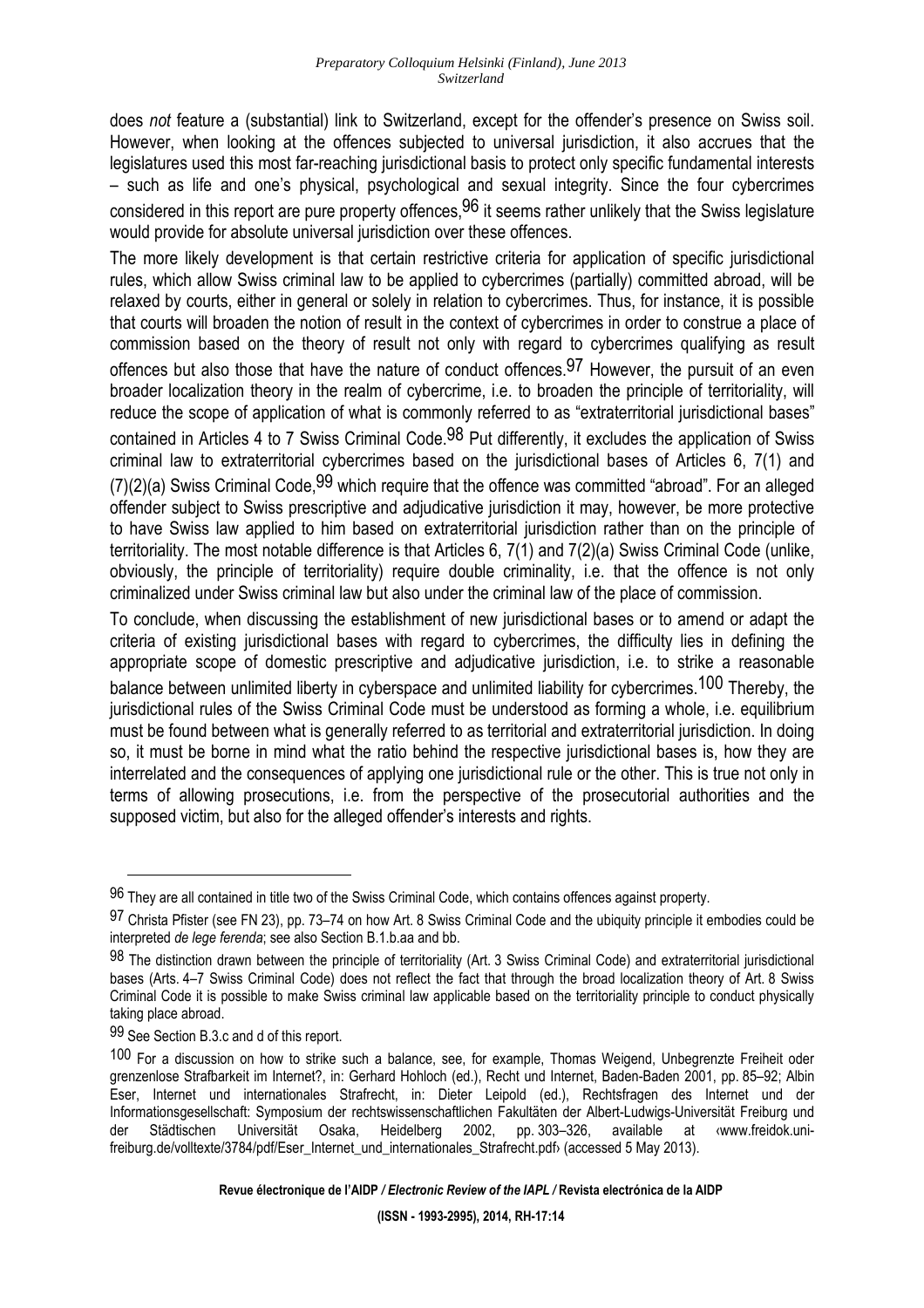## **C. Substantive criminal law and sanctions**

## **1. Cybercrimes with a transnational dimension**

Conduct fulfilling one of the four cybercrimes under consideration in this report – unauthorised obtaining of data, unauthorised access to a data processing system, damage to data and computer fraud<sup>101</sup> – is likely to have a transnational dimension.102

## **2. No jurisdictional elements in cybercrime offences**

As a general rule, Switzerland defines the geographical scope of its criminal law in *general* jurisdictional provisions, most importantly in Articles 3 to 8 Swiss Criminal Code. Only exceptionally does the Swiss legislature equip specific offences with a jurisdictional rule, which prevails over the general jurisdictional rules.<sup>103</sup> However, none of the cybercrimes considered in this report<sup>104</sup> contains such a specific jurisdictional rule, which implies that these offences are subject to the general jurisdictional rules. $105\,$ 

### **3. No jurisdictional elements in rules on participation**

The rules of Swiss criminal law governing participation in a criminal offence are Articles 24 to 27 Swiss Criminal Code, none of which contain a jurisdictional element. As regards the territoriality principle and the determination of the place of commission, we already concluded that participation can give rise to a place of commission in Switzerland. However, this issue is not governed by black letter law norms, but rather it has been developed by jurisprudence.<sup>106</sup>

## **4. Cybercrime: a matter for domestic regulation?**

According to the Swiss understanding, conduct amounting to cybercrime often features a transnational element. It is against this background that the Swiss legislature considers the prevention and repression of cybercrime to be a matter that cannot be regulated by each State separately. Rather – as evidenced

by the (rather late)<sup>107</sup> ratification of the Convention on Cybercrime – the Swiss legislature deems it a necessity to adopt international rules in the realm of cybercrime.<sup>108</sup> Yet, the simple adoption and ratification of relevant international treaties is not sufficient. Generally, instruments pertaining to transnational crimes, such as the Convention on Cybercrime, do not stipulate criminal offences as such nor do they establish domestic jurisdiction. Rather, States are obliged to enact relevant rules under domestic law. Hence, while the adoption of harmonized international rules in the realm of cybercrime is essential, it is equally important to implement them domestically.

In addition to harmonized rules on the level of substantive criminal law, which are then implemented by domestic law, it is necessary to have adequate tools for international cooperation in the prevention, detection, investigation and prosecution of cybercrimes. Thus, for instance, the Swiss legislature has

 $\overline{a}$ 

**Revue électronique de l'AIDP** */ Electronic Review of the IAPL /* **Revista electrónica de la AIDP** 

<sup>101</sup> See Section A of this report.

<sup>102</sup> Département federal de justice et police (DFJP), Rapport de la commission d'experts "Cybercriminalité", Berne, juin 2003, p. 73; Stefan Heimgartner (see FN 24), p. 65.

<sup>103</sup> See, e.g., Art. 124 para. 2 Swiss Criminal Code.

<sup>104</sup> See Section A of this report.

<sup>105</sup> See Sections B.1.a and B.3.a of this report.

<sup>106</sup> See Section B.1.b.dd of this report.

<sup>107</sup> Switzerland signed the Convention on Cybercrime on 23 November 2001; however, it did not ratify the instrument until 21 September 2011, which entered into force in Switzerland on 1 January 2012.

<sup>108</sup> See, for example, the report concerning the ratification and implementation of the Convention on Cybercrime of the Swiss Government to the Swiss Parliament: *Message relatif cybercriminalité* (see FN 9), p. 4279; also the results from the public consultation regarding the ratification and implementation of the Convention on Cybercrime demonstrated that the majority of Cantons and political parties deemed it a necessity that Switzerland becomes a party to this international treaty: Message relatif cybercriminalité (see FN 9), p. 4280.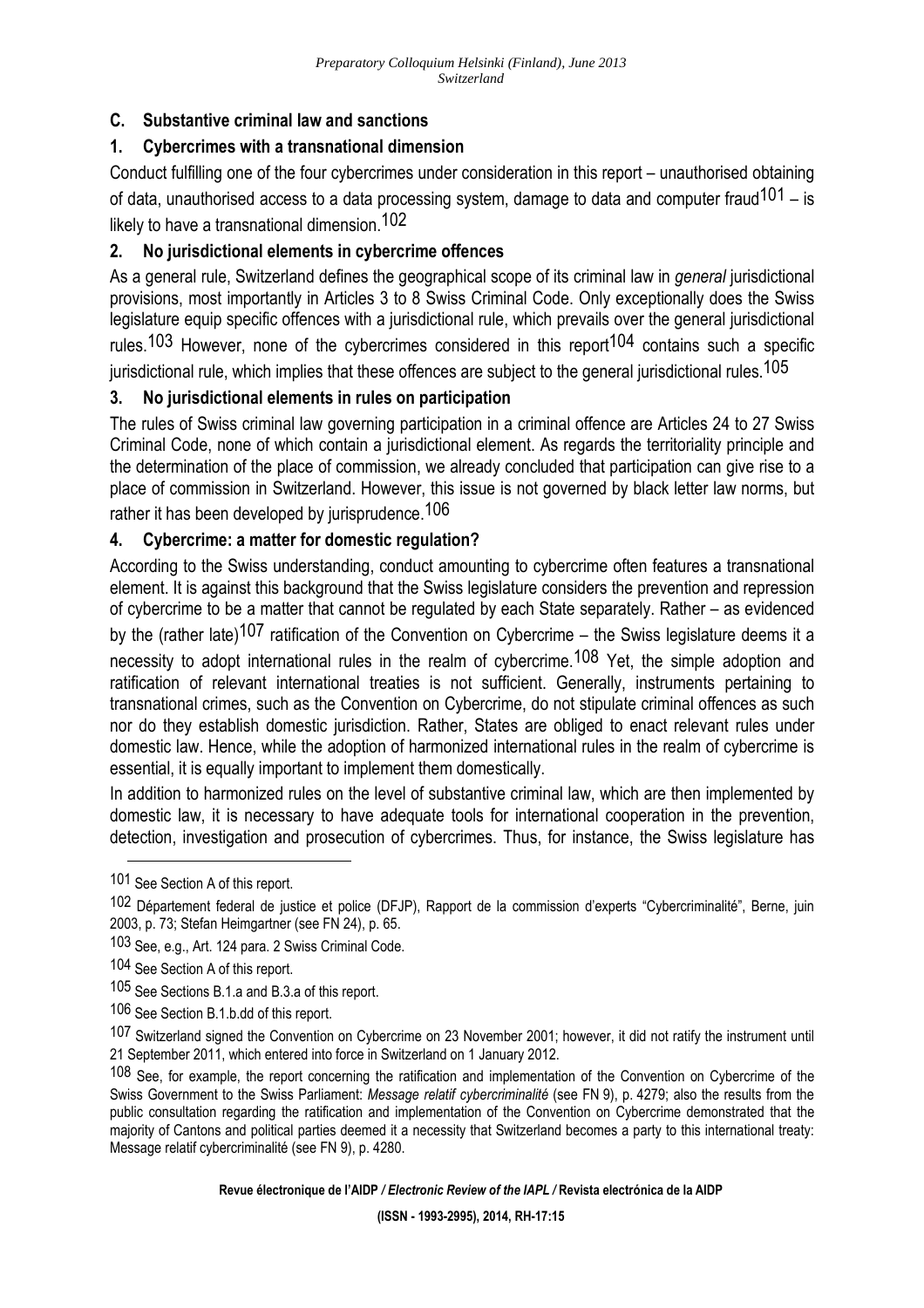modified – to some extent – the rules governing mutual legal assistance in order to meet the specificities of cybercrimes as defined in the Convention on Cybercrime, namely to allow the exchange of electronic data with foreign authorities.109 Switzerland also cooperates outside the formal framework of procedures of mutual legal assistance with foreign State authorities, notably based on police cooperation agreements, and with European or international organizations or bodies, such as Interpol and Europol.<sup>110</sup> Such international cooperation has intensified over the last several years<sup>111</sup> and will be enhanced in the future, as demonstrated by the current joint efforts to combat child pornography on the internet.112 Also, it bears mentioning that the Swiss legislature designated the Federal Office of Police as the point of contact required under Article 35 Convention on Cybercrime, <sup>113</sup> which is supported by the Cybercrime Coordination Unit Switzerland (CYCO).<sup>114</sup>

Taken together, these legislative and institutional developments demonstrate that the Swiss legislature considers cybercrime as a matter that can only be effectively combated by means of international cooperation based on harmonized international rules.<sup>115</sup> This holds all the more true in light of the proliferation of cybercrimes.<sup>116</sup> In addition to intensified cooperation between the competent authorities of different States, the CYCO stresses the need for cooperation between State authorities and private institutions and actors (private-public partnerships), notably those providing internet-related services.117

### **5. No specific and genuine rules on provider liability**

### *a) No genuine and specific rules on provider liability*

Swiss law does not contain a genuine and specific set of rules governing the criminal liability of providers. Yet, the idea of enacting rules specifically governing the criminal liability of providers is not foreign to the criminal policy discussion in Switzerland, the discussion of provider liability was first launched roughly 15 years ago.<sup>118</sup> The most concrete outcome of this discussion was a preliminary draft law issued by the Swiss Government in 2004, which contained changes to the Swiss Criminal Code and the Swiss Military Criminal Code concerning the criminal liability of service providers and the powers of the Swiss Confederation to prosecute offences committed via electronic media

 $\overline{a}$ 

**Revue électronique de l'AIDP** */ Electronic Review of the IAPL /* **Revista electrónica de la AIDP** 

<sup>109</sup> For instance, Art. 18b Mutual Assistance Act (see FN 69) was adopted, which implemented Art. 30 Convention on Cybercrime: AS 2011 6293 ff. = RO 2011 6293 ff.; Département federal de justice et police (DFJP), Communiqué du 18 juin 2010, Renforcement de la lutte internationale contre la cybercriminalité – Le Conseil fédéral propose de ratifier une convention du Conseil de l'Europe; on this, see also Sections D.1 and D.2.c of this report.

<sup>110</sup> Message relatif cybercriminalité (see FN 9), p. 4301 ; also see FN 138.

<sup>111</sup> Département fédéral de justice et police (DFJP), Rapport annuel 2011, juin 2012, pp. 62 f.; Cybercrime Coordination Unit Switzerland (CYCO), Annual Report 2011, published 4 April 2012, p. 1.

<sup>112</sup> Département fédéral de justice et police (DFJP), Communiqué du 5 décembre 2012, Alliance contre la pédocriminalité sur internet: Simonetta Sommaruga [conseillière fédérale, annotation par l'auteur] à Bruxelles pour une conférence des ministres; CYCO, Report (see FN 111), p. 18.

<sup>113</sup> Message relatif cybercriminalité (see FN 9), p. 4315.

<sup>114</sup> CYCO, Report (see FN 111), p. 23.

<sup>115</sup> This also includes Internet Service Provider and domain- or IP-administrators, see DFJP, Rapport annuel 2011 (see FN 111), p. 30.

<sup>116</sup> CYCO, Report (see FN 111), p. 28.

<sup>117</sup> CYCO, Report (see FN 111), p. 28.

<sup>118</sup> See Rapport à l'appui d'avant-projets de modification du code pénal suisse et du code pénal militaire concernant la responsabilité pénale des prestataires et les compétences de la Confédération relatives à la poursuite des infractions<br>
commises par le canal des médias électroniques (cybercriminalité), Berne, octobre 2004, commises par le canal des médias électroniques (cybercriminalité), Berne, octobre 2004, ‹www.ejpd.admin.ch/content/dam/data/kriminalitaet/gesetzgebung/netzwerkkriminalitaet/vn-ber-f.pdf› (accessed 5 May 2013).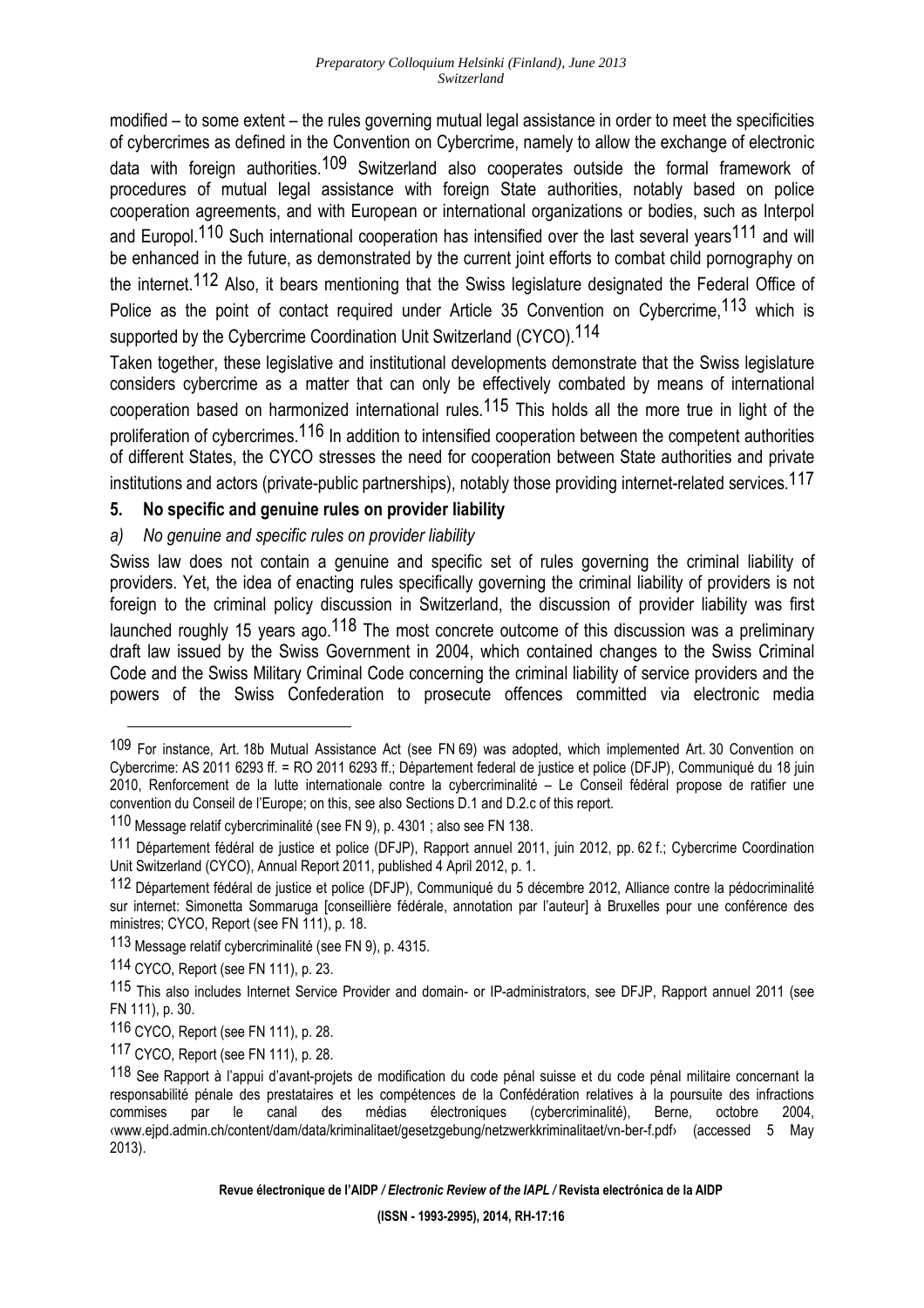(cybercrime).119 Essentially, the preliminary draft law aimed at regulating provider liability along the following lines: While it excluded the liability of access providers *per se*, 120 it set forth the liability of hosting providers (regardless of the criminal liability of the content provider) in cases where the provider has knowledge of illegal content on its servers but does not undertake any steps to remove such data or to prevent access to it.<sup>121</sup> In addition, it obliged hosting providers to notify prosecutorial authorities about illegal content on its servers.<sup>122</sup> The reaction to this draft during the consultation procedure, where the Cantons, political parties and interested groups are invited to express their views on preliminary draft legislation,<sup>123</sup> was important in terms of the number of views collected<sup>124</sup> and extremely divergent in terms of substance. In light of these diverging views, it was deemed an impossible feat to reach a consensus on future regulation of providers. It was mainly for this reason that the Swiss Government decided not to take any further steps regarding the enactment of specific rules governing the criminal liability of providers. Rather, it considered that the issue was already sufficiently regulated by general norms of Swiss criminal law, to which we turn next <sup>125</sup>

In doctrine, there is a general consensus that a specific criminal law aimed at providers would not solve problems but rather create new ones, and thus the preferred solution is to apply general rules of criminal law to construe provider liability.<sup>126</sup> It is also argued that excessively strict provider liability could result in providers acting as *de facto* judges if the law requires them to assess content and to remove or refrain from transmitting content that they perceive to be illegal. Providers would lack the competence and legitimacy to do so.127

Absent specific and genuine provider liability provisions, providers are subject to the general rules on criminal liability of Swiss criminal law. Primarily, provider liability is construed by having recourse to Articles 24 to 27 Swiss Criminal Code, which regulates participation in a criminal offence.<sup>128</sup> In cases

 $\overline{a}$ 

126 David Rosenthal (see FN 124), pp. 153 and 158.

127 David Rosenthal, Urheberrecht im Umbruch: Kapitulation vor dem Internet?, Gazzetta 52/2012, p. 91.

128 Christian Schwarzenegger, Weiche Pornographie im Internet und in der Mobiltelefonie (Art. 197 Ziff. 1 StGB) – Prävention, Jugendschutz durch altersbegrenzten Zugang (adult verification systems) und die Verantwortlichkeit der

**Revue électronique de l'AIDP** */ Electronic Review of the IAPL /* **Revista electrónica de la AIDP** 

<sup>119</sup> Rapport modification (see FN 118), pp. 21 ff.; this preliminary draft law finds its origin in a parliamentary motion requesting clarification of the issue of criminal liability of providers, similar to Directive 2000/31/EC of the European Parliament and of the Council of 8 June 2000 on certain legal aspects of information society services, in particular electronic commerce, in the Internal Market (OJ L 178, 17 June 2000, pp. 1–16): Thomas Pfisterer, Cybercriminalité – Modification des dispositions légales, Conseil des États, motion 00.3714, see ‹http://www.parlament.ch/f/suche/pages/geschaefte.aspx?gesch\_id=20003714› (accessed 5 May 2013).

<sup>120</sup> Art. 27 para. 4 preliminary draft Swiss Criminal Code.

<sup>121</sup> Art. 322<sup>bis</sup> no. 1 para. 1 preliminary draft Swiss Criminal Code.

<sup>122</sup> Art. 322bis no. 1 para. 2 preliminary draft Swiss Criminal Code.

<sup>123</sup> Art. 147 Constitution fédérale de la Confédération suisse du 18 avril 1999, RS 101.

<sup>124</sup> More than 100 consultation procedure responses were collected, which is an exceptionally high number. See David Rosenthal, Internet-Provider-Haftung – ein Sonderfall?, in: Peter Jung (ed.), Aktuelle Entwicklungen im Haftungsrecht, Bern/Zürich/Basel/Genf 2007, p. 175.

<sup>125</sup> Among other reasons mentioned for not pursuing the idea of adopting specific rules governing criminal liability of providers were that such new regulations would elicit new interpretational challenges and difficulties. Another argument for not pursuing the draft legislation on provider liability was that the law as it stood did not have any negative consequences for providers and therefore no need for action existed: see Conseil federal, Rapport Cybercriminalité, Responsabilité pénale des prestataires et compétences de la Confédération en matière de poursuite des cyberinfractions, février 2008, pp. 7 f.; David Rosenthal (see FN 124), p. 163 ff.; Rapport modification (see FN 118), pp. 21 ff.; Christian Schwarzenegger, Strafbare Handlungen im Internet – wer ist verantwortlich? Fehlende gesetzliche Regelung in der Schweiz schafft Rechtsunsicherheit, Neue Zürcher Zeitung, 28 January 2008.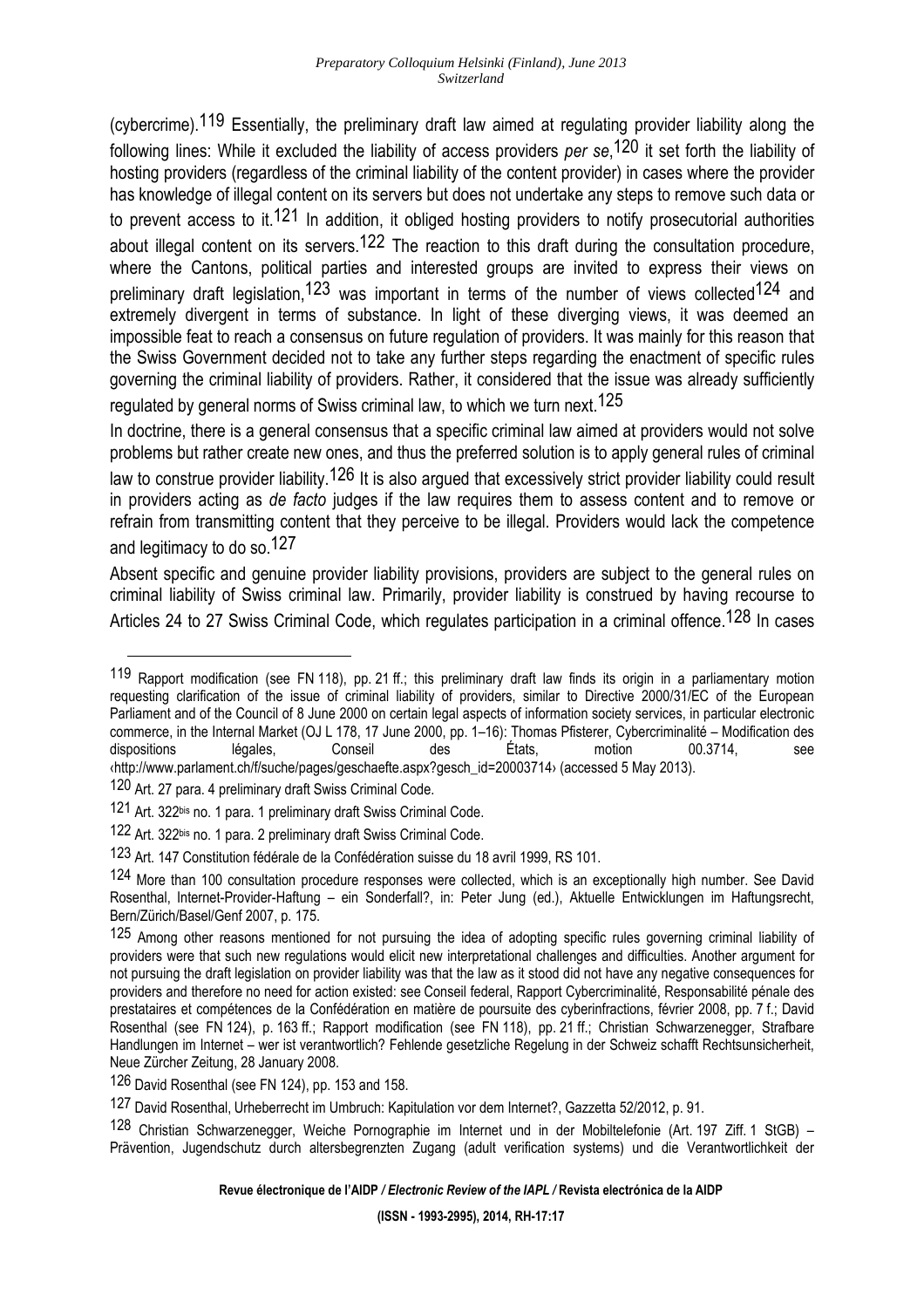where providers are legal persons, Article 102 Swiss Criminal Code, which embodies the principle of corporate criminal liability, can be relevant. Finally, some authors suggest applying Article 28 Swiss Criminal Code, which governs the criminal liability of the media, to providers.129

Before turning to these various ways of construing provider liability, we have to point to the fact that the case law on criminal liability of providers is rather scarce. The limited number of criminal prosecutions against providers is, first and foremost, due to the fact that cooperation between providers and prosecutorial authorities is quite strong.130

(aa) Preliminary remark: criminal liability of natural and legal persons and terminology

Until rather recently, the principle of *societas delinquere non potest* prevailed under Swiss criminal law, i.e. legal persons could not be held criminally liable. However, this concept was abandoned when the corporate criminal law entered into force in 2003. Since then, both natural and legal persons can be held criminally liable under Swiss criminal law.131 The core norm governing corporate criminal liability under Swiss law is Article 102 Swiss Criminal Code, which will be discussed later in more detail.<sup>132</sup>

Providers can be either natural or legal persons, depending on their nature and characteristics. "Content providers" are persons who upload data from a computer onto a website and thus onto a server; in most cases, content providers are natural persons.<sup>133</sup> "Access providers" are generally legal persons incorporated in Switzerland who have a contractual relationship with a content provider. The main service to be provided by virtue of such contract is access to the internet, including making available the necessary infrastructure, such as a modem, telephone or television line or a wireless connection or mobile communication devices with internet access.<sup>134</sup> As a general rule, "host providers" are also legal persons. Their services consist of providing data storage space on their own servers connected with the internet where the (potentially illegal) content of websites can be automatically uploaded by content providers.<sup>135</sup>

#### (bb) Rules on participation

l

As previously mentioned, efforts to create a specific criminal law aimed at providers in Switzerland have failed. Therefore, the general rules of criminal law governing the attribution of criminal liability are applied in cases where providers are suspected of being involved in the commission of a cybercrime. The most obvious way to construe provider liability is by applying the rules on participation in a criminal

offence, which are contained in Articles 24 to 27 Swiss Criminal Code.136

Under Swiss criminal law, the perpetrator of an offence may perpetrate an offence alone or together with a co-perpetrator; furthermore, he may be supported by an aider and abettor in the commission of the offence and/or he may be incited to commit the offence by an instigator. The perpetrator of an

**Revue électronique de l'AIDP** */ Electronic Review of the IAPL /* **Revista electrónica de la AIDP** 

Provider, in: Christian Schwarzenegger/Rolf Nägeli (eds.), 4. Zürcher Präventionsforum – Illegale und schädliche Inhalte im Internet und in den neuen Medien – Prävention und Jugendschutz, Zürich 2012, p. 55; David Rosenthal (see FN 124), p. 161; CYCO, Report (see FN 111), pp. 19 and 26.

<sup>129</sup> David Rosenthal (see FN 124), pp. 155 ff.; Christian Schwarzenegger (see FN 128), pp. 54 ff. with further references.

<sup>130</sup> David Rosenthal (see FN 124), p. 158.

<sup>131</sup> Anna Petrig, Concept and Systematization of the Criminal Offense in Switzerland, in: Ulrich Sieber/Susanne Forster/Konstanze Jarvers (eds.), National Criminal Law in a Comparative Legal Context, Vol. 3.1: Defining Criminal Conduct, Berlin 2011, p. 108.

<sup>132</sup> See Section C.5.a.dd of this report.

<sup>133</sup> Christian Schwarzenegger (see FN 128), p. 44.

<sup>134</sup> DFJP, Rapport "Cybercriminalité" (see FN 102), p. 31.

<sup>135</sup> DFJP, Rapport "Cybercriminalité" (see FN 102), pp. 30 f.

<sup>136</sup> Christian Schwarzenegger (see FN 128), p. 55; Stephanie Müller (see FN 23), p. 249.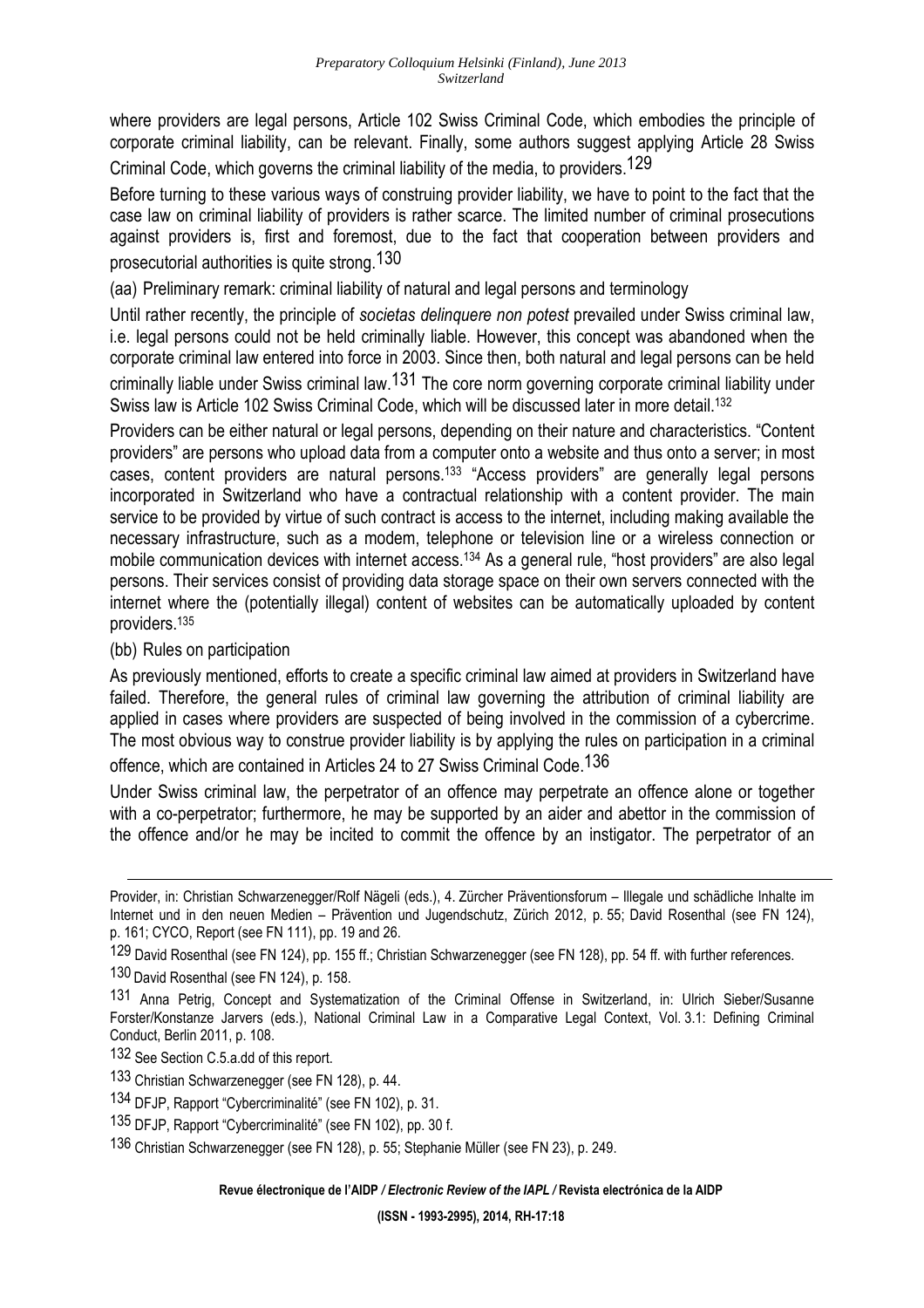offence fulfils all subjective and objective definitional elements of an offence<sup>137</sup> and he is the one exercising control over the conduct, i.e. it is in his hands whether an offence is committed or not.<sup>138</sup> In the realm of cybercrime, the content provider may qualify as a perpetrator according to this definition since it is in the hands of the provider whether illegal content is published on the internet.<sup>139</sup>

A co-perpetrator is a person who possesses control over the allegedly criminal conduct and who took, together with the perpetrator, a collective decision regarding the commission of the criminal act as such and the sharing of work for the commission of it.<sup>140</sup> As a general rule, host or access providers do not have a common plan with the content provider to commit a cybercrime and therefore do not qualify as co-perpetrators.141 Meanwhile, a participant is a person who either incites another person to commit an offence (instigator)<sup>142</sup> or who supports the perpetrator in the commission of an offence (aider and abettor).143

For criminal liability of host and access providers, the most important form of participation is aiding and abetting. As regards the contribution of aiders and abettors, the support of the perpetrator can be either in the form of psychological or physical support.<sup>144</sup> It is important to note that the will of the aider and abettor must be such as to want the offence to be committed. Put differently, a person who does not want a specific offence to be committed, or has no knowledge of its commission, cannot be held liable for aiding and abetting the offence.<sup>145</sup> Before turning to the question whether access and hosting providers can be held liable as aiders and abettors, it must be mentioned that under Swiss criminal law, various means exist to limit criminal liability, namely the theory of objective attribution, which allows a specific result to not be imputed to a person despite the person's causal contribution to it. One such reason justifying the non-attribution of a specific result to a person is the term "social adequacy": If an offence is fulfilled by conduct that is socially accepted and tolerated, no criminal liability shall arise. Put differently, if a person offers products or services that he knows can be used for the commission of an offence, but that the offering of such services or products is socially accepted and tolerated, he cannot be held liable as an aider and abettor if his services or products are actually used for the commission of an offence. Similarly, according to the doctrine of admissible risk, situations where the offender's conduct created a risk, but the risk is not legally relevant because it constitutes either a socially normal, minimal risk or, if not minimal, a generally accepted risk within a society, he is not held criminally liable.

<sup>137</sup> On the notion of subjective and objective definitional elements of an offence under Swiss criminal law, see Section B.1.a.bb of this report.

<sup>138</sup> Kurt Seelmann, Strafrecht Allgemeiner Teil, 5th edition, Basel 2012, pp. 141 f.; Günter Stratenwerth, Schweizerisches Strafrecht, Allgemeiner Teil I: Die Straftat, 4th edition, Bern 2011, pp. 374 f.

<sup>139</sup> DFJP, Rapport "Cybercriminalité" (see FN 102), p. 68; Christian Schwarzenegger (see FN 128), p. 66.

<sup>140</sup> Günter Stratenwerth (see FN 138), p. 390.

<sup>141</sup> At this point, it is important to distinguish cybercrimes from computer-related crimes such as pornography as, in cases of the latter, a host or access provider might qualify as a co-perpetrator if the criminal act is already committed by simply making illegal content accessible. For more details, see Marcel A. Niggli/Franz Riklin/Günter Stratenwerth, Die strafrechtliche<br>Verantwortung von lnternetprovidern - ein Gutachten, Verantwortung von Internetprovidern – ein ‹www.ejpd.admin.ch/content/dam/data/kriminalitaet/gesetzgebung/netzwerkkriminalitaet/gutachten-niggli-d.pdf› (accessed 5 May 2013), p. 5.

<sup>142</sup> See Art. 24 Swiss Criminal Code on incitement.

<sup>143</sup> See Art. 25 Swiss Criminal Code on aiding and abetting.

<sup>144</sup> Günter Stratenwerth (see FN 138), pp. 418 f.

<sup>145</sup> Kurt Seelmann (see FN 138), p. 421.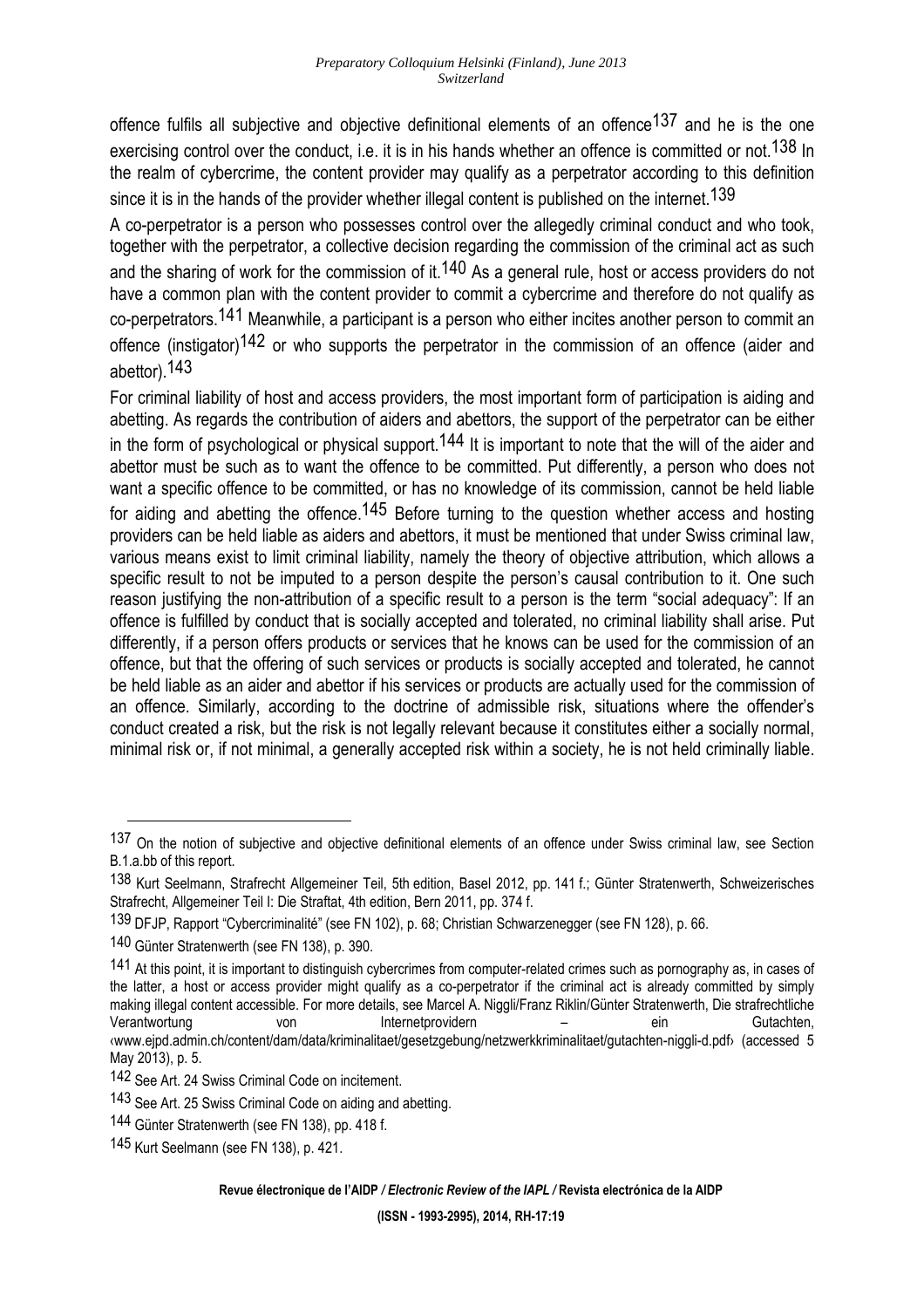Danger or harm resulting from such risks is not imputable to the offender despite the existing link between his conduct and the criminal result.146

By making hardware and software available and by offering various services, access providers afford the perpetrator of a cybercrime with access to the internet. Hence, the access provider makes it possible for the content provider to upload data or illegal content, which can be understood as supporting the commission of a cybercrime. It is against this background that providers may qualify as aiders and abettors and thus be held liable – especially in cases where the perpetrator cannot be held liable due to, for instance, the anonymity of cyberspace or the transnational elements of a specific fact pattern. The reasoning is that the conduct of access providers, i.e. to provide the content provider with access to the internet, is causal for the commission of a cybercrime since without such access the offence could not be committed.<sup>147</sup> However, providing access to the internet is generally seen as the type of conduct that is socially accepted and tolerated in an information society, and the conduct thus constitutes a generally accepted risk within modern society.148 Hence, in application of the theory of social adequacy and the doctrine of admissible risk, the criminal liability of access providers is heavily limited. Accordingly, it is rather uncontested in doctrine that access providers generally cannot be held criminally liable as aiders and abettors.149

As regards host providers, the question of their criminal liability is less clear. The crucial element concerning their criminal liability is intent as a requirement of aiding and abetting, and thus liability centres on whether the host provider has knowledge of the illegal content on websites hosted by it.<sup>150</sup> As a general rule, when the contract is first concluded, the host provider does not know of the content with which a website is filled. Criminal liability can therefore only arise once illegal content is uploaded and is subject to the requirement that the host provider has knowledge or could have obtained knowledge about the illegal content. However, it is unclear whether host providers are under an obligation to regularly check the legality of the content on websites hosted by them on their own initiative or whether they can wait until they receive indicia of illegal content. It is also unclear whether, in cases where the host provider is in possession of indicia pointing towards illegal content, it has to check the content itself or whether it suffices that the host provider informs competent authorities about such indicia. What can be said, however, is that illegal content must be deleted as soon as the host provider has knowledge of the existence of such content.<sup>151</sup> Nonetheless, legal uncertainty governs, especially

l

<sup>146</sup> On the theory of objective attribution, the notion of social adequacy and the doctrine of admissible risk, see Anna Petrig (see FN 21), pp. 272–273; Günter Stratenwerth (see FN 138), pp. 171 and 420; *ATF 134 IV 193*, p. 204 with further references (the abbreviation ATF stands for *arrêt du Tribunal Fédéral Suisse*, decisions of the Swiss Federal Supreme Court).

<sup>147</sup> Christian Schwarzenegger (see FN 125).

<sup>148</sup> David Rosenthal (see FN 124), pp. 159 f.; Thomas Kohli, Lyrics Server, sic! 12/2003, pp. 960 ff.

<sup>149</sup> David Rosenthal (see FN 124), pp. 159 ff.; with reference to different opinions and referring to a judgment of 31 January 2003, where the Basel Criminal Court held that the providing for internet access is comparable to making a telephone line available and that no one would deem the latter to constitute a dangerous act; further see DFJP, Rapport "Cybercriminalité" (see FN 102), pp. 68–71.

<sup>150</sup> This knowledge was, for example, the decisive element in *ATF 121 IV 109* concerning the manager of a telecommunication service providing the line for telephone sex services. The Swiss Supreme Court found that because the manager knew of the illegal behaviour of the telephone sex service, but did not stop it, he was liable for aiding and abetting his client. Although this case cannot be transferred offhandedly to cybercrimes, it shows how decisive the knowledge of the provider is for its criminal liability.

<sup>151</sup> See David Rosenthal (see FN 127), p. 91; Marcel A. Niggli/Franz Riklin/Günter Stratenwerth (see FN 141), p. 22 with references to *ATF 121 IV 109*. In this judgment, the main critisism was that the responsible manager did not eliminate the access to the illegal service despite his knowledge of it.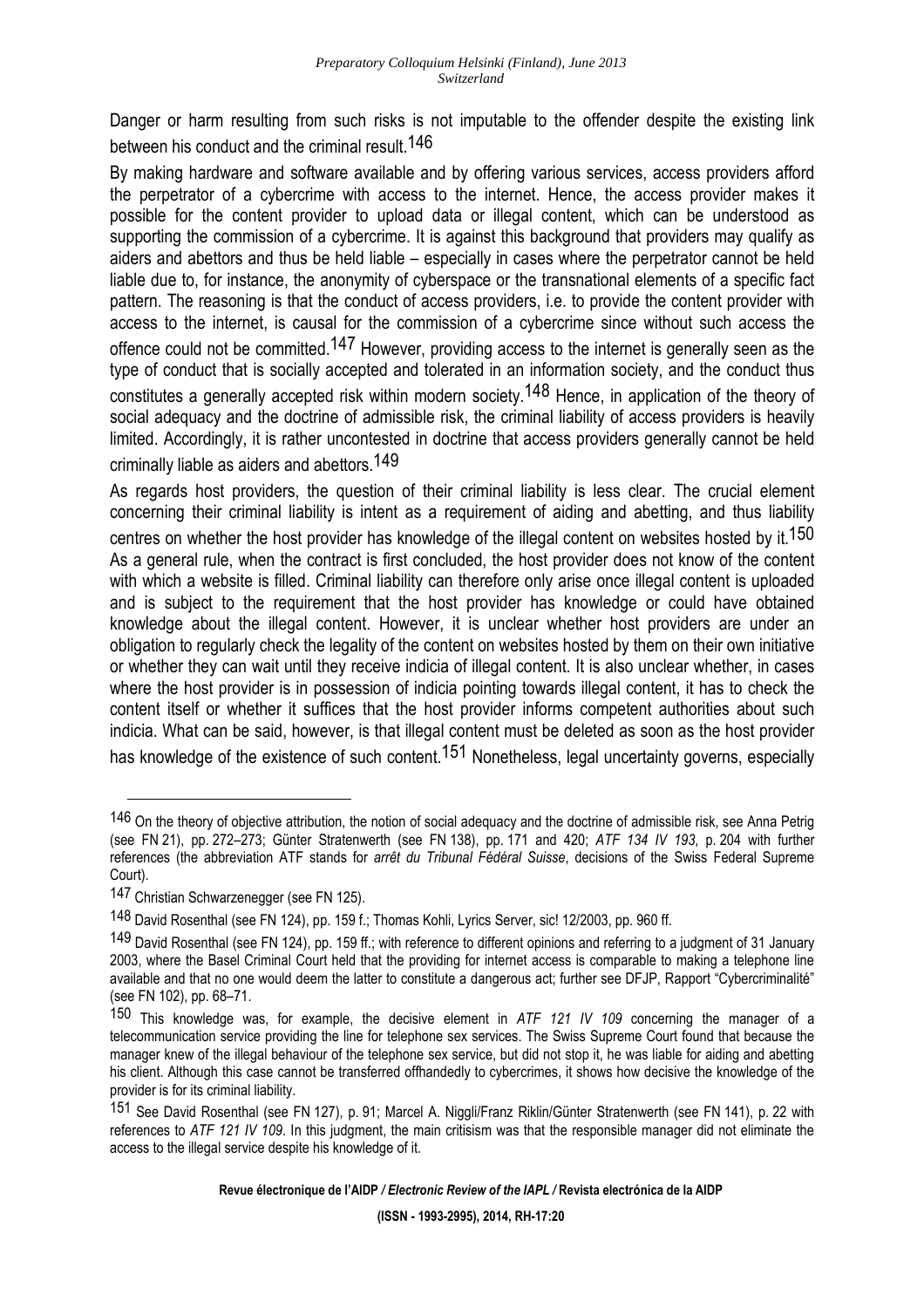given the lack of relevant case law from the Swiss Federal Supreme Court. To conclude, whether host providers can be held liable as aiders and abettors or whether they are free from criminal liability cannot

be answered with certainty at the current juncture.<sup>152</sup>

In sum, it can be said that under Swiss criminal law, content providers qualify as perpetrators, while access providers are not held criminally liable because their conduct is understood to be socially accepted and tolerated. Meanwhile, host providers can potentially be seen as aiders and abettors or as free from criminal liability altogether.

## (cc) Criminal liability of the media

In addition to the rules on participation in a criminal offence, Article 28 Swiss Criminal Code governing criminal liability of the media is somewhat relevant to provider liability. However, the application of this provision to criminal acts committed by providers is limited by various factors.

Firstly, the provision only applies to offences committed and completed through publication in a medium.<sup>153</sup> The four cybercrimes under consideration in this report do not feature this characteristic – except for a specific part of Article 144bis(2) Swiss Criminal Code:<sup>154</sup> When the alleged offender "provides instructions on the manufacture of … programs" as prohibited under the provision.155 This is the only cybercrime that can be committed through a medium and where provider liability can potentially be construed based on Article 28(1) Swiss Criminal Code.

As regards Article 144bis(2) Swiss Criminal Code, uncertainty exists regarding the term "medium"; concretely, whether websites where the instructions for manufacturing prohibited programs as criminalized by Article 144bis(2) Swiss Criminal Code are published qualify as a medium in the sense of Article 28(1) Swiss Criminal Code. The term "medium" is not defined by the provision itself or elsewhere in criminal law.<sup>156</sup> According to doctrine, the term encompasses all means by which ideas can be published<sup>157</sup> and it is notably unnecessary that an organizational structure exist behind the medium, which is typical for classical media such as press and television.<sup>158</sup> In light of this rather broad definition of the term "medium" and that it encompasses non-periodical publications, websites are said to fall under Article 28(1) Swiss Criminal Code.<sup>159</sup>

According to Article 28(1) Swiss Criminal Code, if an offence is committed and completed through publication in a medium, only the author, i.e. content provider, is liable to prosecution. However, in cases where the author cannot be identified or be brought before a court in Switzerland, then the editor

<sup>152</sup> See DFJP, Rapport "Cybercriminalité" (see FN 102), pp. 156–169.

<sup>153</sup> Among the offences committed and completed through publication in a medium are the offences against personal honour contained in Art. 173 ff. Swiss Criminal Code and the breach of official secrecy or professional confidentiality of Arts. 320–321 Swiss Criminal Code.

<sup>154</sup> Among the offences committed and completed through publication in a medium are the offences against personal honour contained in Art. 173 ff. Swiss Criminal Code and the breach of official secrecy or professional confidentiality of Arts. 320–321 Swiss Criminal Code, see DFJP, Rapport "Cybercriminalité" (see FN 102), pp. 62 f.

<sup>155</sup> Stefan Trechsel/Dean Crameri, Art. 144bis Swiss Criminal Code (see FN 35), p. 734 N 12.

<sup>156</sup> Franz Zeller, Art. 28 Swiss Criminal Code, in: Marcel A. Niggli/Hans Wiprächtiger (eds.), Strafrecht I, Art. 1–110 StGB/Jugendstrafgesetz, Basler Kommentar, 2nd edition, Basel 2007, p. 537 N 31.

<sup>157</sup> Stefan Trechsel/Marc Jean-Richard-dit-Bressel, Art. 28 Swiss Criminal Code, in: Stefan Trechsel/Mark Pieth (eds.), Schweizerisches Strafgesetzbuch, Praxiskommentar, 2nd edition, Zürich/St. Gallen 2013, p. 174 N 3.

<sup>158</sup> Franz Zeller, Art. 28 Swiss Criminal Code (see FN 156), p. 538 N 35.

<sup>159</sup> Franz Zeller, Art. 28 Swiss Criminal Code (see FN 156), p. 539 N 36; Marcel A. Niggli/Franz Riklin/Günter Stratenwerth (see FN 141), p. 19; Stephanie Müller (see FN 23), pp. 245 f.; Günter Stratenwerth (see FN 138), pp. 441 N 167 with further references.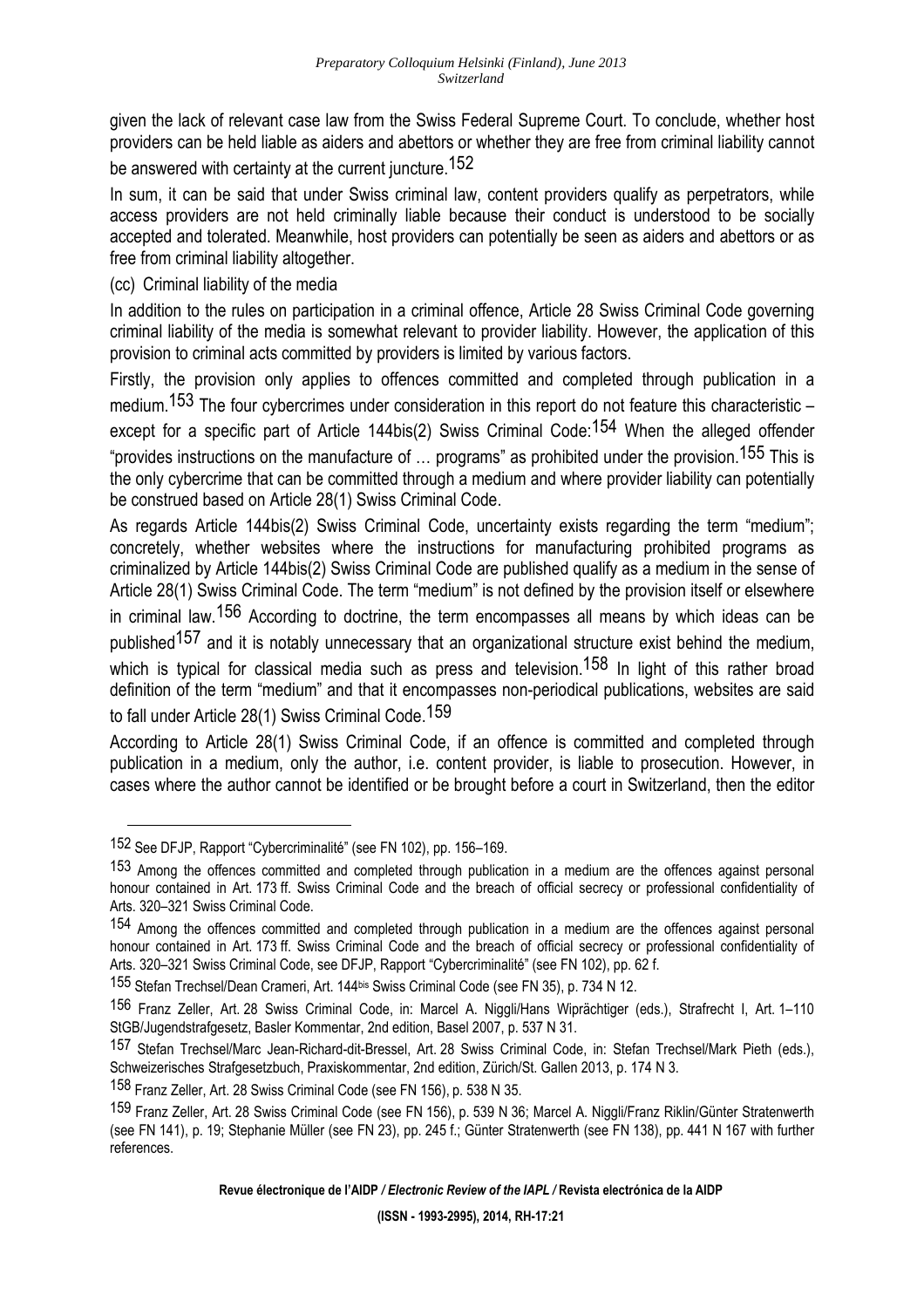is liable to prosecution for the offence of failure to prevent an illegal publication.<sup>160</sup> If, in turn, there is no responsible editor, then the person responsible for the publication is liable to prosecution for the said offence. Hence, the provision embodies a system of subsidiary liabilities.<sup>161</sup> If, due to the inadequate organization of a corporation, no natural person responsible for the publication can be identified, the corporation as such can be held liable in a subsidiary way provided that all the requirements of Article 102 Swiss Criminal Code are fulfilled.162

Since the publication of content on the internet is generally automatic and the content is not subject to a preliminary content review by technical personnel, it is unclear whether host providers can be said to be responsible for publication in the sense of Article 28 Swiss Criminal Code.<sup>163</sup> What can be said with certainty is that host providers who edit contributions of its users can be held criminally liable for illegal content.164 Thereby, liability can be construed by applying the rules of participation since the editing of content by the host provider can be seen as aiding and abetting the cybercrime committed by the content provider.<sup>165</sup> On the other hand, a host provider editing content of a website is comparable to an editor of a newspaper and could thus be held liable based on Article 28 Swiss Criminal Code. However, if providers, which only permit publishing content on a technical level without reviewing the content as such, were held liable in cases where no responsible person for the publication can be identified, a system of quasi unlimited liability would thereby be created.<sup>166</sup> It is for that reason that there is no unanimity in doctrine and case law as to whether provider liability can be construed based on Article 28 Swiss Criminal Code, <sup>167</sup> which was drafted with a view to create liability on the part of media publication in the classical sense, such as newspapers and magazines, and does not address the unique problems in the realm of cybercrime.<sup>168</sup> As regards access providers, the prevailing view is that they should not be held liable for providing access to the internet under Article 28 Swiss Criminal Code on criminal liability of the media.

Overall, the rules on criminal liability of the media do not quite fit cybercrime offences committed by means of the internet and are – with the exception of one aspect of Article 144bis(2) Swiss Criminal Code – not applicable to cybercrimes.169

<sup>160</sup> Art. 322bis Swiss Criminal Code.

<sup>161</sup> Stefan Trechsel/Marc Jean-Richard-dit-Bressel, Art. 28 Swiss Criminal Code (see FN 157), p. 173 N 1.

<sup>162</sup> Art. 102 Swiss Criminal Code only applies to misdemeanours, which are defined in Art. 10 para. 3 Swiss Criminal Code as "offences that carry a custodial sentence not exceeding three years or a monetary penalty". Art. 144 bis para. 2 and Art. 322bis Swiss Criminal Code are both misdemeanours according to that definition.

<sup>163</sup> DFJP, Rapport "Cybercriminalité" (see FN 102), p. 68; Christian Schwarzenegger (see FN 128), p. 55.

<sup>164</sup> DFJP, Rapport "Cybercriminalité" (see FN 102), pp. 68 f.

<sup>165</sup> Christian Schwarzenegger (see FN 128), p. 46.

<sup>166</sup> Marcel A. Niggli/Franz Riklin/Günter Stratenwerth (see FN 141), p. 19; also see decision 6B\_645 2007 and 6B\_650/2007, 2 May 2008, consid. 7.3.4.4.2, where the Swiss Federal Supreme Court denied the obligation to control all uploaded material on the providers server; also see Alexander Kernen, Volle Verantwortlichkeit des Host Providers für persönlichkeitsverletzende Handlungen seines Kunden – Gemäss Bundesgericht steht einer Blogbetreiberin bei Beseitigungs- und Feststellungsansprüchen kein Haftungsprivileg zu, Jusletter du 4 mars 2013, N 9 and 25.

<sup>167</sup> See for a more detailed discussion Marcel A. Niggli/Franz Riklin/Günter Stratenwerth (see FN 141), pp. 8 ff. with further references; also see Franz Zeller, Art. 28 Swiss Criminal Code (see FN 156), p. 557 N 79.

<sup>168</sup> Art. 28 Swiss Criminal Code read together with Art. 322<sup>bis</sup> Swiss Criminal Code ("Failure to prevent an illegal publication").

<sup>169</sup> Rapport modification (see FN 118), pp. 7 f.; DFJP, Rapport "Cybercriminalité" (see FN 102), pp. 68 and 156–169; Marcel A. Niggli/Franz Riklin/Günter Stratenwerth (see FN 141), pp. 18 ff.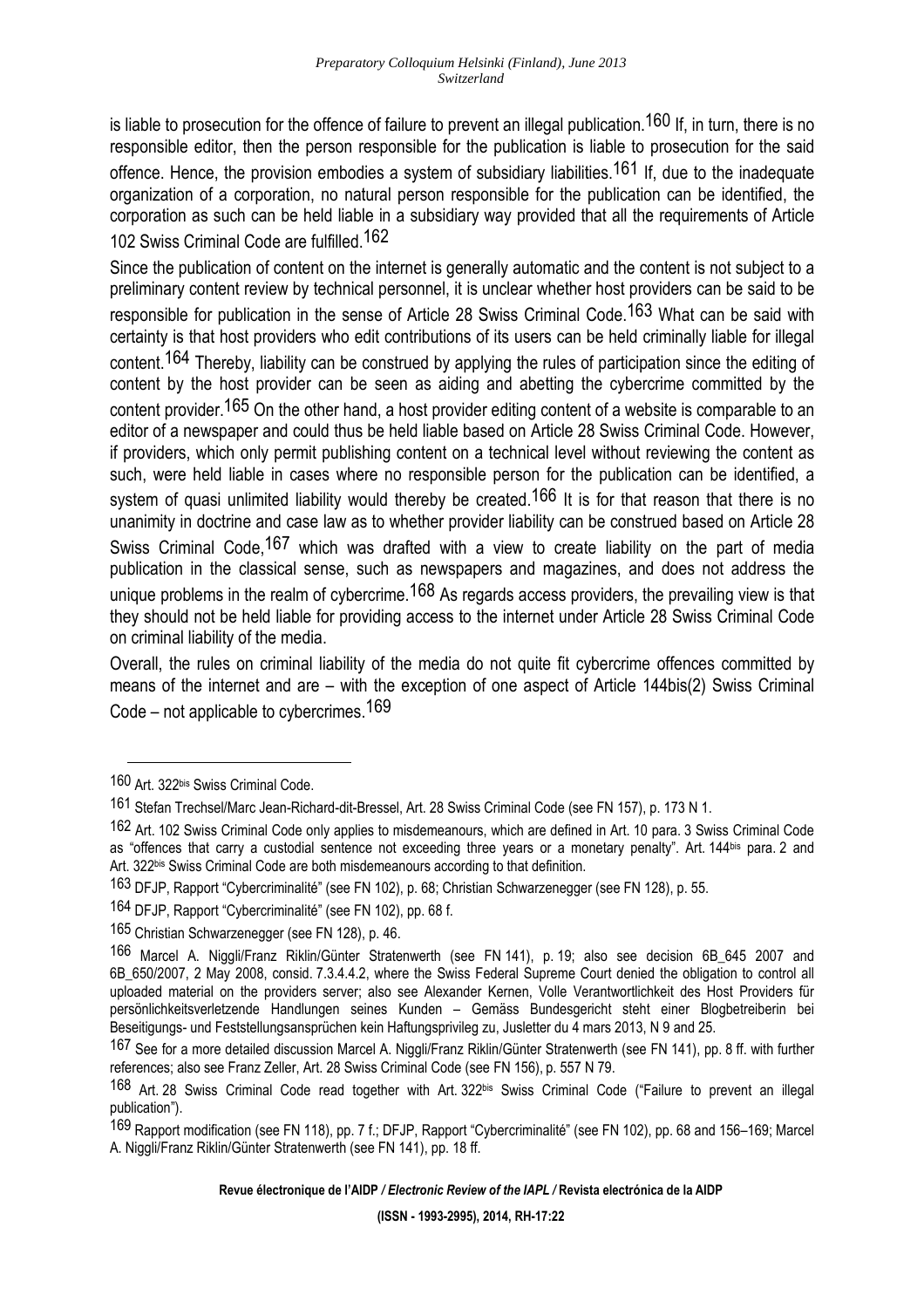(dd) Corporate criminal liability

Criminal liability of corporations is regulated by Article 102 Swiss Criminal Code. Article 102(2) Swiss Criminal Code sets forth that a corporation can be held criminally liable for specific offences irrespective of the criminal liability of any natural person. However, none of the four cybercrimes under consideration in this report is among the offences that give rise to such primary corporate liability.<sup>170</sup>

Article 102(1) Swiss Criminal Code foresees general and subsidiary liability of corporations in cases where the offence was committed in the exercise of commercial activities in accordance with the objects of the corporation and if it is impossible to attribute the conduct to a specific natural person due to the inadequate organization of the corporation. Unlike primary corporate liability, this form of general and subsidiary liability is not limited to specific offences. Hence, the four cybercrimes are clearly covered by it.171

The first question concerning corporate liability under Article 102(1) Swiss Criminal Code is whether a host provider, which is a corporation, can be held liable for the illegal content uploaded by a content provider. This question can clearly be answered in the negative. Corporate liability only arises if a criminal act is committed by a person within the organizational structure of a corporation.172 It does not

extend to entities lying outside the corporation's sphere of influence, such as clients.<sup>173</sup> In cases of cybercrimes, neither access nor content providers are within the organizational structure of a host provider, they merely have a contractual relationship as clients. Thus, no liability arises under Article 102(1) Swiss Criminal Code.

However, corporate liability plays an important role *if* one could attribute responsibility to a host provider through the rules on participation. If a host provider is not a natural but a legal person, it is still only criminally liable in cases where Article 102(1) Swiss Criminal Code is applicable. This first requires that the responsibility for the criminal act cannot be attributed to a natural person, e.g. an employee, due to

organizational deficiencies.174 Second, the provision requires that the offence is committed "in the exercise of commercial activities in accordance with the objects of the undertaking". This requirement ensures that there is a link between the underlying offence for which the corporation shall be held liable

and the activity of the corporation.<sup>175</sup> Only if these requirements are met can a host provider that is a legal person be held criminally liable under Swiss law.

In sum, absent any specific provisions governing provider liability, criminal conduct must be attributed to providers by applying general rules on attribution, while the provisions on criminal liability of the media and on corporate criminal liability are not quite tailored to the specificities of providers. However, which

 $\overline{a}$ 

<sup>170</sup> Message relatif cybercriminalité (see FN 9), pp. 4291–4293.

<sup>171</sup> Message relatif cybercriminalité (see FN 9), pp. 4291–4293.

<sup>172</sup> This can, for example, be organs, partners or employees and, arguably, in the case of outsourcing, persons mandated and persons acting for the benefit of a corporation and with its acquiescence; on this, see Marcel A. Niggli/Diego Gfeller, Art. 102 Swiss Criminal Code, in: Marcel A. Niggli/Hans Wiprächtiger (eds.), Basler Kommentar, Strafrecht I, 2nd edition, Basel 2007, p. 1710 N 69.

<sup>173</sup> Marcel A. Niggli/Diego Gfeller, Art. 102 Swiss Criminal Code (see FN 172), p. 1709 N 66.

<sup>174</sup> Günter Heine, Organisationsverschulden aus strafrechtlicher Sicht: Zum Spannungsfeld von zivilrechtlicher Haftung, strafrechtlicher Geschäftsherrenhaftung und der Strafbarkeit von Unternehmen, in: Marcel A. Niggli/Marc Amstutz (eds.), Verantwortlichkeit im Unternehmen aus zivil- und strafrechtlicher Sicht, Basel 2007, pp. 93–124 and pp. 100 ff.; Mark Pieth, Die strafrechtliche Verantwortung des Unternehmens, ZStrR 2003, pp. 353 ff. and p. 365.

<sup>175</sup> Günter Stratenwerth (see FN 138), pp. 450 N 186.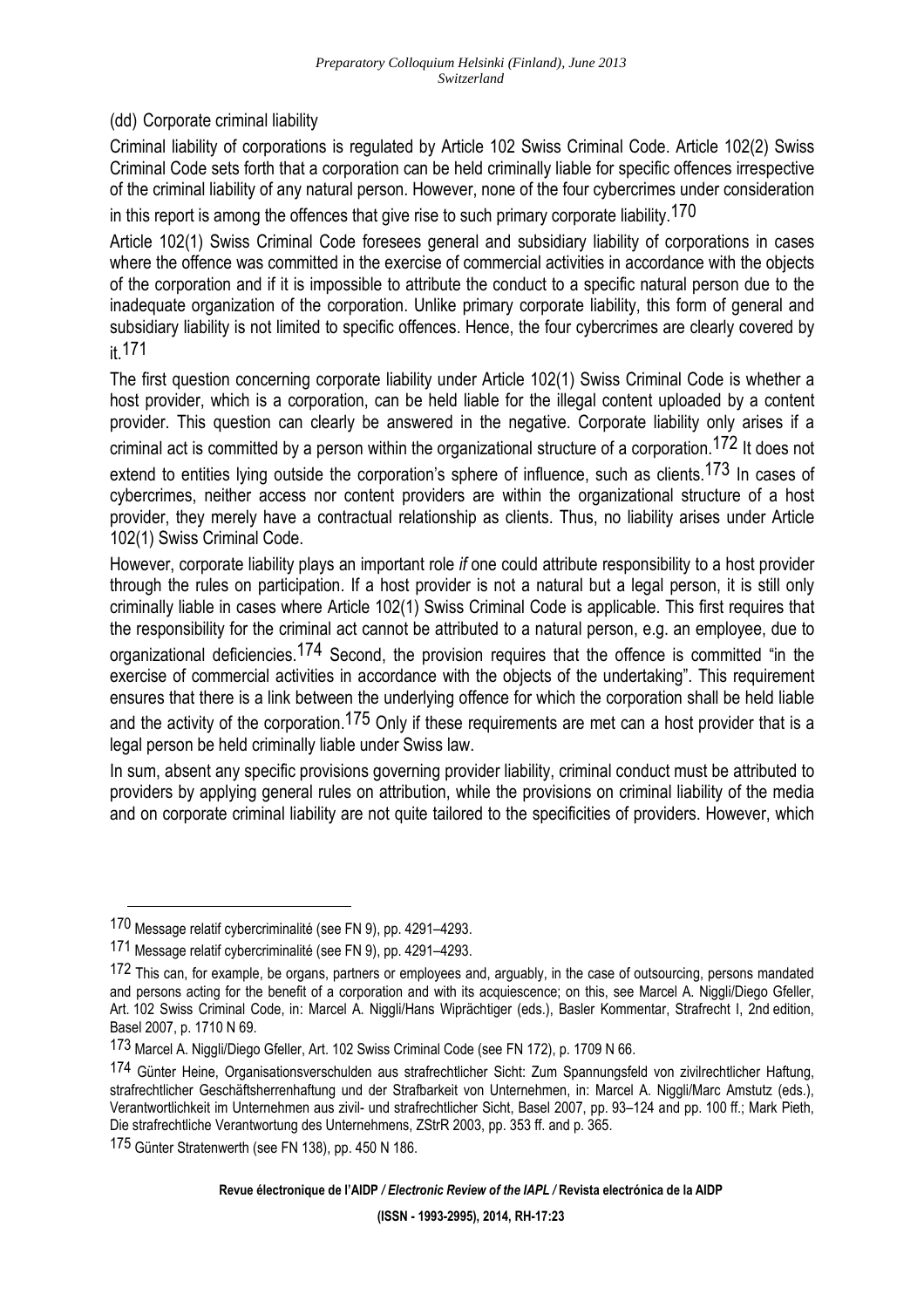avenue is chosen in a specific case heavily depends on the view of a specific judge and is thus unpredictable to a certain degree.176

*b) Jurisdictional implications of attribution of responsibility* 

The different ways by which to attribute responsibility to providers may have jurisdictional implications, notably as regards the establishment of a place of commission in Switzerland.

For instance, if criminal liability is attributed based on the rules on participation, one has to keep in mind the peculiarities of the Swiss regulations regarding participation, which were discussed earlier.<sup>177</sup> Essentially, the conduct of a co-perpetrator in Switzerland suffices to establish jurisdiction for all coperpetrators. However, if a person is aiding and abetting in Switzerland an offence committed abroad, this conduct does not give rise to a place of commission in Switzerland. Hence, the conduct of a host provider in Switzerland does not establish a place of commission in Switzerland if all the other events took place abroad.178

Furthermore, if responsibility of providers were attributed based on the provisions on criminal liability of the media, it is sufficient that the illegal content is accessible in Switzerland to create a place of commission and thus jurisdiction.179

Moreover, given the possible transnational nature of cybercrimes, corporate liability according to Article 102(1) Swiss Criminal Code not only applies to entities incorporated under Swiss law but also extends to foreign entities, i.e. corporations and other undertakings of foreign law.<sup>180</sup> However, it is necessary that either the place of commission of the offence (i.e. the place where the organizational measures allowing for attribution of illegal conduct to a natural person should have taken place) or the place where the result occurs is located in Switzerland. This seems to exclude liability under Article 102 Swiss Criminal Code if a provider is not incorporated in Switzerland and if neither the conduct nor the result as defined earlier can be located there.181

In conclusion, there are no specific rules on provider liability under Swiss law. The provider's responsibility for cybercrimes, however, can be established based on either the general rules on participation or the rules of the responsibility of the media. If a provider is a legal person, responsibility can only be attributed if the requirements for corporate liability according to Article 102(1) Swiss Criminal Code are met. For either means of attribution of responsibility, the general jurisdictional rules as set out earlier<sup>182</sup> are applicable. However, given the lack of relevant case law regarding cybercrimes, many questions remain controversial.

<sup>176</sup> Ordonnance du 24 février 1982 sur l'entraide internationale en matière pénale, etat le 5 décembre 2006, RS 351.11 [hereinafter "Mutual Assistance Ordinance"].

<sup>177</sup> See Section B.1.b.dd of this report.

<sup>178</sup> See Section B.1.b.dd of this report; as well as Marcel A. Niggli/Franz Riklin/Günter Stratenwerth (see FN 141), p. 6.

<sup>179</sup> See section B.1.b.bb of this report.

<sup>180</sup> See Art. 102 para. 4 Swiss Criminal Code; Stefan Trechsel/Marc Jean-Richard-dit-Bressel, Art. 102 Swiss Criminal Code (see FN 157), p. 552 N 6.

<sup>181</sup> Marcel A. Niggli/Diego Gfeller, Art. 102 Swiss Criminal Code (see FN 172), p. 1764 N 412.

<sup>182</sup> See Section B of this report.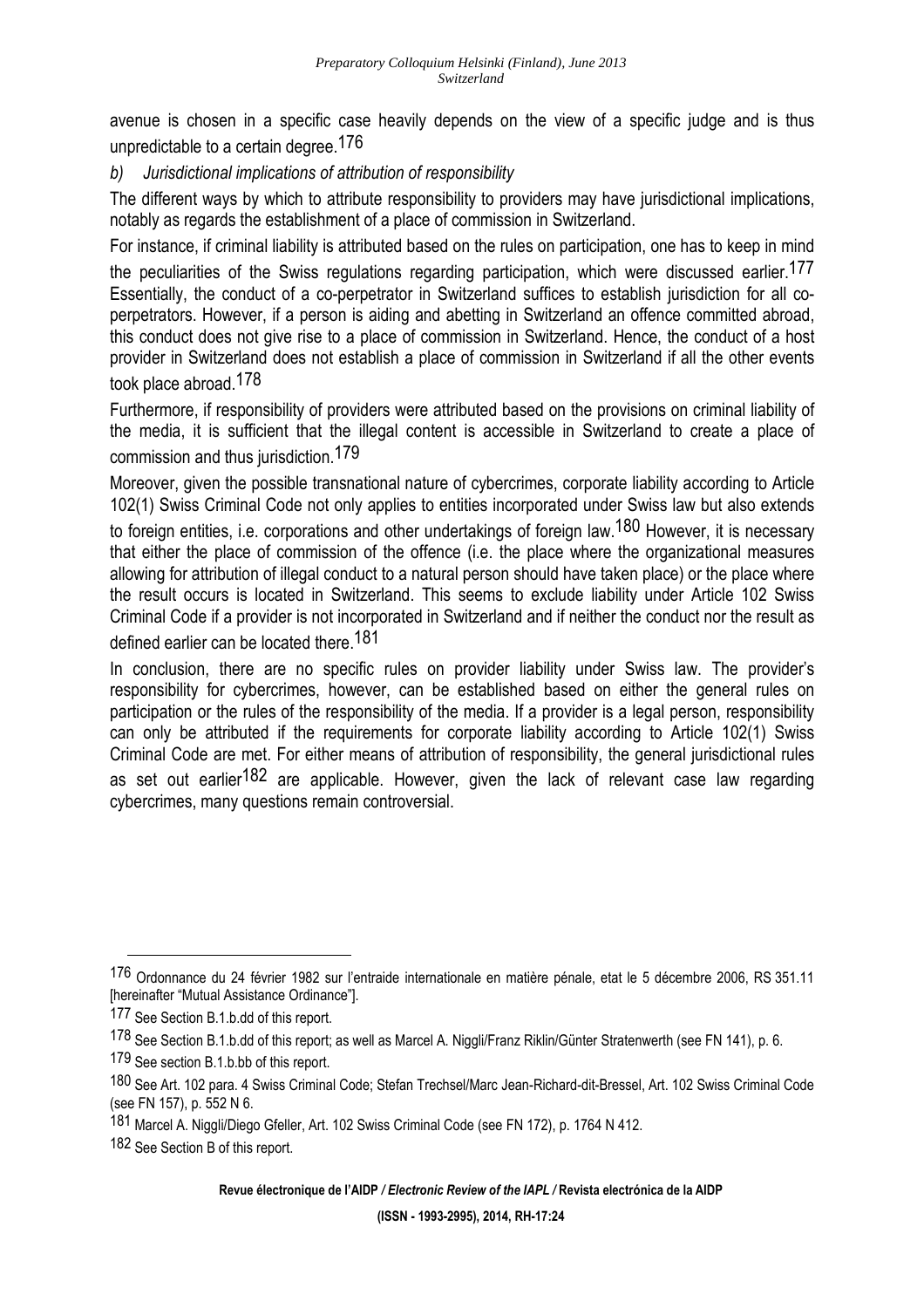### **D. Cooperation in criminal matters**

### **1. Impact of specificities of information technology on mutual assistance**

Under Swiss law, mutual legal assistance is primarily governed by the Mutual Assistance Act and the Mutual Assistance Ordinance.<sup>183</sup> In addition, other legal acts contain provisions relevant for mutual legal assistance, <sup>184</sup> such as the Swiss Criminal Procedure Code, <sup>185</sup>

Thus far, the specificities of information technology have not caused a paradigm shift in Swiss law on mutual legal assistance in criminal matters. Rather, the legal framework still abides by the classical principles of international cooperation in criminal matters, most notably the submission of a request for assistance from one State to another. However, this is not to say that the specificities of information technology are absent from relevant legal acts. To the contrary, the legal acts governing mutual legal assistance contain various (to some extent rather new) norms explicitly taking into account the developments in the realm of information technology. For instance, the recent ratification of the Convention on Cybercrime – which equally follows the classical principles of international cooperation in criminal matters<sup>186</sup> – triggered the adoption of a new provision in the Mutual Assistance Act on the transmission of electronic communications traffic data to another State before the conclusion of the

respective mutual assistance proceedings.<sup>187</sup> When analysing the impact of information technology on the nature and characteristics of mutual legal assistance in criminal matters, one must, however, bear in mind that the exchange of information does not only take place on a formalized level, i.e. following the respective procedures laid down in the rules on mutual legal assistance. Rather, in many instances, an informal exchange of information takes place, which bypasses the formal proceedings on mutual assistance.188

As regards the collection of evidence in cyberspace for criminal proceedings, the Swiss Criminal Procedure Code does not contain any explicit and specific provisions. However, various norms refer to hardware and techniques (e.g. computers, data storage devices, telecommunications) used for collecting evidence from the internet and thus apply to this new form of evidence collection, which has steadily grown in importance. What is more, many provisions of the Swiss Criminal Code are of a general nature and are thus also applicable to this type of evidence gathering.<sup>189</sup> However, given the rather fast pace of developments in the realm of information technology, the interpretation and meaning

<sup>183</sup> See FN 176.

<sup>184</sup> For a rather complete list of Swiss legislation governing mutual legal assistance, see: Bases légales nationales sur l'entraide internationale en matière pénale, «www.rhf.admin.ch/rhf/fr/home/straf/recht/national.html› (accessed 5 May 2013);<br>Accords multilatéraux d'entraide judiciaire internationale en matière pénale Accords multilatéraux d'entraide judiciaire internationale en matière pénale ‹www.rhf.admin.ch/rhf/fr/home/straf/recht/multilateral.html› (accessed 5 May 2013); and Accords bilatéraux d'entraide judiciaire internationale en matière pénale, ‹www.rhf.admin.ch/rhf/fr/home/straf/recht/bilateral.html› (accessed 5 May 2013).

<sup>185</sup> Art. 54 Swiss Criminal Procedure Code.

<sup>186</sup> International Association of Penal Law, Newsletter 1/2012, p. 48 FN 17; see also ‹www.penal.org/IMG/Newsletter 2012- 2EN(1).pdf› (accessed 5 May 2013).

<sup>187</sup> Art. 18b Mutual Assistance Act (see FN 69); on this provision, see below Section D.2.c. if this report.

<sup>188</sup> See, for example, ATF 132 II 1, summary of the decision (*regeste*), where the Swiss Federal Supreme Court discussed the problem of informal information exchange by allowing the activity of foreign undercover agents in Switzerland: "L'intervention d'agents infiltrés par la voie de l'entraide judiciaire est particulièrement problématique parce que le flux d'informations entre l'agent et son supérieur n'est pas contrôlable et qu'elle remet en question le principe fondamental du droit de l'entraide judiciaire d'après lequel aucun renseignement utilisable par l'autorité requérante ne doit lui parvenir avant l'entrée en force de la décision de clôture.".

<sup>189</sup> Sabine Gless, Strafverfolgung im Internet, ZStrR 2012, p. 6.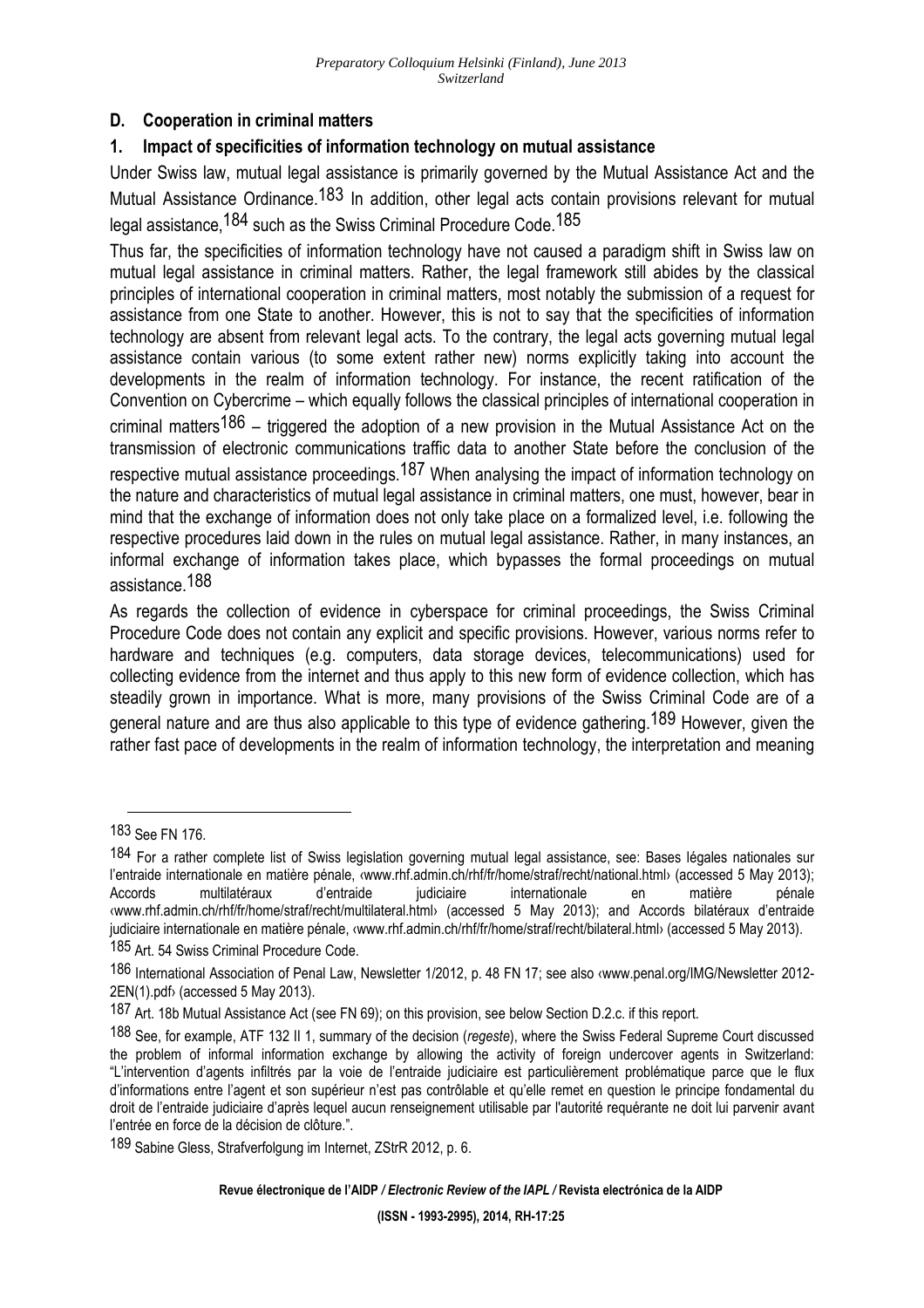of these norms in the context of a specific means or technique of evidence collection in cyberspace is often a controversial topic of discussion.190

## **2. Interception of (wireless) telecommunications**

*a) Requirements for interception of (wireless) telecommunications* 

Under Swiss law, the interception of (wireless) telecommunications in the context of criminal proceedings and mutual legal assistance in criminal matters is governed by different legal bases, namely the Swiss Criminal Procedure Code,<sup>191</sup> the Communication Surveillance Act<sup>192</sup> and the Mutual Assistance Act.193

The Mutual Assistance Act governs surveillance of telecommunications in the context of mutual assistance cases in general and specifically to establish the whereabouts of the defendant in extradition cases. However, it only contains sparse regulation of these issues and mainly refers to the relevant provisions of the Swiss Criminal Procedure Code referred to above and to the Communications Surveillance Act.194

The relationship between the provisions on surveillance of post and telecommunications of the Swiss Criminal Procedure Code and the Communications Surveillance Act – notably the issue of which act prevails in cases of conflicting prescripts – is not entirely clear. Thus, for example, in a recent (criticized)195 case involving the issue of how far back in time traffic and invoice data and subscriber information can be requested, the Swiss Federal Supreme Court decided that the more permissive provision of the Communications Surveillance Act is *lex specialis* and prevails over the six months deadline stipulated in the relevant provision of the Swiss Criminal Procedure Code.<sup>196</sup>

Switzerland is not a party to any agreement specifically pertaining to cross-border interception of telecommunications. However, it is a party to the Convention on Cybercrime containing, *inter alia*, provisions on the interception of communications, notably Articles 30 and 33, which have been incorporated into Swiss law by Article 18(b) Mutual Assistance Act. It bears mentioning that the Second Additional Protocol to the European Convention on Mutual Assistance in Criminal Matters, which was ratified by Switzerland, <sup>197</sup> provides for cross-border observation and covert investigations, <sup>198</sup> but does not contain any rules on transnational interceptions of telecommunications.

<sup>190</sup> See, for example, Section D.2.a.bb of this report on the controversy surrounding whether the use of GovWare is allowed under Swiss law.

<sup>191</sup> Among the most pertinent rules of the Swiss Criminal Procedure Code are Art. 246 ff. on the search of records and recordings, Art. 263 ff. on seizure, Art. 269 ff. on the surveillance of post and telecommunications, Art. 282 ff. on observation and Art. 286 ff. on undercover investigations.

<sup>192</sup> Loi fédérale du 6 octobre 2000 sur la surveillance de la correspondance par poste et télécommunication, état le 16 juillet 2012, RS 780.1 [hereinafter "Communication Surveillance Act"].

<sup>193</sup> Among the most pertinent provisions of the Mutual Assistance Act (see FN 69) are Art. 18a and 18b.

<sup>194</sup> Art. 18a para. 4 Mutual Assistance Act (see FN 69).

<sup>195</sup> Andreas Heiniger, Das Bundesgericht geht in der Fernmeldeüberwachung weiter, als es das Gesetz erlaubt, Anmerkungen zu BGE 1B\_481/2012 vom 22. Januar 2013, Jusletter du 22 janvier 2013.

<sup>196</sup> Juan Vasella, BGE 1B\_481/2012: Rückwirkende Internet-Teilnehmeridentifikation für längeren Zeitraum als sechs Monate zulässig, swissblawg, 18 February 2013, ‹www.swissblawg.ch/2013/02/1b4812012-ruckwirkende-internet.html› (accessed 5 May 2013).

<sup>197</sup> Ordonnance du 16 décembre 2009 sur le système de gestion de personnes, de dossiers et d'affaires (PAGIRUS) de l'Office fédéral de la justice, RS 0.351.12.

<sup>198</sup> Arts. 17 and 19 Second Additional Protocol to the European Convention on Mutual Assistance in Criminal Matters.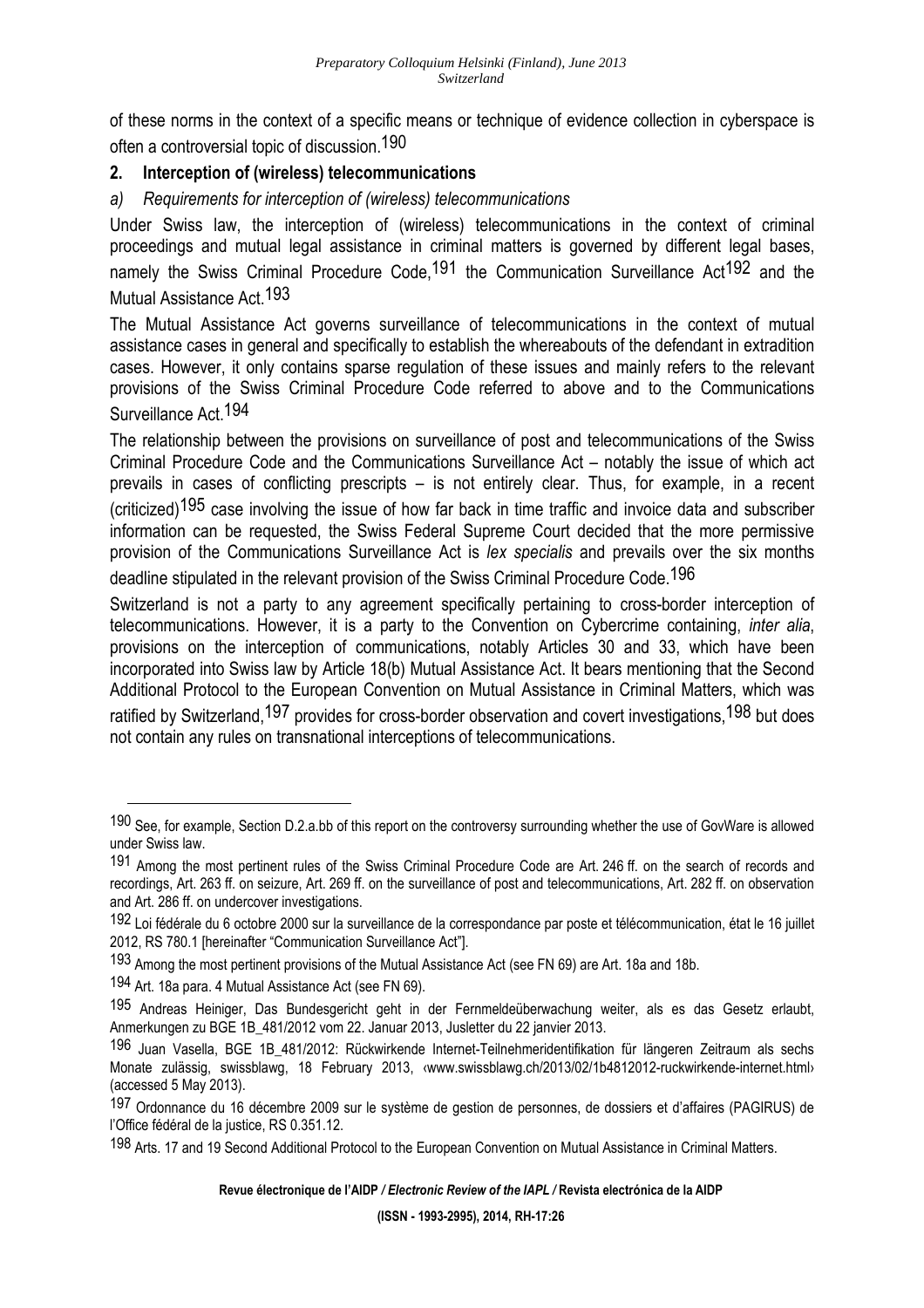Communications in cyberspace take many different forms and, as a consequence, the rules and requirements governing the interception of such communications for the purpose of evidence collection vary. In the following, four important situations are discussed: The control of e-mail communications, the surveillance of voice over internet telephony, the interception of traffic data and covert investigations on the internet.

### (aa) E-mail communications

The use of e-mail is among the most popular forms of internet-based communication. Law enforcement officials can obtain information contained in e-mails either by surveilling the flow of information in realtime or after the correspondence has already taken place. The form chosen notably depends on whether a specific case requires covert surveillance or whether it suffices to store messages after they have been sent and received. The decision to use one or the other type of evidence gathering may also be influenced by pragmatic considerations, such as which form allows the easiest access to e-mail correspondence.199

The *search* for stored e-mails for purposes of evidence gathering is subject to the rules on the search of records and recordings of the Swiss Criminal Procedure Code.<sup>200</sup> Among the recordings and data carriers mentioned in Article 246 Swiss Criminal Procedure Code are CDs, USB sticks, hard discs or servers.201 A *seizure* of e-mail correspondence is subject to the general rules on seizure of the Swiss Criminal Procedure Code.202 The use of the internet to collect e-mails as evidence is generally only necessary if the messages or correspondence is only accessible via the internet, most notably where cloud computing is used to store the relevant data. But even in this case, the cloud containing the data is stored at a physically localized server, which can be searched by the competent law enforcement body. Hence, the generally applicable rules on the search and seizure of recordings laid down in the Swiss Criminal Code are applicable to e-mail communications.203

The applicable legal framework is different if an e-mail correspondence is surveilled in real-time and in a covert manner. According to the prevailing view in doctrine, this measure, which is the interference with an ongoing communication without the knowledge of the participants to it, can only take place pursuant to the rather stringent rules on the surveillance of post and telecommunications, which are primarily laid down in Articles 269 *et seq.* Swiss Criminal Procedure Code and the Communications Surveillance Act. Unlike telephone conversations, where as a general rule the content can only be captured by wiretapping, an e-mail correspondence leaves a trace since the messages are stored. Nevertheless, it is illegal to *secretly* seize such stored correspondence. Rather, gaining access to the content of an e-mail correspondence is only possible either as a measure of surveillance of telecommunications if conducted without the knowledge of the participants or by means of an "open" seizure, which the respective person(s) are informed of.204

 $\overline{a}$ 

**Revue électronique de l'AIDP** */ Electronic Review of the IAPL /* **Revista electrónica de la AIDP** 

<sup>199</sup> Sabine Gless (see FN 189), p. 6.

<sup>200</sup> Art. 246 ff. Swiss Criminal Procedure Code.

<sup>201</sup> Michael Aepli, Die strafprozessuale Sicherstellung von elektronisch gespeicherten Daten, Zürich 2004, pp. 89 ff. and 118 ff.; Olivier Thormann/Beat Brechbühler, Article 246 Swiss Criminal Procedure Code, in: Marcel A. Niggli/ Marianne Heer/ Hans Wiprächtiger (eds.), Schweizerische Strafprozessordnung/Jugendstrafprozessordnung, Basler Kommentar, Basel 2011, p. 1652 f. N 3.

<sup>202</sup> Art. 263 ff. Swiss Criminal Procedure Code.

<sup>203</sup> Sabine Gless (see FN 189), pp. 8–9.

 $204$  Sabine Gless (see FN 189), p. 10; on when the control of content of an e-mail correspondence must take the form of a surveillance measure and when such data can be subject to an "open" seizure, see Andreas Donatsch/Albert Schmid, Der Zugriff auf E-Mails im Strafverfahren – Überwachung (BÜPF) oder Beschlagnahme?, in: Christian Schwarzenegger/Oliver Arter/Florian S. Jörg (eds.), Internet-Recht und Strafrecht, 4. Tagungsband, Bern 2005, p. 151 ff.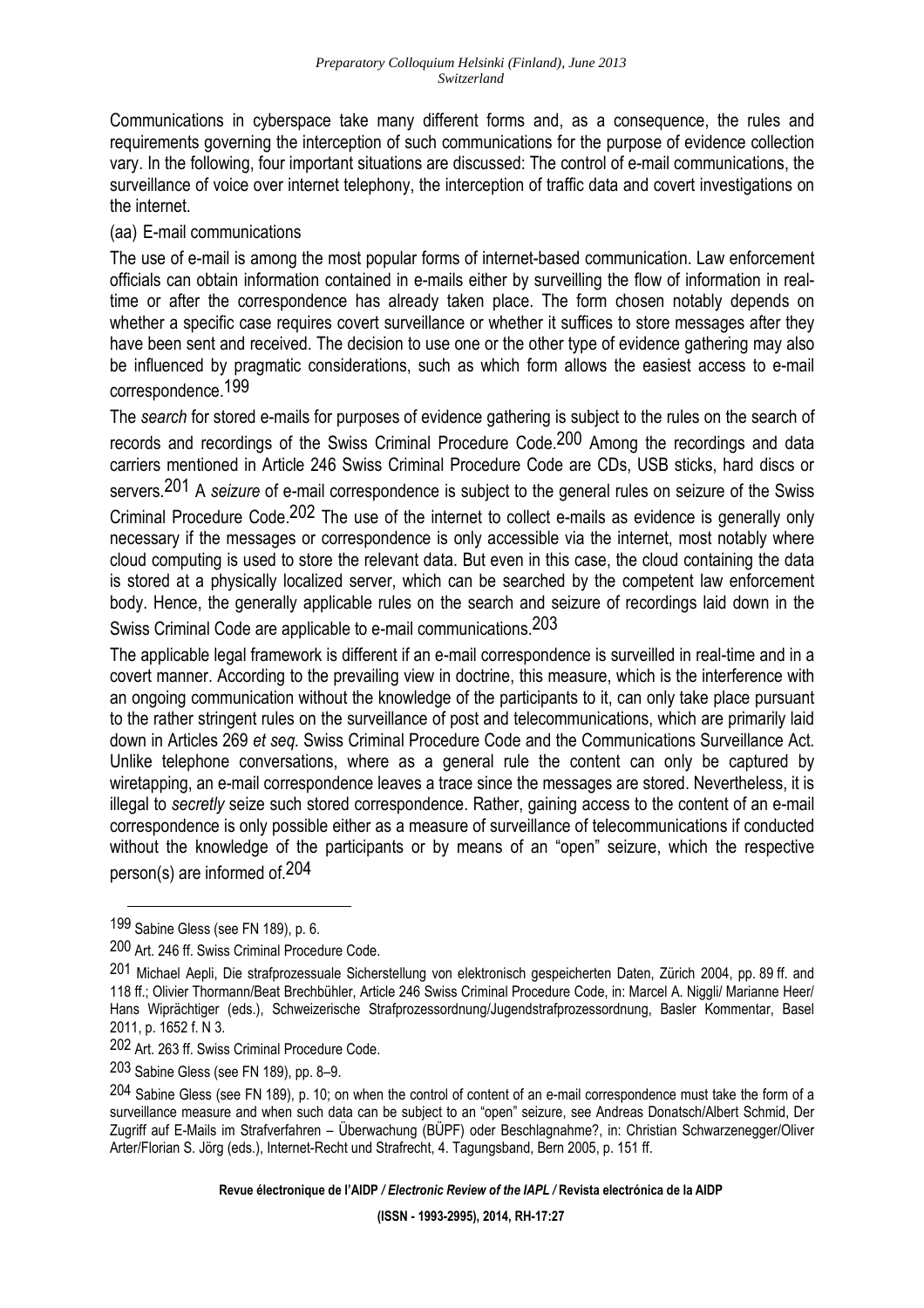(bb) Voice over IP

 $\overline{a}$ 

The rules governing surveillance of post and telecommunications<sup>205</sup> not only apply to traditional conversations over the telephone, but also to new forms of communication, such as mobile phones and voice over internet telephony. The technical features of voice over IP telephony, however, differ considerably from traditional telephone communications and, as a consequence, special challenges arise for internet providers in making such conversations accessible to law enforcement agencies. This holds especially true for internet telephony services, which are based on peer-to-peer and client-server systems, such as Skype. This type of internet telephony is not computer-based and the conversation is encrypted and sent in data parcels through the internet. Since the content of the communication is only decrypted and "re-assembled" at the recipient's computer, the conversation cannot be intercepted in the

line, i.e. when transmitted – as is possible for landline phone calls.  $206$  Such voice over IP conversations can only be intercepted either by obtaining the cooperation of a provider or by using spyware (also known as GovWare), which can decrypt the data or manipulate the microphone.

It is a controversial issue whether the use of GovWare is allowed for evidence collection purposes under Swiss law. One side argues that the use of spyware is imperative for telephone tapping and covered by Articles 269 to 279 Swiss Criminal Procedure Code (provisions on the surveillance of post and telecommunications) read together with Article 280 Swiss Criminal Procedure Code (provisions on the permitted use of technical surveillance devices).207 This view is considered problematic by others who argue that, according to experts, spyware currently available can generally not be limited to registering a voice over IP conversation. Rather, GovWare also allows for, *inter alia*, the search of computers and activation of microphones, which allows for other conversations taking place in the room to be registered. Hence, they argue that for this type of surveillance, a legal basis is missing from Swiss law and that the use of GovWare is notably not covered by Articles 280 *et seq.* Swiss Criminal Procedure Code (on surveillance using technical surveillance devices) and Articles 282 *et seq.* Swiss Criminal Procedure Code (on observation).<sup>208</sup>

From this short overview of the different stances on the permissibility of the use of GovWare accrues that the current legal basis is not sufficiently clear. Against this background, the Swiss Government submitted a draft law to the Parliament in February 2013, which aims at introducing a legal basis specifically regulating the use of spyware for law enforcement purposes. According to this draft, the use of GovWare shall, subject to certain criteria, be permitted to intercept the content of a conversation and traffic data for the investigation and prosecution of certain particularly grave offences listed in the law, but not for purely preventive purposes. At the same time, online searches and the surveillance of rooms with microphones or cameras is prohibited by the draft law. <sup>209</sup> Since the draft law is still in the early

<sup>205</sup> Art. 269 ff. Swiss Criminal Procedure Code and Communications Surveillance Act (see FN 192).

<sup>206</sup> Marco Gercke/ Philipp W. Brunst, Praxishandbuch Internetstrafrecht, Stuttgart 2009, pp. 335 ff., N 844 ff.

<sup>207</sup> See Sylvain Métille, Les mesures de surveillance prévues par le CPP, Jusletter du 19 décembre 2011, N 33; Olivier Jotterand/Jérémie Müller/Jean Treccani, L'utilisation du cheval de Troie comme mesure de surveillance secrète, Jusletter du 21 mai 2012, N 20.

<sup>208</sup> Thomas Hansjakob, Einsatz von GovWare – zulässig oder nicht?, Jusletter du 5 décembre 2011, N 18; Stefan Heimgartner, Strafprozessuale Beschlagnahme, Zürich/Basel/Genf 2011, p. 41; Niklaus Ruckstuhl/Volker Dittmann/Jörg Arnold, Strafprozessrecht, Zürich 2011, N 858; Dominic Ryser: «Computer Forensics», eine neue Herausforderung für das Strafprozessrecht, in: Christian Schwarzenegger/Oliver Arter/Florian S. Jörg (eds.), Internet-Recht und Strafrecht, 4. Tagungsband, Bern 2005, pp. 553 ff. and p. 576; Martin Steiger, Bundestrojaner ohne Rechtsgrundlage in der Schweiz, available at ‹www.steigerlegal.ch/2011/10/13/bundestrojaner-ohne-rechtsgrundlage-in-der-schweiz› (accessed 5 May 2013).

<sup>209</sup> Confédération Suisse, Surveillance des communications: des bases légales claires et modernes, 27 février 2013, ‹www.news.admin.ch/message/index.html?lang=fr&msg-id=47920› (accessed 5 May 2013).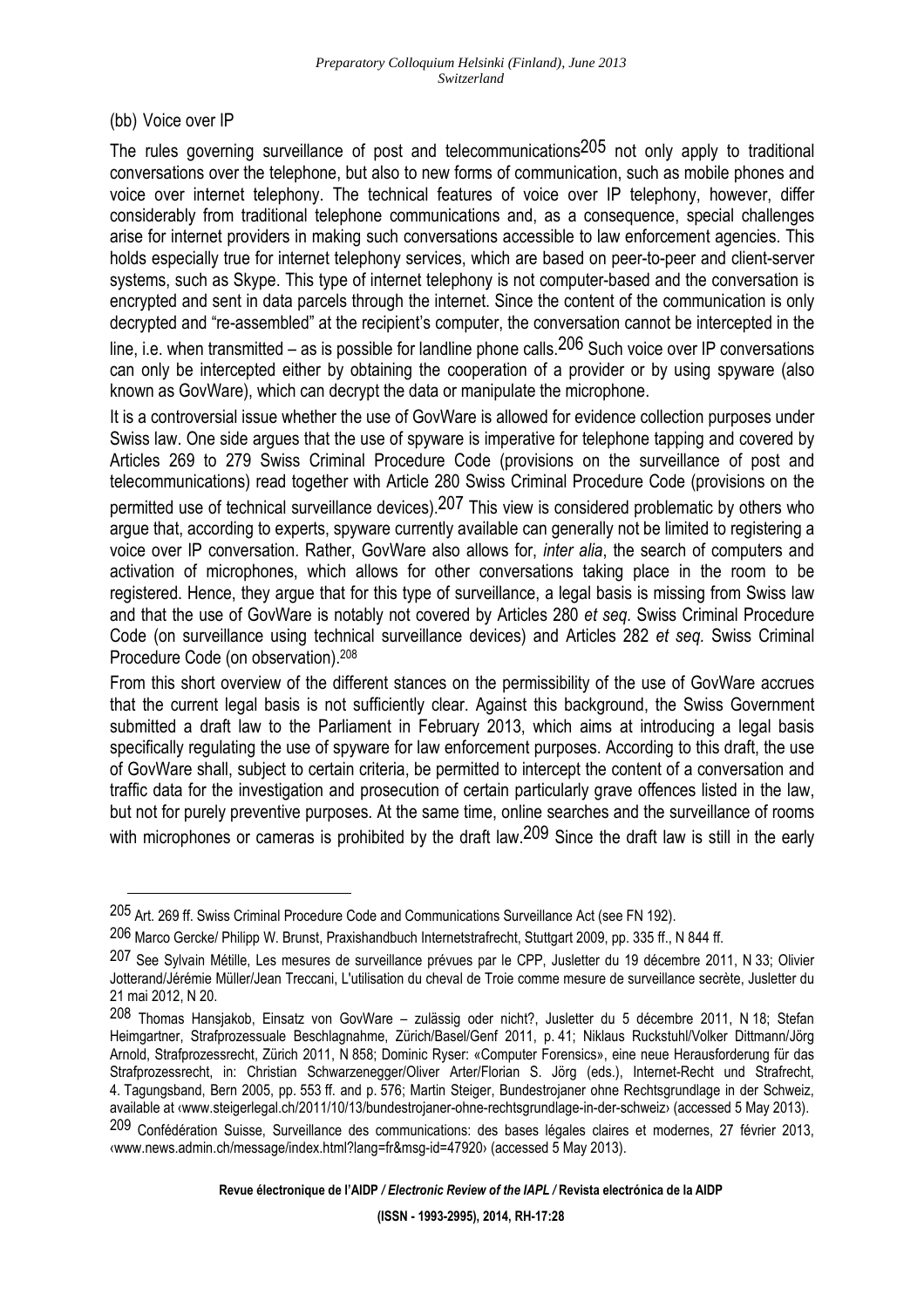stages of the legislative process, it is difficult to predict whether this draft law will ultimately pass and whether the main features described will be retained.

## (cc) Traffic data

According to Article 273 Swiss Criminal Procedure Code, the collection of traffic and invoice data and subscriber information is allowed. Currently, this data can be requested for the previous six months. The draft law mentioned above<sup>210</sup> proposes an extension of this period to twelve months.<sup>211</sup>

As stated earlier, the Communications Surveillance Act also stipulates that traffic data can be requested. Unlike Article 273 Swiss Criminal Procedure Code, Article 14(4) Communications Surveillance Act does not contain a deadline for how long back traffic data can be obtained. We have already referred to a recent case in which the Swiss Federal Supreme Court considered the (more permissive) provision of the Communications Surveillance Act to be foregoing *lex specialis*. 212

### (dd) Covert observations on the internet

Debate also surrounds the question whether and in which form law enforcement officials are allowed to collect information for criminal proceedings from publicly accessible chat rooms, websites and blogs, i.e. "public cyberspace" without being specifically authorized to do so. The answer mainly depends on the intensity and length of such observations and the interaction of law enforcement officials with other persons. It is argued that law enforcement officials can visit the public cyberspace and store data so long as they do not actively intervene in a conversation. This type of observation in the public cyberspace is comparable to a police patrol in the real world, where law enforcement officials can observe persons on public property without further ado. However, the situation must be qualified differently if targeted surveillance of a person or a group of persons takes place around the clock and over a longer period. This type of observation, it is argued, cannot be compared to a police patrol in the real world, but must rather abide by the criteria set forth in Article 282 Swiss Criminal Procedure Code governing observation. In cases where law enforcement officials start entering into contact with a specific person, this amounts to an undercover investigation, which must abide by the requirements set

forth in Articles 286 *et seq.* Swiss Criminal Procedure Code.213

### *b) Providers or satellites located outside Switzerland*

All three Swiss companies offering mobile phone services have concluded roaming contracts with foreign companies. According to these contracts, the clients of foreign companies can use their foreign SIM cards in Switzerland by using the networks of the Swiss companies. In such cases, the Communication Surveillance Act also applies to these foreign companies. Theoretically, foreign internet providers are also subject to the Communication Surveillance Act. However, technical difficulties arise in surveilling the e-mail correspondence of a client using the services of a foreign provider in Switzerland.214

### *c) Mutual legal assistance concerning interception of telecommunications*

As stated earlier in this report, the surveillance of telecommunications in mutual legal assistance cases is governed by Article 18a Mutual Assistance Act. According to this provision, surveillance of telecommunications traffic may be ordered by Swiss authorities at the request of another State in order to establish the whereabouts of a person sought for extradition and in other mutual assistance

 $\overline{a}$ 

**Revue électronique de l'AIDP** */ Electronic Review of the IAPL /* **Revista electrónica de la AIDP** 

<sup>210</sup> See Section D.2.a.bb of this report.

<sup>211</sup> Confédération Suisse, Surveillance (see FN 209).

<sup>212</sup> See Section D.1 of this report.

<sup>213</sup> Sabine Gless (see FN 189), p. 15.

<sup>214</sup> August Biedermann, Bundesgesetz betreffend die Überwachung des Post- und Fernmeldeverkehrs (BÜPF) vom 6. Oktober 2000, ZStrR 2002, p. 80.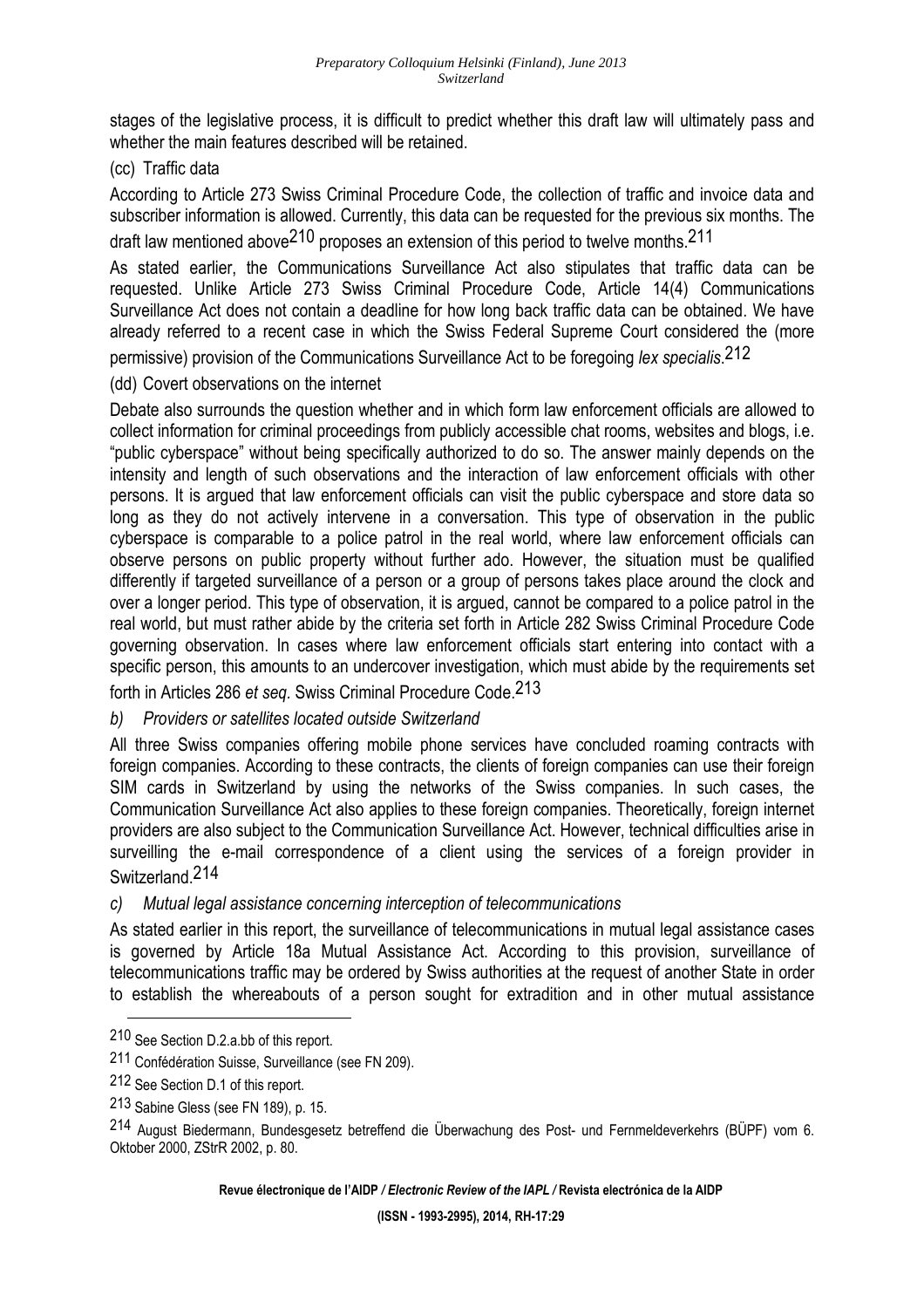cases.215 While Article 18a Mutual Assistance Act designates the competent authorities for the issuance of a surveillance order, it stipulates that the requirements and procedure for surveillance in the context of mutual assistance are governed by Articles 269 to 279 Swiss Criminal Procedure Act on surveillance of post and telecommunications and the Communications Surveillance Act.<sup>216</sup>

A considerable amount of time may elapse between a request for mutual assistance and the issuance of a final and binding surveillance order in mutual legal assistance proceedings. This long duration stands in stark contrast to the fast-paced nature and fluidity of electronic data, which can be moved across borders within seconds and is often not stored over a longer period. Hence, such data may no longer be available at the conclusion of mutual assistance proceedings. Hence, electronic data differs from "traditional" pieces of evidence, which generally persist in time and are not as easy to move from one location to another. In light of this and in order to bring Swiss procedural law in line with Article 30 Convention on Cybercrime on the expedited disclosure of preserved traffic data and Article 33 Convention on Cybercrime governing mutual assistance in real-time collection of traffic data, Article 18b

Mutual Assistance Act on electronic communications traffic data was adopted.217

Essentially, Article 18b(1) Mutual Assistance Act allows Swiss authorities dealing with a request for mutual assistance to transmit electronic communications traffic data to another State before the conclusion of the mutual assistance proceedings in two situations: First, if provisional measures indicate that the communication, which is the subject of the request, originated abroad and, second, if the data was acquired by the executing authority based on an order for authorised real-time surveillance according to Articles 269 to 281 Swiss Criminal Procedure Code. An important *caveat* is stipulated in Article 18b(2) Mutual Assistance Act: The data transmitted before the conclusion of the mutual assistance proceedings must not be used as evidence. Such use only becomes possible once the request for mutual assistance has been granted by way of a legally binding decision and the extent of it determined by such a decision. However, the means Switzerland has at its disposal to enforce an order addressed to a third State not to use such data as evidence – unless granted by way of a decision resulting from mutual assistance proceedings – may be limited.

For the individual subject to surveillance, an important difference accrues regarding whether surveillance takes place based on an order adopted in full-fledged mutual assistance proceedings of Article 18a Mutual Assistance Act or as a provisional measure foreseen in Article 18b Mutual Assistance Act, most notably as regards the right to be heard on the transmission of data. In cases of the former, the individual has a right to participate in the proceedings and to access the files if this is necessary to safeguard his interests.<sup>218</sup> In cases of the latter, transmission take place without the person subject to surveillance being informed beforehand and granted an opportunity to put forward his or her arguments against the handover of the information collected.<sup>219</sup> Hence, the willingness on the part of the Swiss legislature to share data with third States already in the early stages of investigations and proceedings

<sup>215</sup> Art. 18a para. 1 and 2 Mutual Assistance Act (see FN 69).

<sup>216</sup> Art. 18a para. 3 Mutual Assistance Act (see FN 69).

<sup>217</sup> Message relatif cybercriminalité (see FN 9), pp. 4276 and 4309–4314.

<sup>218</sup> Art. 80b Mutual Assistance Act (see FN 69); on this provision, see Laurent Moreillon, Entraide internationale en matière pénale, Basel 2004, pp. 371–375; the right to be heard specifically is guaranteed by Art. 29 para. 2 Swiss Constitution (see FN 123) and Art. 26–30 of the Federal Act of 20 December 1968 on Administrative Procedure to which Art. 12 Mutual Assistance Act (see FN 69) refers: *idem*, p. 372.

<sup>219</sup> Message relatif cybercriminalité (see FN 9), pp. 4310–4311.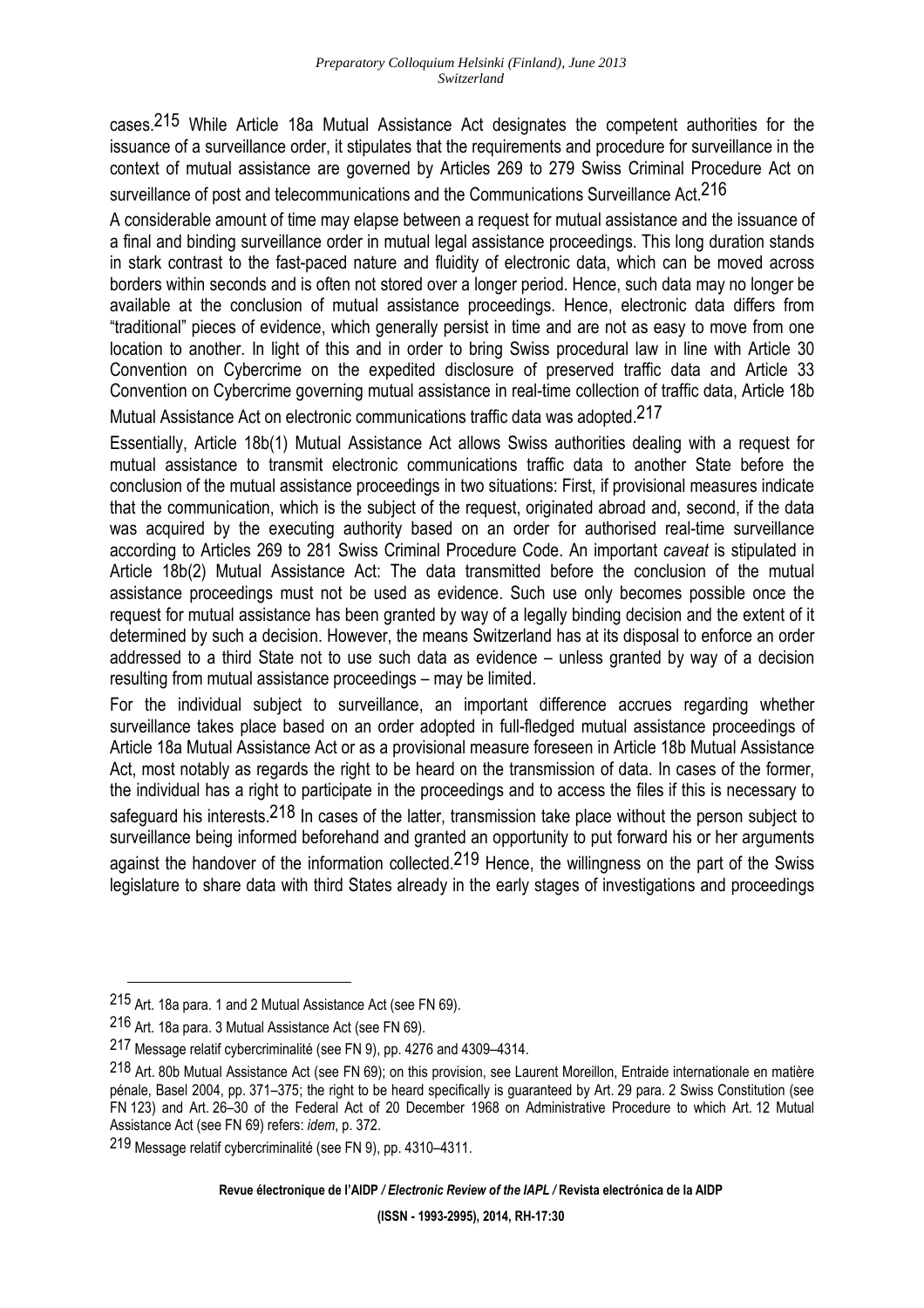does not come without drawbacks on the level of individual rights – which are, however, according to one view, sufficiently safeguarded under the new Article 18b Mutual Assistance Act.220

Lastly, it bears mentioning that some requests of third States for telephone interception are accompanied with little factual information. This renders it difficult for Swiss authorities to decide whether the requirements for surveillance of telecommunications are met, which are set rather high in order to protect privacy.<sup>221</sup> This holds notably true for the requirement that a strong suspicion must exist that a specific offence has been committed. In practice, a way around this rather stringent test has been found: Switzerland requires an assurance from the foreign authorities when providing them with data by means of a provisional measure that they only use the data for investigation purposes and not as formal evidence in criminal proceedings. Whether such assurances actually safeguard the rights and interests of persons subject to surveillance is debatable.222

### **3. Grounds for refusing a request regarding searches of the internet, computer and networks**

Under Swiss law, a request for mutual legal assistance can be refused on a number of grounds, notably if the granting of assistance violates certain human rights of the person concerned.<sup>223</sup> A request for mutual assistance concerning the search in cyberspace is, in principle, subject to these same rules. However, there is little doctrine available on the fundamental rights potentially violated by such measures. Among the constitutional rights that may be at stake in cases of internet, computer and network searches are notably the right to privacy in persons' private and family life, their home, mail and telecommunications, the right to be protected against the issuance of their personal data, and the freedom of expression and information.224

A special concern regarding requests for assistance regarding searches of the internet, computers and networks is the right of the individual to participate and to be heard in the relevant proceedings and to subject respective decisions to judicial control. As a general rule, each person who has been subject to a covert investigation must be informed afterwards about the specific measure and be provided a possibility for judicial control. If a surveillance measure is taken in a domestic case, the person must be notified at latest after the investigation is closed according to Article 10 Communication Surveillance Act. If this rule were applied when executing a letter rogatory, the requesting authority could only obtain the information after a final decision based on Article 80b Mutual Assistance Act. This would defeat the purpose of many requests of foreign authorities for surveillance. In doctrine, two courses of action have been proposed. The first is that Swiss authorities open an investigation of their own, one which meets all the requirements of national law for the respective surveillance measure. Data obtained in that procedure is provisionally handed over to foreign authorities under the condition that the receiving State issues assurances that the data will only be used for investigation but not for evidence purposes.<sup>225</sup> A second way to proceed is that Swiss authorities require foreign authorities to inform the person

<sup>220</sup> On how the interests of the person whose electronic communications traffic data is transmitted by virtue of Art. 18b Mutual Assistance Act (see FN 69), see Message relatif cybercriminalité (see FN 9), pp. 4310–4311.

<sup>221</sup> See, for example, ATF 132 II 1, N 2.3.

<sup>222</sup> Stefan Wehrenberg/Irene Bernhard, Auslieferung trotz kritischer Menschenrechtslage – Einhaltung von Menschenrechten durch diplomatische Garantien?, Jusletter du 28 avril 2008.

<sup>223</sup> Sabine Gless, Internationales Strafrecht, Basel 2011, pp. 108 ff.

<sup>224</sup> Arts. 13 and 16 Swiss Constitution (see FN 123); on the specific content of these rights, see Jörg Paul Müller/Markus Schefer, Grundrechte in der Schweiz, 4th edition, Bern 2008; on human rights and cooperation, see also Sections E.1 and 2 of this report.

<sup>225</sup> August Biedermann (see FN 214), p. 82.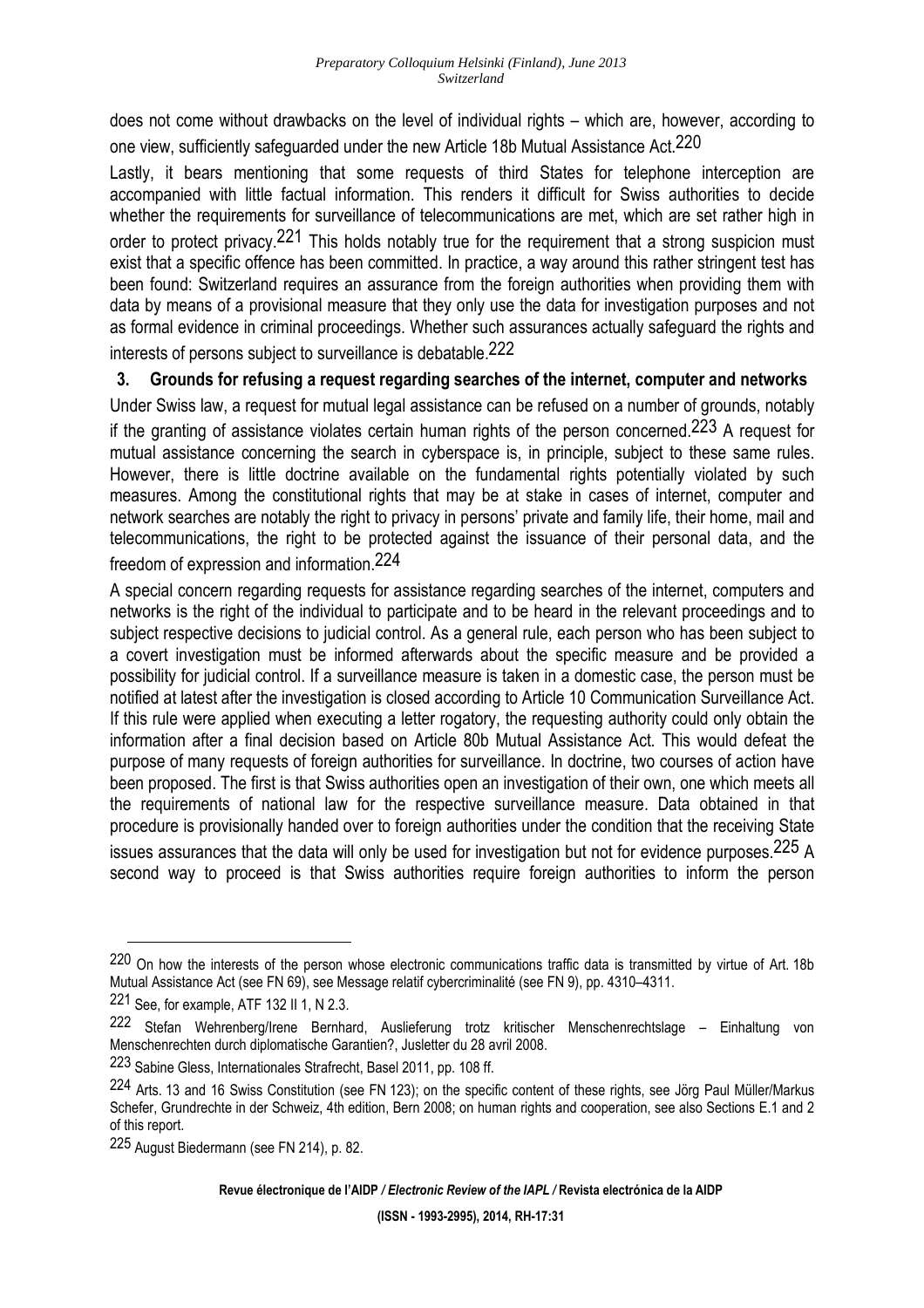concerned about the surveillance measure.226 Both courses of action are based on trust since Switzerland cannot enforce assurances issued by a third State.227

### **4. Double criminality requirement**

Under Swiss law on mutual assistance, there is no specific provision requiring double criminality for cases where the conduct under consideration is legal at the place of commission but illegal in the jurisdiction where it displays its effects. However, the general rule stated in Article 30(1) Mutual Assistance Act – according to which Swiss authorities may not address requests to another State if they themselves could not grant such requests under the Mutual Assistance Act – could be a fall-back rule for this situation.228 What is more, according to Article 64 Mutual Assistance Act, measures requiring the use of procedural compulsion can only be ordered "if the description of the circumstances of the case indicates that the offence being prosecuted abroad contains the objective elements of an offence under Swiss law. The measures must be carried out in accordance with Swiss law."

When assessing the double criminality requirement, the competent Swiss authorities merely examine whether the facts provided by a foreign authority requesting mutual legal assistance fulfil the definitional elements of an offence under Swiss criminal law.<sup>229</sup> Thus, if Swiss authorities order surveillance measures in the execution of a letter rogatory, these measures must satisfy all requirements stipulated in Swiss law.<sup>230</sup> Therefore, a request for interception where the underlying conduct triggering the request for this measure is not an offence under Swiss criminal law will be rejected.231

### **5. Extraterritorial investigations**

As regards extraterritorial investigations, two situations must be distinguished: Firstly, extraterritorial investigations conducted by Swiss authorities abroad and, secondly, extraterritorial investigations carried out by foreign authorities on Swiss territory.

As regards the first constellation, i.e. investigations carried out by Swiss authorities abroad, there is broad consensus among Swiss scholars that they require the consent – either by way of general agreement or on an *ad hoc* basis – of the State on the territory of which these measures are carried out. However, under which circumstances a Swiss official is acting extraterritorially is a controversial issue. For instance, some scholars argue that a Swiss official sitting in Switzerland and downloading data from a computer located abroad is not acting extraterritorially.232 Meanwhile, other scholars maintain that downloading data stored on a computer located abroad amounts to extraterritorial conduct and thus requires the consent of the State concerned.<sup>233</sup> It must be noted that Article 32 Convention on Cybercrime, to which Switzerland is a party, trans-border access to stored computer data is allowed

 $\overline{a}$ 

<sup>226</sup> Thomas Hansjakob, BÜPF / VÜPF, Kommentar zum Bundesgesetz und zur Verordnung über die Überwachung des Post- und Fernmeldeverkehrs, St. Gallen 2006, p. 282.

<sup>227</sup> Stefan Wehrenberg/Irene Bernhard (see FN 222).

<sup>228</sup> Stefan Heimgartner (see FN 24), p. 138.

<sup>229</sup> Art. 1 Mutual Assistance Ordinance (see FN 176); BGE 1C\_138/2007, judgment of 17 July 2007, consid. 2.3.1; ATF 116 Ib 89, p. 94; ATF 132 II 81, consid. 2; Nadja Capus, Strafrecht und Souveränität: Das Erfordernis der beidseitigen Strafbarkeit in der internationalen Rechtshilfe in Strafsachen, Bern 2010, pp. 424 ff.; Peter Popp, Die Rechtsprechung des Bundesgerichts zur Internationalen Strafrechtshilfe in den Jahren 2006/2007, ZBJV 2009, p. 303.

<sup>230</sup> See Art. 18a para. 3 Mutual Assistance Act (see FN 69).

<sup>231</sup> Art. 64 para. 1 Mutual Assistance Act (see FN 69).

<sup>232</sup> See, for example, Niklaus Schmid, Strafprozessuale Fragen im Zusammenhang mit Computerdelikten und neuen Informationstechnologien im allgemeinen, ZStrR 1993, p. 109.

<sup>233</sup> See, for example, Michael Aepli (see FN 201), p. 130 f.; Stefan Heimgartner (see FN 208), pp. 90 f.; Omar Abo Youssef, Smartphone-User zwischen unbegrenzten Möglichkeiten und Überwachung, ZStrR 2012, p. 105.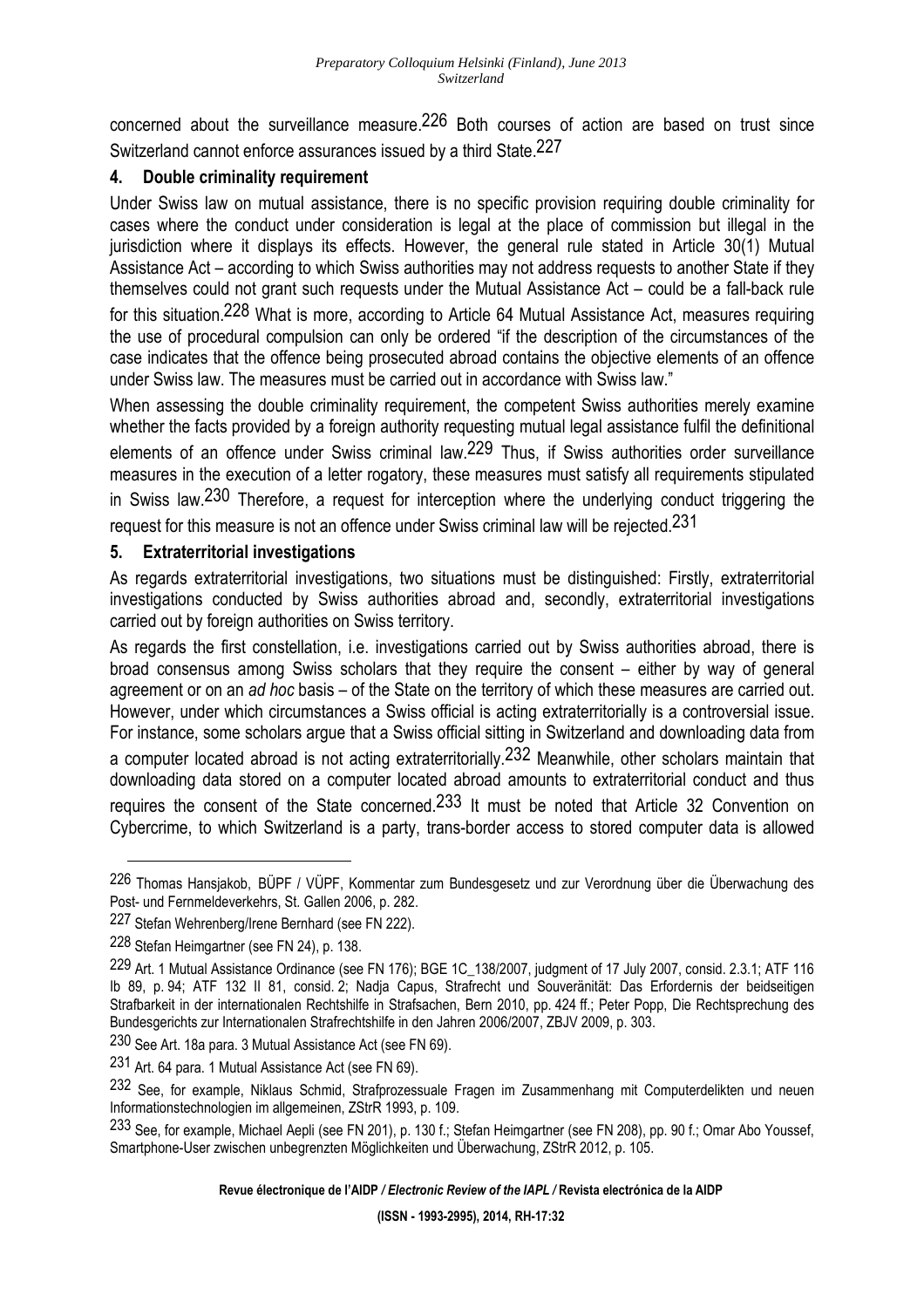without the consent of another State Party in two situations: For open source data and in cases of lawful and voluntary consent of the person who has lawful authority to disclose the data.<sup>234</sup>

Regarding the second constellation, i.e. foreign officials carrying out investigations in Switzerland, they must be authorised by Swiss authorities. Otherwise, such investigations may amount to criminal conduct, notably violating Article 271 Swiss Criminal Code criminalizing unlawful activities on behalf of a foreign State. According to Swiss law, it is possible that foreign authorities are present when a letter rogatory is executed in Switzerland.<sup>235</sup> What is more, after receiving approval by the competent authority, foreign officials can carry out investigations in Switzerland independently.<sup>236</sup>

## **6. Prohibition of self service**

As stated earlier in this report.<sup>237</sup> unauthorised collection of information for foreign authorities is a criminal act in Switzerland.238 Put differently, so-called "self service" is not permitted unless, as will be discussed later, it occurs in "public cyberspace" – for example, by downloading data from publicly accessible websites.<sup>239</sup> Self-service not only violates the individual rights of persons in third States but also constitutes a serious interference with the sovereignty of that third State.<sup>240</sup>

## **7. Searching "public cyberspace" and computers located abroad**

As regards the permissibility of collecting information for criminal proceedings in "public cyberspace", such as publicly accessible chat rooms, websites, blogs and chat rooms without specific authorization to do so, we refer to our earlier findings.241

As to the permissibility of searching computers abroad, we refer to the previously discussed findings on the permissibility of extraterritorial investigations<sup>242</sup> and the applicability of human rights law to such investigative measures.243

## **8. Data exchange based on international agreements**

Switzerland is party to various agreements, which foresee an automatic cross-border exchange of data for the prevention, investigation and prosecution of crime.

On the bilateral level, Switzerland concluded, for example, various Passenger Name Record agreements, notably with the United States<sup>244</sup> and Canada.<sup>245</sup> Also, in order to remain within the

<sup>234</sup> On the meaning of this provision in the context of Swiss law, see Message relatif cybercriminalité (see FN 9), p. 4313.

<sup>235</sup>Art. 65a para. 1 and 2 Mutual Assistance Act (see FN 69); on the content of these provisions, see Laurent Moreillon (FN 218), pp. 319–323; see judgments of the Swiss Federal Criminal Court (Cour pénale fédérale) of 15 April 2010, RR.2010.9, consid. 2 ff. and of 26 July 2007, RR.2007.59, consid. 2.2; on the possibility of an appeal against an incidental decision that causes immediate and irreparable prejudice through the presence of persons involved in the foreign proceedings, see Art. 80e para. 2 lit. b Mutual Assistance Act (see FN 69); see Laurent Moreillon (FN 218), pp. 379–382.

<sup>236</sup> Office fédéral de la justice, Wegleitung zur internationalen Rechtshifle in Strafsachen, 9th edition, Bern 2009, p. 62, see ‹http://www.rhf.admin.ch/etc/medialib/data/rhf.Par.0085.File.tmp/wegl-str-d-2009.pdf› (accessed 5 May 2013); also see Andreas Donatsch/Stefan Heimgartner/Madeleine Simonek, Internationale Rechtshilfe unter Einbezug der Amtshilfe im Steuerrecht, Zürich/Basel/Genf 2011, p. 4.

<sup>237</sup> See Section C.5 of this report.

<sup>238</sup> Art. 271 Swiss Criminal Code.

<sup>239</sup> See Section C.7 of this report.

<sup>240</sup> Michael Aepli (FN 201), p. 130 f.; Susan Brenner/Joseph Schwerha, Transnational Evidence Gathering and Local Prosecution of International Cybercrime, John Marshall Journal of Computer and Information Law 2002, pp. 347–395, p. 374.

<sup>241</sup> See Section D.2.a.dd of this report.

<sup>242</sup> See Section D.5 of this report.

<sup>243</sup> See Section E.2 of this report.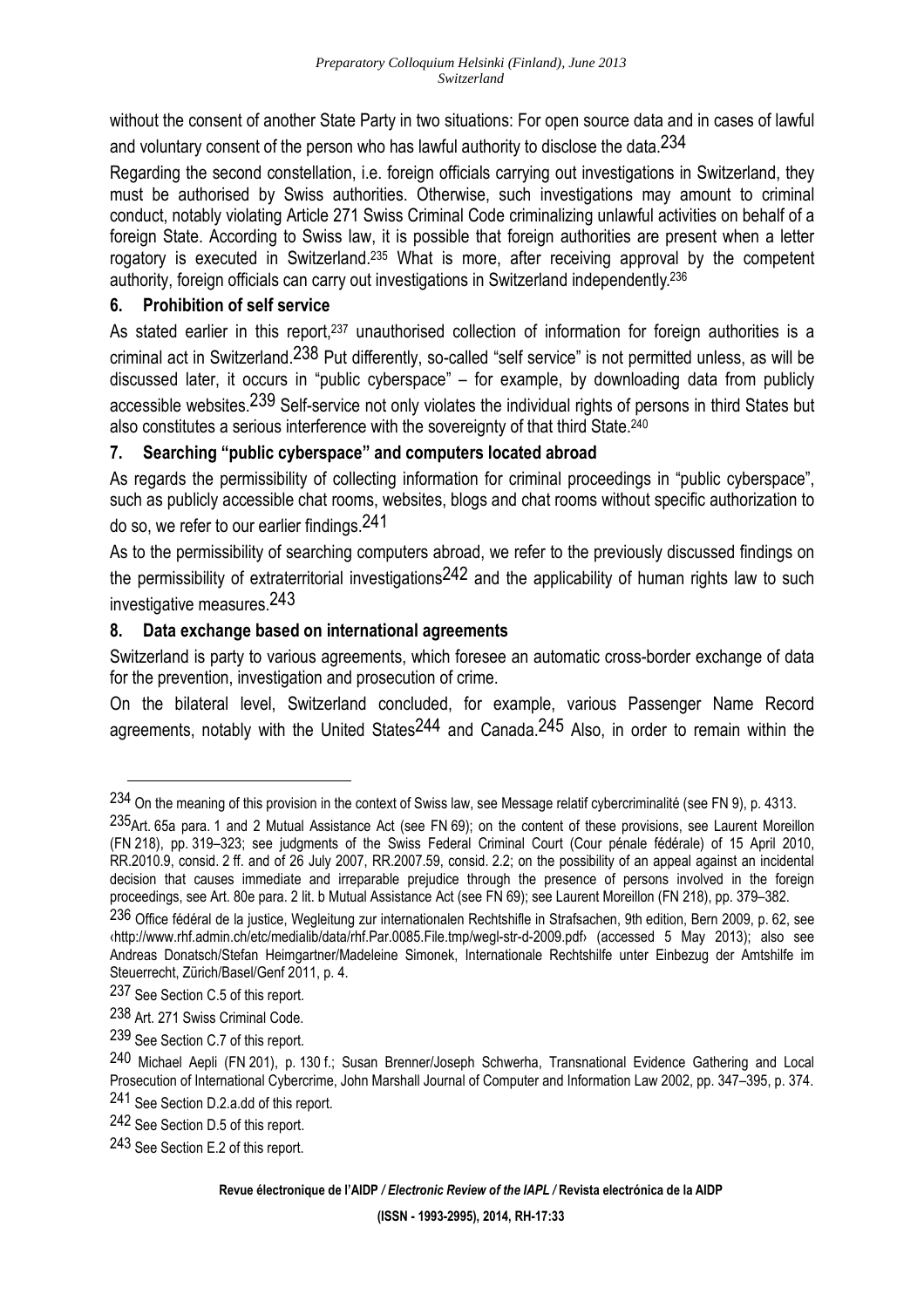United States Visa Waiver Program, Switzerland signed a PCSC (Preventing and Combating Serious Crime) agreement with the United States and a Memorandum of Understanding for the exchange of data on alleged and known terrorists (HSPD-6) in December 2013. The PSCS agreement notably provides for an automatic exchange of fingerprints and DNA data as a means of preventing and combating serious crime.246

On a multinational level, Switzerland is a party to the SIS (Schengen Information System), which is an important tool for data exchange in the realm of cross-border police cooperation.247 Switzerland established the SIRENE (Supplementary Information Request at the National Entry) Bureau, which is staffed on a 24/7 basis and is part of the Federal Office of Police (Fedpol).

Switzerland is not a party to any agreement similar to the SWIFT agreement between the EU and the US.248

### **9. The exchange, use and protection of data**

 $\overline{a}$ 

As a general rule, personal data can only be transferred outside Switzerland under the condition that an adequate level of protection is ensured in the State to where the data is exported. The Federal Data Protection Act<sup>249</sup> contains an exhaustive list of acceptable methods that ensure adequate data protection abroad. For example, the Federal Data Protection and Information Commissioner maintains and publishes a list of States that are considered to provide for an adequate level of data protection. Furthermore, the issuance of "sufficient warranties" that a certain level of data protection will be ensured, notably the inclusion of specific clauses in data transfer agreements, is considered sufficient to ensure data protection in situations of cross-border data transfer.<sup>250</sup> Indeed, many cooperation agreements concluded by Switzerland contain specific provisions on the processing of data that has

<sup>244</sup> Département fédéral de l'environnement, des transports, de l'énergie et de la communication (DETEC), Communiqué du 14 janvier 2009, La Suisse et les Etats-Unis concluent un nouvel accord sur les données des passagers aériens, see ‹www.uvek.admin.ch/dokumentation/00474/00492/index.html?lang=fr&msg-id=23258› (accessed 5 May 2013).

<sup>245</sup> Memorandum of Understanding Between the Canada Border Services Agency and the Swiss Federal Office for Civil Aviation Concerning Advance Passenger Information/Passenger Name Record of 17 March 2006, concerning RS 0.748; the agreement has not been published in the RS but can be found at agreement has not been published in the RS but can be found at ‹www.news.admin.ch/NSBSubscriber/message/attachments/2242.pdf› (accessed 5 May 2013); information on the conclusion, entry into force, etc. is available at ‹www.eda.admin.ch/eda/fr/home/topics/intla/intrea/dbstv/data04/e\_99993604.html› (accessed 5 May 2013).

<sup>246</sup> Département fédéral de justice et police (DFJP), Communiqué du 21 septembre 2012, Maintien dans le Visa Waiver Program des Etats-Unis: le Conseil fédéral approuve deux instruments de coopération, see ‹www.ejpd.admin.ch/content/ejpd/fr/home/dokumentation/mi/2012/2012-09-211.html› (accessed 5 May 2013). The HSPD-6 memorandum of understanding is already in force and is about to be implemented. In order to enter into force, the PCSC agreement must be approved by the Swiss parliament; at this writing, it is not yet clear when the agreement will be submitted to the parliament.

<sup>247</sup> Art. 2 Accord du 26 octobre 2004 entre la Confédération suisse, l'Union européenne et la Communauté européenne sur l'association de la Confédération suisse à la mise en œuvre, à l'application et au développement de l'acquis de Schengen (avec annexes et acte final), RS 0.362.31; referring to the adoption of the SIS foreseen by Art. 92 ff. Convention d'application de l'Accord de Schengen du 14 juin 1985 entre les gouvernement des États de l'Union économique Benelux, de la République fédérale d'Allemagne et de la République française relatif à la suppression graduelle des contrôles aux frontières communes; Journal officiel de l'UE n° L 239 du 22/09/2000 p.19–62.

<sup>248</sup> Financial Messaging Data Agreement EU-US, Official Journal of the EU, n° L 195 of 27 July 2010, p. 5.

<sup>249</sup> Federal Act of 19 June 1992 on Data Protection, RS 235.1, see ‹www.admin.ch/ch/e/rs/c235\_1.html› (accessed 5 May 2013).

<sup>250</sup> David Rosenthal, Data Protection – Switzerland Q&A- Chapter, in: Practical Law Company (ed.), PLC Cross-border Information Technology 2007/2008 Handbook, p. 82 ‹www.homburger.ch/fileadmin/publications/DAPSWQAC\_01.pdf› (accessed 5 May 2013).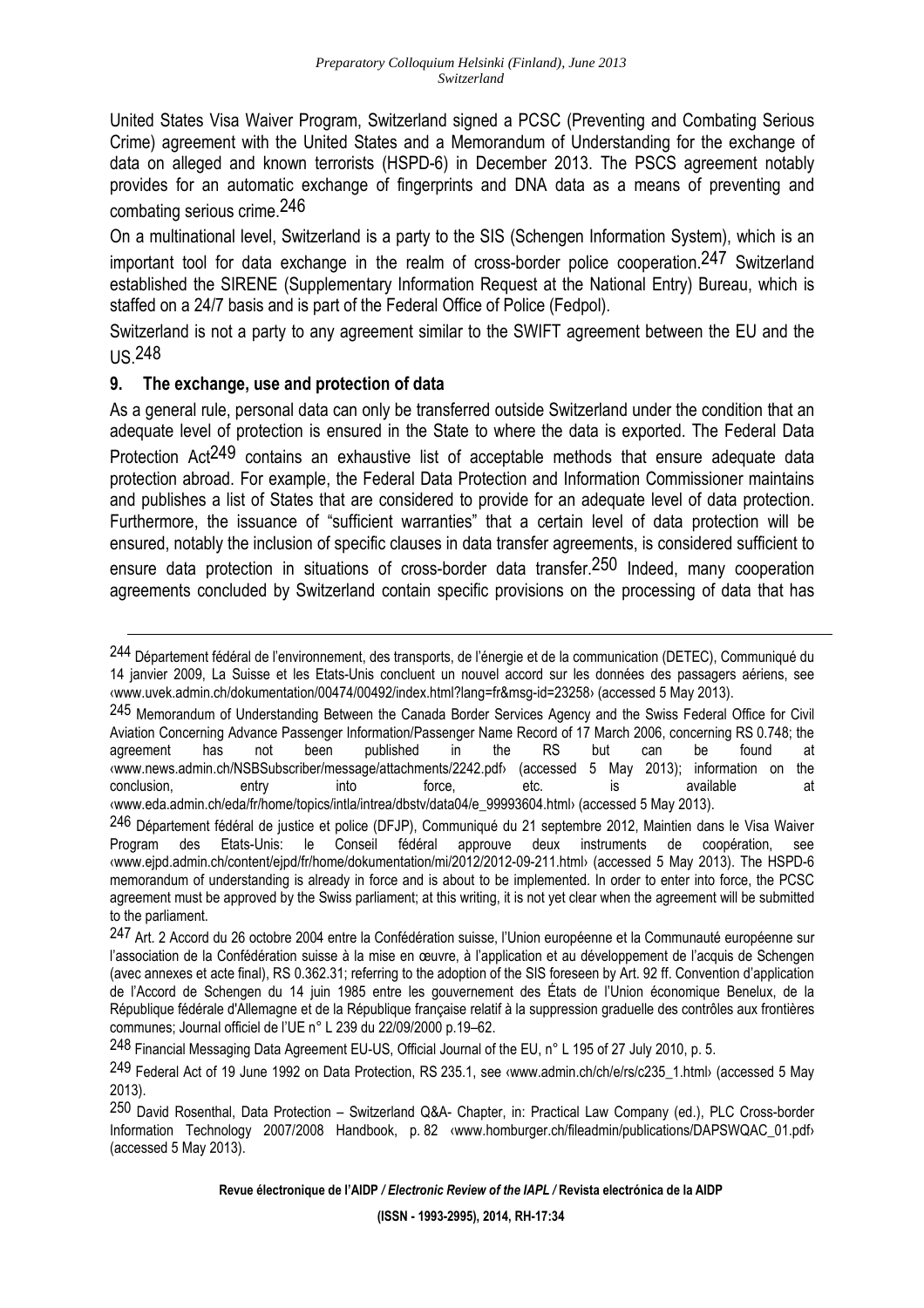been transmitted by Switzerland to the third State or international organization with whom the cooperation agreement has been concluded.251

In addition to specific legislation regarding data protection, various other Swiss legal acts, namely the Swiss Criminal Code, contain provisions on the protection of data obtained from abroad or transmitted to a third State or international organization. To illustrate this, we use the example of exchanges of police information with Interpol. Article 352 Swiss Criminal Code stipulates that data protection is governed by the principles of the Mutual Assistance Act as well as the Constitution and General Regulations of Interpol declared applicable by the Swiss Government. Furthermore, the Federal Act on Data Protection has been declared applicable as regards the exchange of information in connection with searches for missing persons and the identification of unknown persons and for administrative purposes.252 Article 355f Swiss Criminal Code, in turn, governs data exchanges and protection within the framework of judicial cooperation under the Schengen Association Agreements.

Overall, the rules governing data protection in cases of cross-border data transfers are dispersed throughout the Swiss legal framework and the relationship between the different applicable rules is not always entirely clear.

## **10. Establishing an international enforcement system**

In our view, such an international enforcement system can only be implemented among States sharing the same basic values as regards, *inter alia*, privacy, freedom of speech and political rights. However, the UN-ITU summit has once more demonstrated that it is currently impossible to find common ground regarding these questions.253

## **12. Switzerland's participation in Interpol, Europol, Eurojust or other supranational offices**

Although Switzerland is not an EU Member State, it has cooperated with Europol since 2006 based on an agreement, which enables both sides to combat certain cross-border crimes.254 The Swiss Federal Office of Police (Fedpol) acts as the national point of contact between Europol and other competent authorities of Switzerland.<sup>255</sup> Other competent authorities, such as the law enforcement agencies and immigration authorities of the Swiss Confederation and the Cantons are listed in Annex II of the cooperation agreement.256 Article 355a Swiss Criminal Code allows these authorities to cooperate with Europol, notably to exchange personal data, including sensitive personal data and personality profiles.

Switzerland also cooperates with Interpol. The Swiss Federal Office of Police (Fedpol) carries out the duties of the National Central Bureau, notably by coordinating the exchange of information between the federal and cantonal prosecution services on the one hand, and the National Central Bureaus of other states and the General Secretariat of Interpol on the other 257

<sup>251</sup> See, for example, Art. 13 Accord entre la Suisse et Eurojust, conclu le 27 novembre 2008, entré en vigeuer par échange de note le 22 juillet 2011, RS 0.351.6; see also Arts. 3 and 5 of the PNR agreement between Canada and the US (FN 245); or Art. 94 Convention of 19 June 1990 implementing the Schengen Agreement (CISA), Official Journal of the EU n° L 239 of 22 September 2000, pp. 19–62.

<sup>252</sup> Art. 352 Swiss Criminal Code.

<sup>253</sup> See ‹http://wcitleaks.org› (accessed 5 May 2013).

<sup>254</sup>Accord entre la Confédération suisse et l'Office européen de police conclu le 24 septembre 2004, RS 0.362.2; also see Markus Mohler, Schengen, Eine Einführung, in: Stephan Breitenmoser/Sabine Gless/Otto Lagodny (eds.), Schengen in der Praxis, Zürich/St. Gallen 2009, pp. 3–24, 6.

<sup>255</sup> Art. 5 Accord entre la Confédération suisse et l'Office européen de police conclu le 24 septembre 2004.

<sup>256</sup> The competent authorities are the police, law enforcement and prosecutorial authorities and immigration authorities.

<sup>257</sup> Art. 350 Swiss Criminal Code.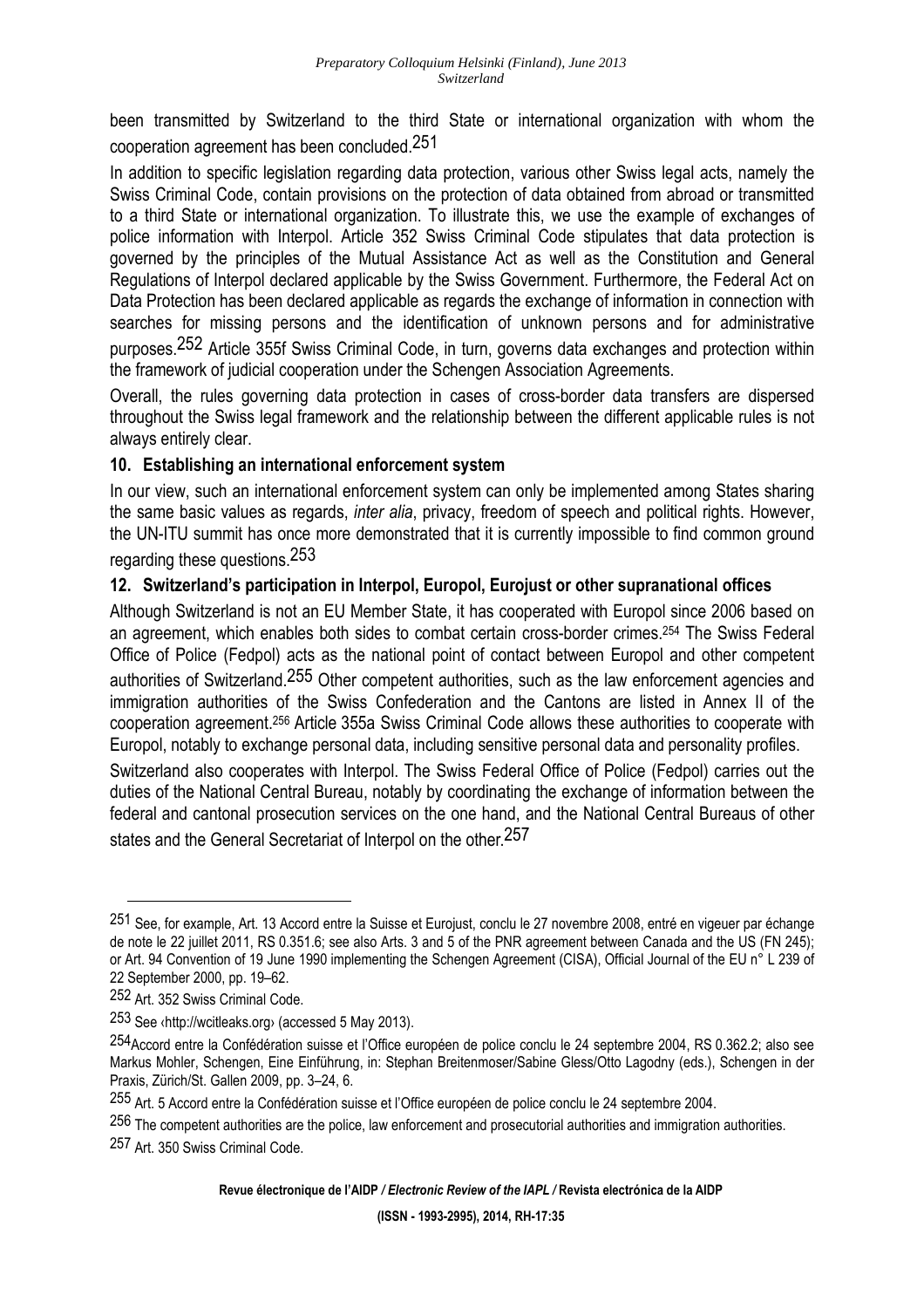Switzerland also concluded a cooperation agreement with Eurojust, which has the objective of enhancing cooperation so as to combat serious transnational crimes.258

## **E. Human Rights Concerns**

Switzerland is a party to the core human rights treaties, most notably the ECHR and the ICCPR. Furthermore, the Swiss Constitution contains a rather complete catalogue of fundamental rights, and the Swiss Supreme Court regularly interprets and specifies the scope and content of these rights. In addition, many cantonal Constitutions also contain a catalogue of fundamental rights. These individual rights granted on the cantonal level are relevant given that, as a general rule, the investigating and prosecuting authorities are of a cantonal nature.

Various human rights of the Swiss Constitution (which often find a counterpart in cantonal constitutions) are potentially jeopardized in the context of criminal investigations using information technology. Among them are the right to privacy in persons' private and family life, in their home and in relation to their mail and telecommunications, the right to be protected against the misuse of their personal data, and the

freedom of expression and information.259

 $\overline{a}$ 

These rights, however, have no absolute validity. Rather, they can be restricted by respecting the requirements laid down in Article 36 Swiss Constitution. Firstly, any restriction of fundamental rights, for example through the exercise of investigative powers, must have a legal basis – in cases of significant restrictions, a federal act is necessary, i.e. democratically legitimized legislation. What is more, the restriction must be justified by the public interest or the protection of the fundamental rights of others. In addition, any restriction on fundamental rights must be proportionate and the essence of fundamental rights, i.e. their core, must always be respected.<sup>260</sup> Thus, uses of investigative measures in cyberspace for the purpose of criminal prosecution, which constitute an interference with fundamental rights of the persons subject to the respective measure, are allowed within these parameters.

We now turn to the extraterritorial application of human rights norms to investigative measures conducted by Swiss officials abroad. It must first be noted that there is no consensus in Swiss doctrine on where to draw the line between territorial and extraterritorial conduct in the context of investigative measures that use information technology. This was illustrated earlier by the example of a Swiss official sitting at his desk in Switzerland and downloading data from a computer located abroad. While some argue that this does not amount to an extraterritorial act, others take the opposite stance. Whether such conduct qualifies as extraterritorial conduct not only matters on an inter-state level, but it is also pertinent with regard to the applicability of human rights.<sup>261</sup>

Also, in the realm of mutual assistance, one must draw a distinction between extraterritorial and territorial conduct. Many of the decisions taken in Switzerland, i.e. territorially, may have human rights related consequences abroad, i.e. extraterritorially. A decision taken by Swiss officials in Switzerland (for example, the issuance of an extradition order) is indeed a territorial act – even though the decision may lead to human rights violations abroad. Hence, human rights law – specifically procedural norms influencing the relevant decision on mutual assistance as well as the substantive norms, such as the

<sup>&</sup>lt;sup>258</sup> Accord entre la Suisse et Eurojust, conclu le 27 novembre 2008, entré en vigeuer par échange de note le 22 juillet 2011, RS 0.351.6; the objective is described in Art. 2.

<sup>259</sup> Arts. 13 and 16 Swiss Constitution (see FN 123); on the specific content of these rights, see Jörg Paul Müller/Markus Schefer (see FN 224).

<sup>260</sup> Art. 36 Swiss Constitution (see FN 123); on this provision, see, for example, René Rhinow/Markus Schefer, Schweizerisches Verfassungsrecht, 2nd edition, Basel 2009, pp. 237–245.

<sup>261</sup> On this controversv and the importance of the differentiation on an inter-state level, see Section C.5 of this report.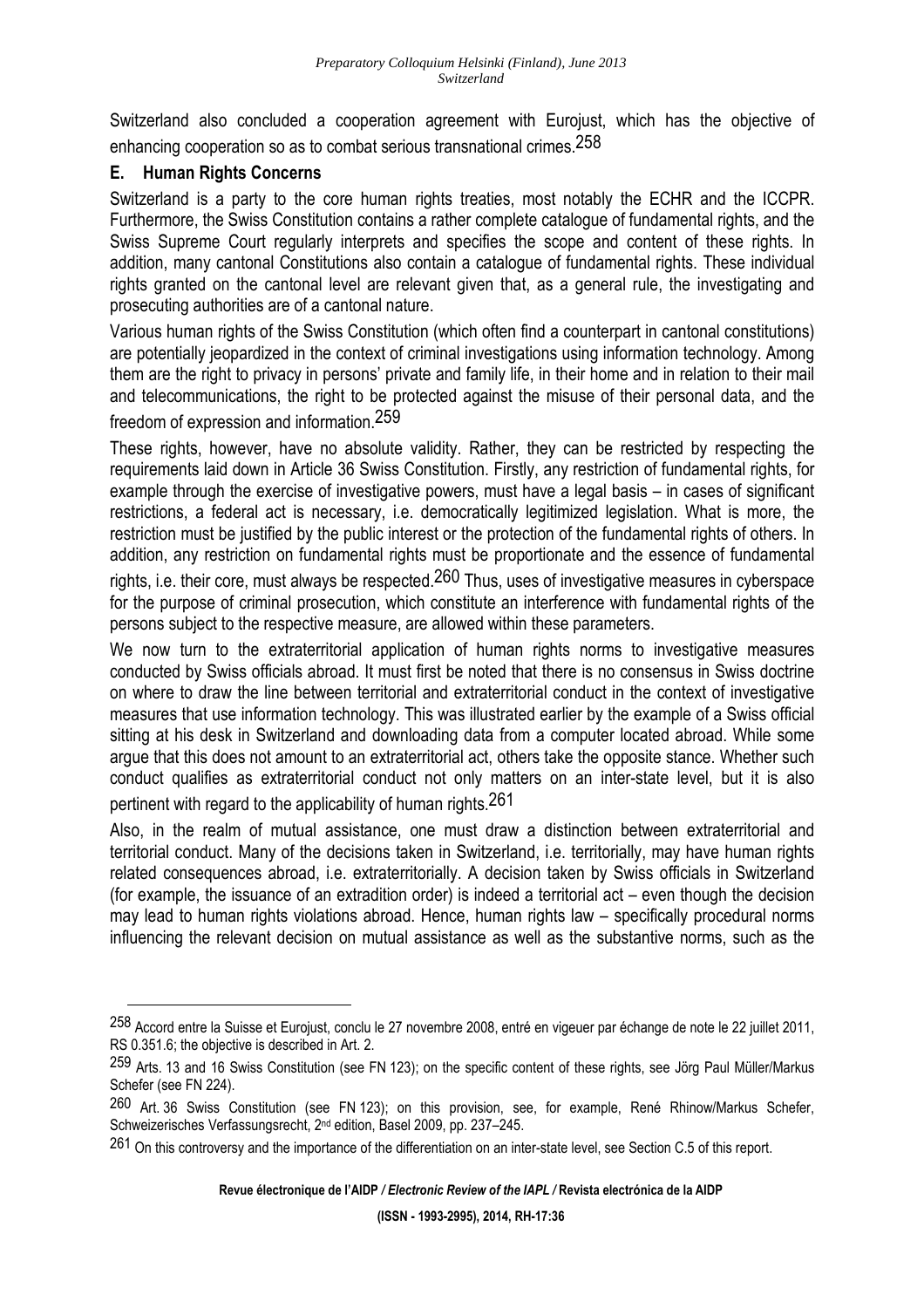principle of non-refoulement – undeniably apply to such acts and conduct.<sup>262</sup> To the extent that investigations are conducted extraterritorially, it is briefly recalled here that the extraterritorial application of the rights and liberties stipulated in the ECHR and ICCPR is conditioned on the requirement that the State has "jurisdiction" in the sense of the respective jurisdictional clauses of these treaties. 263 Essentially, beyond its own borders, a State has jurisdiction either *de jure* based on an agreement with another State or based on the flag State principle or *de facto* because it exercises control over a person or territory.264 The question whether a State acts extraterritorially and whether it has jurisdiction in the sense of human rights jurisdictional clauses, can ultimately only be answered with regard to a specific investigative measure that a given authority has taken.

The catalogue of fundamental rights stipulated in the Swiss Constitution is not explicitly limited to state action within the Swiss borders. Rather, Article 35(1) Swiss Constitution, which is included in the chapter on fundamental rights, stipulates, *inter alia*, that fundamental rights must be upheld throughout the legal system – and thus also in the realm of mutual legal assistance.<sup>265</sup> Furthermore, as per Article 35(2) Swiss Constitution, everyone who acts on behalf of the state is bound to respect the fundamental rights and must contribute to their implementation. The determining factor is thus whether an official acts

on behalf of the State, 266 which he generally does when taking investigative measures (at home or abroad) in the context of criminal proceedings. The argument that Swiss officials carry the Swiss Constitution in their pockets when crossing the Swiss border seems also required by Article 5 Swiss Constitution on the rule of law, which namely stipulates that all activities of the state shall be based on and limited by law – without stating any exemption to that fundamental principle.

Under Swiss law, a general rule on the admissibility of evidence collected *abroad*, i.e. a rule providing criteria on when and under what conditions information collected abroad can be used in Swiss criminal investigations and proceedings in currently missing from Swiss law. Some prohibitions on the use of evidence obtained abroad in Swiss proceedings emanate directly from international human rights law, such as information obtained through torture. However, in many cases, international human rights law may not be violated by the use of a specific method or means of evidence collection, and the evidence was nevertheless collected in a manner incompatible with Swiss law. In the absence of a principled rule, whether the evidence is admissible in such cases is decided on a case-by-case basis.<sup>267</sup>

 $\overline{a}$ 

**Revue électronique de l'AIDP** */ Electronic Review of the IAPL /* **Revista electrónica de la AIDP** 

<sup>262</sup> Anne Peters, Die Anwendbarkeit der EMRK in Zeiten komplexer Hoheitsgewalt und das Prinzip der Grundrechtstoleranz, Archiv des Völkerrechts 48/2010, pp. 1 and 7.

<sup>263</sup> Art. 1 ECHR and Art. 2 para. 1 ICCPR.

<sup>&</sup>lt;sup>264</sup> For the ECHR, see, for example, Michael Duttwiler/Anna Petrig, Neue Aspekte der extraterritorialen Anwendbarkeit der EMRK, AJP 10/2009, pp. 1247–1260; on the ICCPR, see HRC, General Comment No. 31, para 10, UN Doc. CCPR/C/21/Rev.1/Add. 13 (26 May 2004).

<sup>265</sup> Regina Kiener/Walter Kälin, Grundrechte, Bern 2007, p. 38.

<sup>266</sup> Regina Kiener/Walter Kälin (see FN 265), pp. 40–41.

<sup>267</sup> On cross-border evidence collection and the case-by-case approach, see Sabine Gless, Vortrag Strafrechtslehrertagung, Zürich 2013 (on file with authors).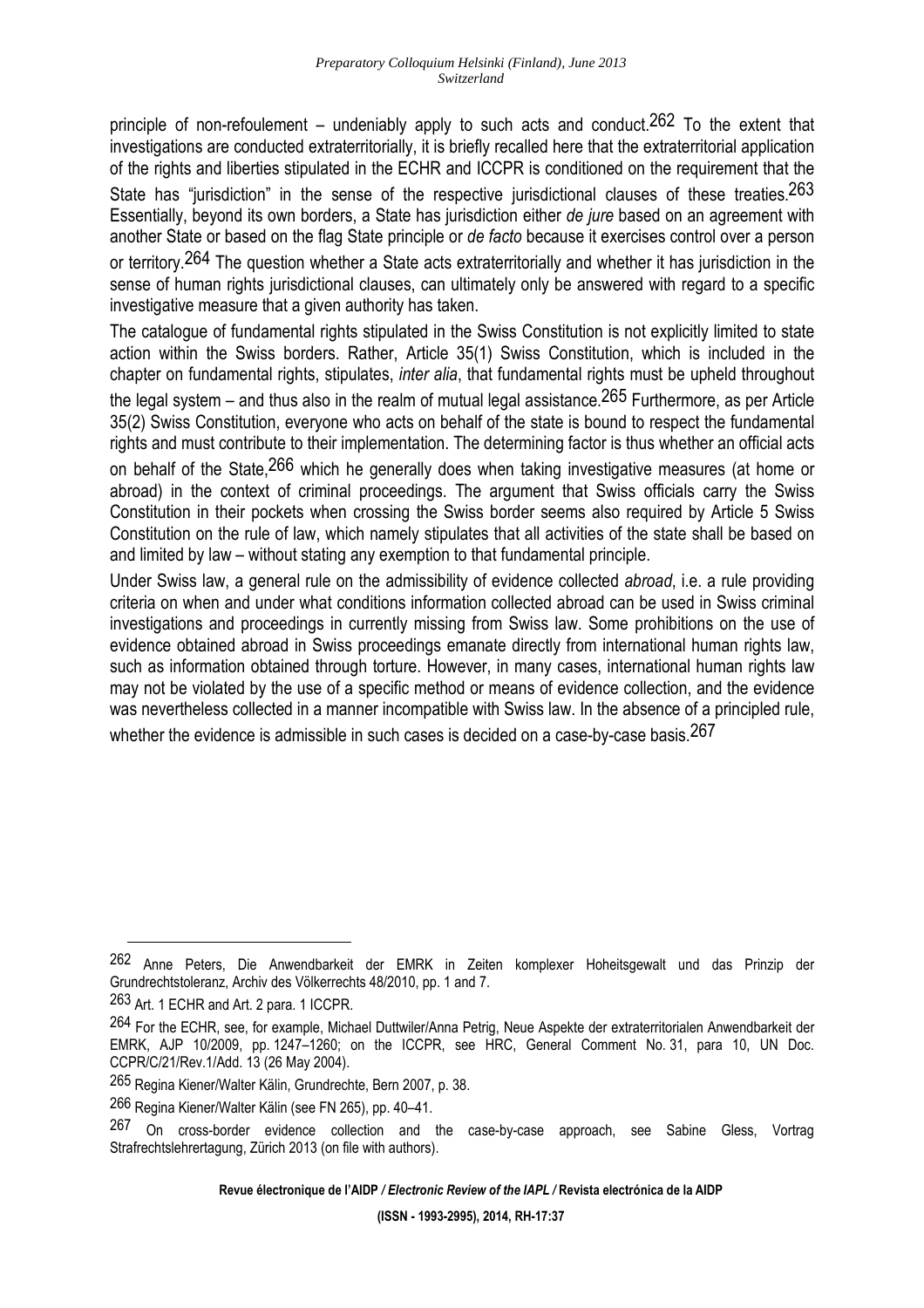#### **G. Appendix: relevant rules of Swiss criminal law**

#### **1. The four cybercrimes**

Art. 143 Swiss Criminal Code: Unauthorised obtaining of data

<sup>1</sup>Any person who for his own or for another's unlawful gain obtains for himself or another data that is stored or transmitted electronically or in some similar manner and which is not intended for him and has been specially secured to prevent his access is liable to a custodial sentence not exceeding five years or to a monetary penalty.

<sup>2</sup>The unauthorised obtaining of data to the detriment of a relative or family member is prosecuted only on complaint. Art. 143bis Swiss Criminal Code: Unauthorised access to a data processing system

<sup>1</sup>Any person who obtains unauthorised access by means of data transmission equipment to a data processing system that has been specially secured to prevent his access is liable on complaint to a custodial sentence not exceeding three years or to a monetary penalty.

<sup>2</sup>Any person who markets or makes accessible passwords, programs or other data that he knows or must assume are intended to be used to commit an offence under paragraph 1 is liable to a custodial sentence not exceeding three years or to a monetary penalty.

Art. 144bis Swiss Criminal Code: Damage to data

 1. Any person who without authority alters, deletes or renders unusable data that is stored or transmitted electronically or in some other similar way is liable on complaint to a custodial sentence not exceeding three years or to a monetary penalty.

 If the offender has caused major damage, a custodial sentence of from one to five years may be imposed. The offence is prosecuted ex officio.

 2. Any person who manufactures, imports, markets, advertises, offers or otherwise makes accessible programs that he knows or must assume will be used for the purposes described in paragraph 1 above, or provides instructions on the manufacture of such programs is liable to a custodial sentence not exceeding three years or to a monetary penalty.

If the offender acts for commercial gain, a custodial sentence of from one to five years may be imposed.

#### Art. 147 Swiss Criminal Code: Computer fraud

<sup>1</sup>Any person who with a view to his own or another's unlawful gain, by the incorrect, incomplete or unauthorised use of data, or in a similar way, influences the electronic or similar processing or transmission of data and as a result causes the transfer of financial assets, thus occasioning loss to another, or immediately thereafter conceals such a transfer is liable to a custodial sentence not exceeding five years or to a monetary penalty.

<sup>2</sup>If the offender acts for commercial gain, he is liable to a custodial sentence not exceeding ten years or to a monetary penalty of not less than 90 daily penalty units.

<sup>3</sup> Computer fraud to the detriment of a relative or family member is prosecuted only on complaint.

#### **2. Rules on participation, criminal liability of media and corporations**

#### *a) Participation*

#### Art. 24 Swiss Criminal Code: Incitement

<sup>1</sup>Any person who has wilfully incited another to commit a felony or a misdemeanour, provided the offence is committed, incurs the same penalty as applies to the person who has committed the offence.

<sup>2</sup> Any person who attempts to incite someone to commit a felony incurs the penalty applicable to an attempt to commit that felony.

#### Art. 25 Swiss Criminal Code: Complicity

Any person who wilfully assists another to commit a felony or a misdemeanour is liable to a reduced penalty.

#### *b) Criminal liability of media*

Art. 28 Swiss Criminal Code: Criminal liability of the media

<sup>1</sup> If an offence is committed and completed through publication in a medium, then, subject to the following provisions, only the author is liable to prosecution.

<sup>2</sup>If the author cannot be identified or if he cannot be brought to court in Switzerland, then the editor responsible in accordance with Article 322bis is liable to prosecution. If there is no responsible editor, then the person responsible for publication in accordance with Article 322<sup>bis</sup> is liable for prosecution.

<sup>3</sup> If the publication has taken place without the knowledge or against the will of the author, then the editor or, in his absence, the person responsible for publication is liable to prosecution as the offender.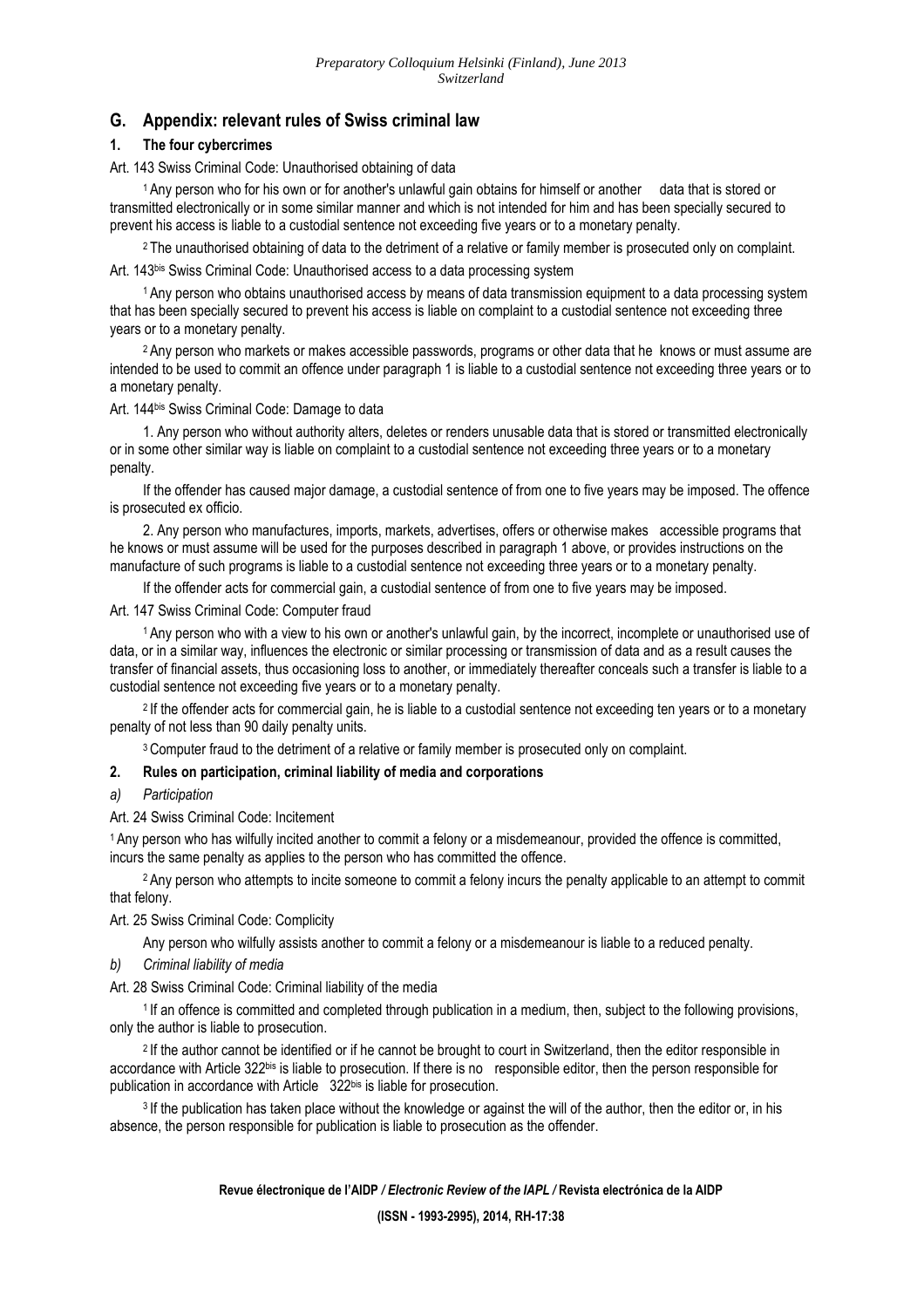#### *Preparatory Colloquium Helsinki (Finland), June 2013 Switzerland*

<sup>4</sup>The accurate reporting of public talks and official communications from a public authority may not be made subject to prosecution.

Art. 322<sup>bis</sup> Swiss Criminal Code: Failure to prevent an illegal publication

Any person who, as the person responsible in terms of Article 28 paragraphs 2 and 3, wilfully fails to prevent the publication of material2, the publication of which constitutes an offence is liable to a custodial sentence not exceeding three years or to a monetary penalty. If the person concerned acts through negligence, the penalty is a fine.

*c) Corporate criminal liability* 

Art. 102 Swiss Criminal Code: Liability under the criminal law

<sup>1</sup> If a felony or misdemeanour is committed in an undertaking in the exercise of commercial activities in accordance with the objects of the undertaking and if it is not possible to attribute this act to any specific natural person due to the inadequate organisation of the undertaking, then the felony or misdemeanour is attributed to the undertaking. In such cases, the undertaking is liable to a fine not exceeding 5 million francs.

<sup>2</sup> If the offence committed falls under Articles 260<sup>ter</sup>, 260<sup>quinquies</sup>, 305<sup>bis</sup>, 322<sup>ter</sup>, 322<sup>quinquies</sup> or 322<sup>septies</sup> paragraph 1 or is an offence under Article 4a paragraph 1 letter a of the Federal Act of 19 Dec. 1986 on Unfair Competition, the undertaking is penalised irrespective of the criminal liability of any natural persons, provided the undertaking is responsible for failing to take all the reasonable organisational measures that were required in order to prevent such an offence.

<sup>3</sup>The court assesses the fine in particular in accordance with the seriousness of the offence, the seriousness of the organisational inadequacies and of the loss or damage caused, and based on the economic ability of the undertaking to pay the fine.

<sup>4</sup>Undertakings within the meaning of this title are:

- a. any legal entity under private law;
- b. any legal entity under public law with exception of local authorities;
- c. companies;
- d. sole proprietorships.

#### **3. General jurisdictional rules of the Swiss Criminal Code**

Art. 3 Swiss Criminal Code: Felonies or misdemeanours in Switzerland

<sup>1</sup>Any person who commits a felony or misdemeanour in Switzerland is subject to this Code.

<sup>2</sup>If the person concerned has served a sentence in full or in part for the offence in another country, the Swiss court must take the sentence served into account in determining the sentence to be imposed.

<sup>3</sup> If the person concerned has been prosecuted in a foreign country at the request of the Swiss authorities, then unless the offence involves a gross violation of the principles of the Federal Constitution or the Convention from 4 November 1950 for the protection of Human Rights and Fundamental Freedoms (ECHR), he is not prosecuted in Switzerland for the same offence if:

a. the foreign court has acquitted him and the judgment has taken full legal effect;

b. the penalty to which he had been sentenced in the foreign country has been served, suspended or has prescribed.

<sup>4</sup>If the person prosecuted abroad at the request of the Swiss authorities has not served the sentence or has only served it in part, the whole sentence or the remainder shall be served in Switzerland. The court decides whether a measure that has not been executed abroad or has only been served in part must be executed or continued in Switzerland.

Art. 4 Swiss Criminal Code: Felonies or misdemeanours against the state committed abroad

<sup>1</sup>This Code also applies to any person who commits a felony or misdemeanour against the state or its national security (Art. 265–278).

<sup>2</sup>If the person concerned has been convicted of the offence and has served the sentence in full or in part in another country, the court shall take the sentence served into account in determining the sentence to be imposed.

Art. 5 Swiss Criminal Code: Offences against minors abroad

<sup>1</sup>This Code also applies to any person who is in Switzerland, is not being extradited and has committed any of the following offences abroad:

 a. trafficking in human beings (Art. 182), indecent assault (Art. 189), rape (Art. 190), sexual acts with a person incapable of proper judgment or resistance (Art. 191) or encouraging prostitution (Art. 195) if the victim was less than 18 years of age;

b. sexual acts with children (Art. 187) if the victim was less than 14 years of age;

c. aggravated pornography (Art. 197 no. 3) if the articles or representations depict sexual acts with children.

**Revue électronique de l'AIDP** */ Electronic Review of the IAPL /* **Revista electrónica de la AIDP**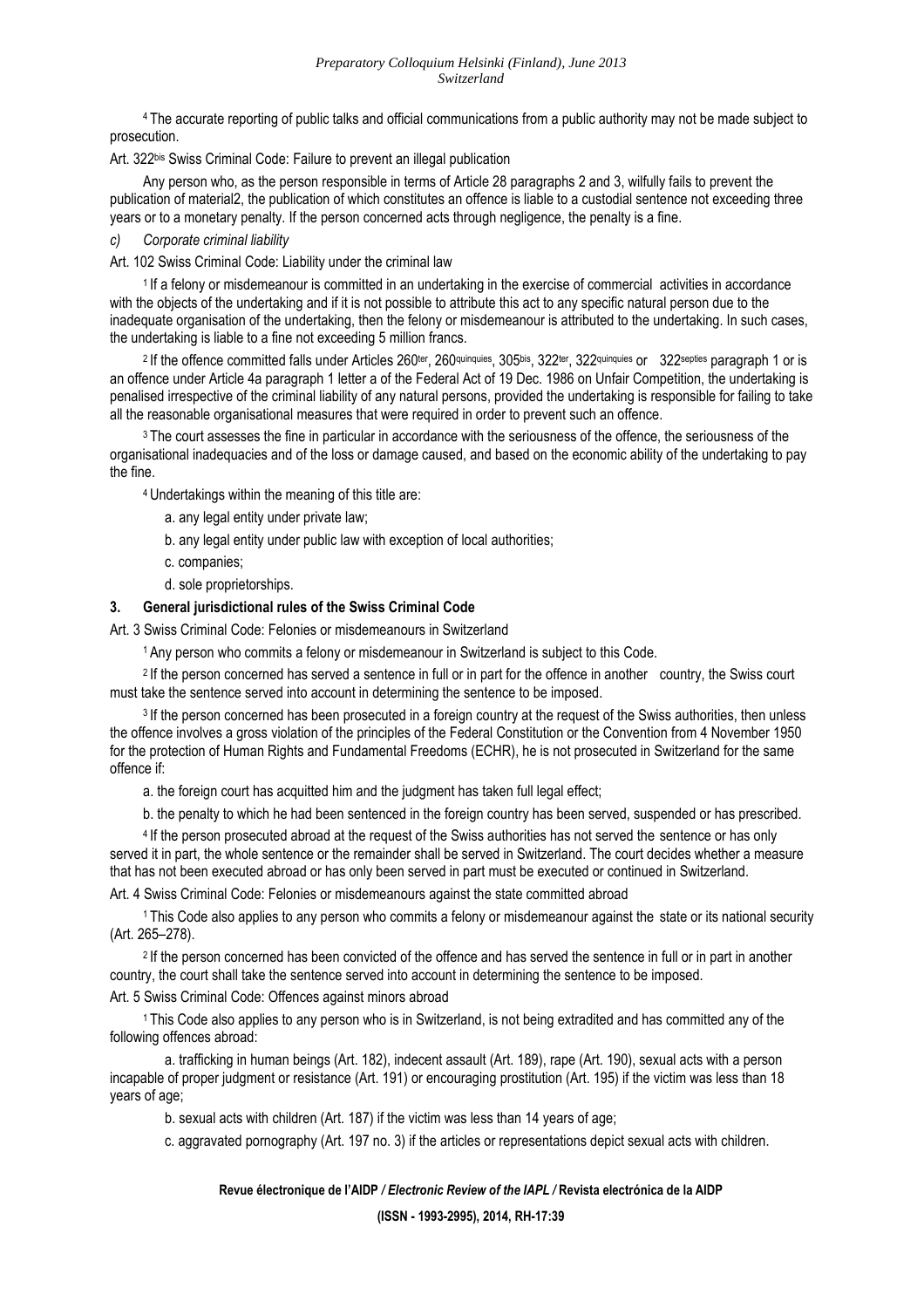<sup>2</sup>Unless the offence involves a gross violation of the principles of the Federal Constitution and the ECHR, the person concerned is not liable to further prosecution in Switzerland for the offence if:

a. he has been acquitted of the offence abroad in a legally binding judgment;

b. the sentence that was imposed abroad has been served, waived, or has prescribed.

<sup>3</sup>If the person concerned has been convicted of the offence abroad and if the sentence imposed abroad has been partly served, the court shall take the part served into account in the sentence to be imposed. The court decides whether a measure ordered abroad but only partly executed there must be continued or taken into account in the sentence imposed in Switzerland.

Art. 6 Swiss Criminal Code: Offences committed abroad prosecuted in terms of an international obligation

<sup>1</sup>Any person who commits a felony or misdemeanour abroad that Switzerland is obliged to prosecute in terms of an international convention is subject to this Code provided:

 a. the act is also liable to prosecution at the place of commission or no criminal law jurisdiction applies at the place of commission; and

b. the person concerned remains in Switzerland and is not extradited to the foreign country.

<sup>2</sup>The court determines the sentence so that overall the person concerned is not treated more severely than would have been the case under the law at the place of commission.

<sup>3</sup>Unless the offence involves a gross violation of the principles of the Federal Constitution and of the ECHR, the person concerned is not liable to further prosecution in Switzerland if:

a. he has been acquitted of the offence abroad in a legally binding judgment;

b. the sentence that was imposed abroad has been executed, waived, or has prescribed.

<sup>4</sup>If the person concerned has been convicted of the offence abroad and if the sentence imposed abroad has been partly served, the court shall take the part served into account in the sentence to be imposed. The court decides whether a measure ordered abroad but only partly executed there must be continued or taken into account in the sentence imposed in Switzerland.

Art. 7 Swiss Criminal Code: Other offences committed abroad

<sup>1</sup>Any person who commits a felony or misdemeanour abroad where the requirements of Articles 4, 5 or 6 are not fulfilled is subject to this Code if:

 a. the offence is also liable to prosecution at the place of commission or the place of commission is not subject to criminal law jurisdiction;

b. the person concerned is in Switzerland or is extradited to Switzerland due to the offence; and

c. under Swiss law extradition is permitted for the offence, but the person concerned is not being extradited.

<sup>2</sup>If the person concerned is not Swiss and if the felony or misdemeanour was not committed against a Swiss person, paragraph 1 is applicable only if:

a. the request for extradition was refused for a reason unrelated to the nature of the offence; or

b. the offender has committed a particularly serious felony that is proscribed by the international community.

<sup>3</sup>The court shall determine the sentence so that overall the person concerned is not treated more severely than would have been the case under the law at the place of commission.

<sup>4</sup>Unless the offence involves a gross violation of the principles of the Federal Constitution and the ECHR, the person concerned is not liable to further prosecution in Switzerland for the offence if:

a. he has been acquitted of the offence abroad in a legally binding judgment;

b. the sentence that was imposed abroad has been served, waived, or has prescribed.

<sup>5</sup>If the person concerned has been convicted of the offence abroad and if the sentence imposed abroad has been partly served, the court shall take the part served into account in the sentence to be imposed. The court decides whether a measure ordered abroad but only partly executed there must be continued or taken into account in the sentence imposed in Switzerland.

#### Art. 8 Swiss Criminal Code: Place of commission

<sup>1</sup>A felony or misdemeanour is considered to be committed at the place where the person concerned commits it or unlawfully omits to act, and at the place where the offence has taken effect.

<sup>2</sup>An attempted offence is considered to be committed at the place where the person concerned attempted it and at the place where he intended the offence to take effect.

#### **4. Relevant criminal procedural rules**

#### **Revue électronique de l'AIDP** */ Electronic Review of the IAPL /* **Revista electrónica de la AIDP**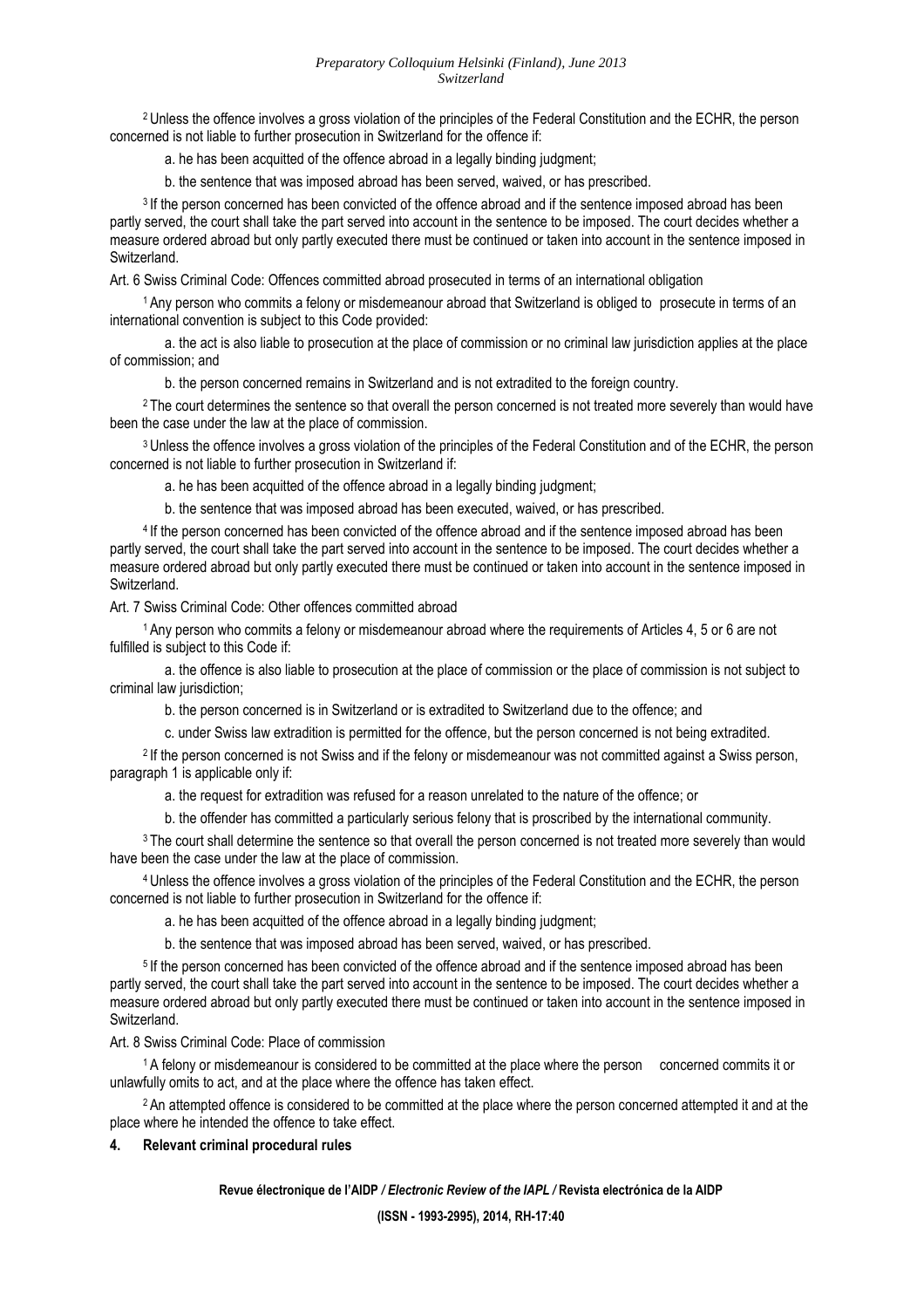#### *Preparatory Colloquium Helsinki (Finland), June 2013 Switzerland*

#### *a) Search of records and recordings*

Art. 246 Criminal Procedure Code: Principle

 Documents, audio, video and other recordings, data carriers and equipment for processing and storing information may be searched if it is suspected that they contain information that is liable to seizure.

Art. 247 Criminal Procedure Code: Conduct

<sup>1</sup>The proprietor may comment before a search on the content of records and recordings.

<sup>2</sup> Experts may be called in to examine the content of records and recordings, and in particular to identify records and recordings with protected content.

<sup>3</sup>The proprietor may provide the criminal justice authority with copies of records and recordings and printouts of stored information if this is sufficient for the purpose of the proceedings.

Art. 248 Criminal Procedure Code: Sealing of evidence

<sup>1</sup>Records and property that according to the proprietor may not be searched or seized due to the right to remain silent or to refuse to testify or for other reasons must be sealed and may neither be inspected nor used by the criminal justice authorities.

<sup>2</sup> Unless the criminal justice authority files a request for the removal of the seals within 20 days, the sealed records and property shall be returned to the proprietor.

<sup>3</sup> If it files a request for the removal of the seals, the following courts shall issue a final judgment thereon within a month:

a. in preliminary proceedings: the compulsory measures court;

b. in other cases: the court before which the case is pending.

<sup>4</sup>The court may call in an expert to examine the content of records and property.

*b) Surveillance of post and telecommunications* 

Art. 269 Criminal Procedure Code: Requirements

<sup>1</sup>The public prosecutor may arrange for post and telecommunications to be monitored if:

a. there is a strong suspicion that an offence listed in paragraph 2 has been committed;

b. the seriousness of the offence justifies surveillance; and

c. investigative activities carried out so far have been unsuccessful or the enquiries would otherwise have no prospect of success or be made unreasonably complicated.

<sup>2</sup>Surveillance may be ordered in the investigation of the offences under the following Articles:

 a. SCC: Articles 111–113, 115, 118 number 2, 122, 124, 127, 129, 135, 138–140, 143, 144 paragraph 3, 144bis number 1 paragraph 2 and number 2 paragraph 2, 146–148, 156, 157 number 2, 158 number 1 paragraph 3 and number 2, 160, 161, 163 number 1, 180–185, 187, 188 number 1, 189–191, 192 paragraph 1, 195, 197, 221 paragraphs 1 and 2, 223 number 1, 224 paragraph 1, 226, 227 number 1 paragraph 1, 228 number 1 paragraphs 1–4, 230bis, 231 number 1, 232 number 1, 233 number 1, 234 paragraph 1, 237 number 1, 238 paragraph 1, 240 paragraph 1, 242, 244, 251 number 1, 258, 259 paragraph 1, 260bis–260quinquies, 261bis, 264–267, 271, 272 number 2, 273, 274 number 1 paragraph 2, 285, 301, 303 number 1, 305, 305bis number 2, 310, 312, 314, 317 number 1, 319, 322<sup>ter</sup>, 322quater and 322septies;

b. Federal Act of 16 December 2005 on Foreign Nationals: Articles 116 paragraph 3 and 118 paragraph 3;

 c. Federal Act of 22 June 2001 on the Hague Convention on Adoption and on Measures to Protect Children in International Adoption Cases: Article 24;

d. War Material Act of 13 December 1996: Articles 33 paragraph 2 and 34–35b;

e. Nuclear Energy Act of 21 March 2003: Articles 88 paragraphs 1 and 2, 89 paragraphs 1 and 2 and 90 paragraph

1;

 f. Narcotics Act of 3 October 1951: Articles 19 number 1 second sentence and number 2, and 20 number 1 second sentence;

g. Environmental Protection Act of 7 October 1983: Article 60 paragraph 1 letters g–i as well as m and o;

h. Goods Control Act of 13 December 1996: Article 14 paragraph 2.

i. Sport Promotion Act of 17 June 2011: Article 22 paragraph 2.

<sup>3</sup> If the adjudication an offence subject to military jurisdiction is assigned to the jurisdiction of the civil courts, the surveillance of post and telecommunications may also be ordered in the investigation of the offences under Article 70 paragraph 2 of the Military Criminal Procedure Code of 23 March 1979.

**Revue électronique de l'AIDP** */ Electronic Review of the IAPL /* **Revista electrónica de la AIDP**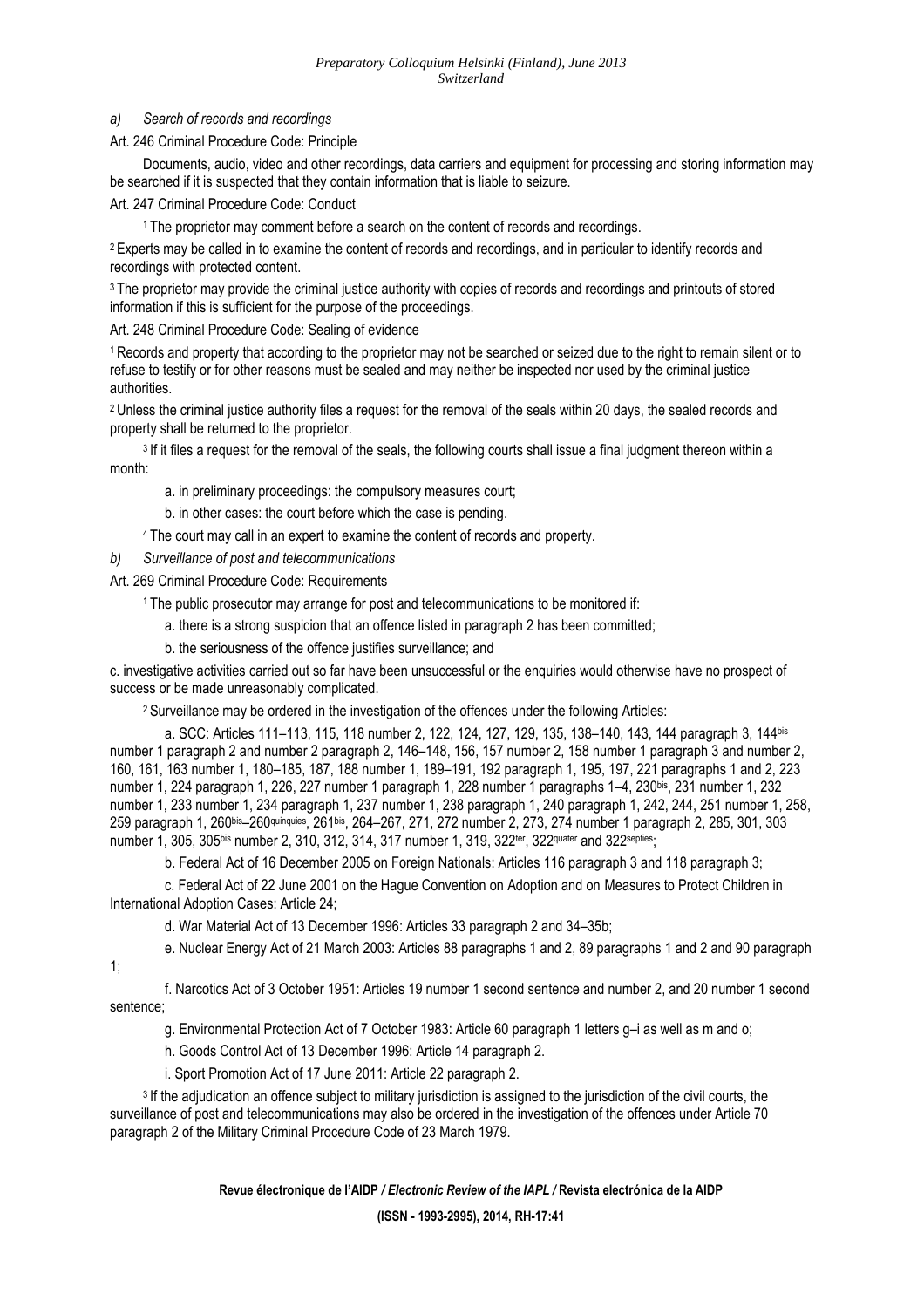Art. 270 Criminal Procedure Code: Subject matter of surveillance

The postal address and telecommunications connection of the following persons may be monitored:

a. the accused;

b. third parties if there is reason to believe based on specific information that:

1. the accused uses the postal address or the telecommunications connection of the third party, or

2. the third party receives certain communications on behalf of the accused or passes on

communications from the accused to another person.

Art. 271 Criminal Procedure Code: Preservation of professional confidentiality

<sup>1</sup>When monitoring a person belonging to one of the professions mentioned in Articles 170– 173, the court must ensure that information that is relevant to the enquiries or the reason why this person is being monitored is separated from information that is relevant, in order to guarantee that no professional secrets come to the knowledge of the criminal justice authority.

<sup>2</sup>Direct interception of communications is permitted only if:

a. there is a strong suspicion that the person subject to professional confidentiality is guilty of an offence; and

b. there are specific reasons justifying the direct interception of communications.

<sup>3</sup>In the surveillance of other persons, information about which a person named in Articles 170–173 may refuse to testify must be removed from the case documents and destroyed immediately; it may not be used.

Art. 272 Criminal Procedure Code: Duty to obtain authorisation and general authorisation

<sup>1</sup>The surveillance of post and telecommunications requires the authorisation of the compulsory measures court.

<sup>2</sup> If enquiries reveal that the person under surveillance is changing his or her telecommunications connection regularly, the compulsory measures court may by way of exception authorise the surveillance of all identified connections used by the person under surveillance for telecommunications so that authorisation is not required in each individual case (general authorisation). The public prosecutor shall submit a report to the compulsory measures court for approval every month and on conclusion of the surveillance.

<sup>3</sup>If during the surveillance of a connection in terms of a general authorisation, measures are required to protect professional confidentiality and such measures are not mentioned in the general authorisation, an application for authorisation for the individual surveillance operation concerned must be submitted to the compulsory measures court.

Art. 273 Criminal Procedure Code: Traffic and invoice data, subscriber information

<sup>1</sup>If there is a strong suspicion that a felony or misdemeanour or a contravention in terms of Article 179septies SCC has been committed, and if the requirements of Article 269 paragraph 1 letters b and c are met, the public prosecutor may request information:

 a. on when and with which persons or connections the person under surveillance is communicating or has communicated via post or telecommunications;

b. on traffic and invoice data.

<sup>2</sup>The order requires the approval of the compulsory measures court.

<sup>3</sup>The information mentioned in paragraph 1 may be requested irrespective of the duration of surveillance and for up to 6 months thereafter.

Art. 274 Criminal Procedure Code: Authorisation procedure

<sup>1</sup>The public prosecutor shall submit the following documents to the compulsory measures court within 24 hours of surveillance or the release of information being ordered:

a. the order;

b. a statement of the reasons and the case documents relevant for authorisation.

<sup>2</sup>The compulsory measures court shall decide and provide a brief statement of the reasons within 5 days of the surveillance or the release of information being ordered. It may grant authorisation subject to a time limit or other conditions, or request further information or investigations.

<sup>3</sup>The compulsory measures court shall give notice of the decision immediately to the public prosecutor and to the Post and Telecommunications Surveillance Bureau in terms of Article 2 of the Federal Act of 6 October 2000 on the Surveillance of Post and Telecommunications.

<sup>4</sup>The authorisation shall expressly state whether:

a. measures must be taken to protect professional confidentiality;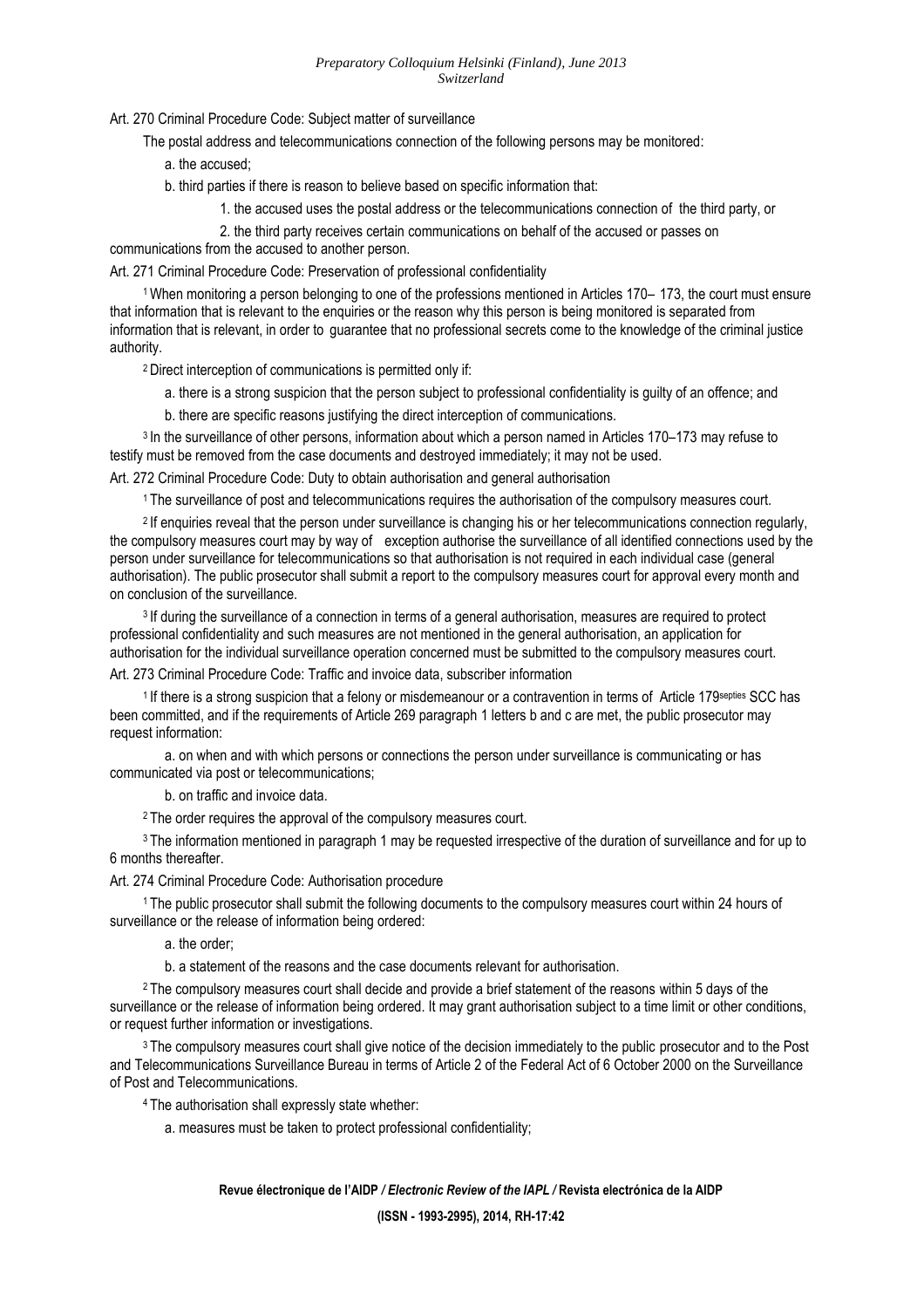b. the direct interception of communications is permitted.

<sup>5</sup>The compulsory measures court shall grant authorisation for a maximum of 3 months. The authorisation may be extended on one or more occasions for a maximum of 3 months at a time. If an extension is required, the public prosecutor shall file an application for the extension, stating the reasons therefor, before expiry of the current authorisation.

#### Art. 275 Criminal Procedure Code: Conclusion of surveillance

<sup>1</sup>The public prosecutor shall stop surveillance immediately if:

- a. the requirements are no longer fulfilled; or
- b. the authorisation or its extension is refused.

<sup>2</sup> In cases under paragraph 1 letter a, the public prosecutor shall notify the compulsory measures court that surveillance has been concluded.

#### Art. 276 Criminal Procedure Code: Results not required

<sup>1</sup>Records of authorised surveillance operations that are not required for criminal proceedings shall be stored separately from the case documents and destroyed immediately on conclusion of the proceedings.

<sup>2</sup>Postal items may be retained for as long as this is necessary for the criminal proceedings; they must be released to the addressee as soon as the status of the proceedings permits.

Art. 277 Criminal Procedure Code: Use of the results of unauthorised surveillance operations

<sup>1</sup>Documents and data carriers obtained in unauthorised surveillance activities must be destroyed immediately. Postal items must be delivered to the addressee immediately.

<sup>2</sup>The results of unauthorised surveillance operations may not be used.

#### Art. 278 Criminal Procedure Code: Accidental finds

<sup>1</sup>If in the course of surveillance operations offences other than those specified in the surveillance order come to light, these findings may be used against the accused provided surveillance would have been permitted in the investigation of the offences concerned.

 1bis If offences come to light during surveillance operations in terms of Article 3 of the Federal Act of 6 October 2000 on the Surveillance of Post and Telecommunications, the findings may be used subject to the requirements specified in paragraphs 2 and 3.

<sup>2</sup>Findings relating to offences committed by a person who is not named as a suspect in the surveillance order may be used if the requirements for the surveillance of this person are fulfilled.

<sup>3</sup> In cases under paragraphs 1, 1<sup>bis</sup> and 2, the public prosecutor shall order surveillance immediately and begin the authorisation procedure.

<sup>4</sup>Records that may not be used as accidental finds must be stored separately from the case documents and destroyed on conclusion of the proceedings.

<sup>5</sup>Any findings made in a surveillance operation may be used to trace wanted persons.

#### Art. 279 Criminal Procedure Code: Notice

<sup>1</sup>The public prosecutor shall notify the suspect under surveillance and third parties under surveillance in terms of Article 270 letter b of the reason for and form and duration of the surveillance operation on conclusion of the preliminary proceedings at the latest.

<sup>2</sup>With the consent of the compulsory measures court, notice may be deferred or dispensed with if:

a. the findings are not used as evidence in court proceedings; and

b. deferring or dispensing with notice is necessary to protect overriding public or private interests.

<sup>3</sup> Persons whose telecommunications connection or postal address has been under surveillance or who have used a connection or postal address that has been under surveillance may file an appeal under Articles 393–397. The period for filing the appeal begins on receipt of the notice.

*c) Surveillance using technical surveillance devices* 

Art. 280 Criminal Procedure Code: Permitted use

The public prosecutor may use technical surveillance devices in order to:

a. listen to or record words spoken in private;

- b. observe or record events in private or not generally accessible places;
- c. establish the whereabouts of persons or property.

Art. 281 Criminal Procedure Code: Requirements and conduct

#### **Revue électronique de l'AIDP** */ Electronic Review of the IAPL /* **Revista electrónica de la AIDP**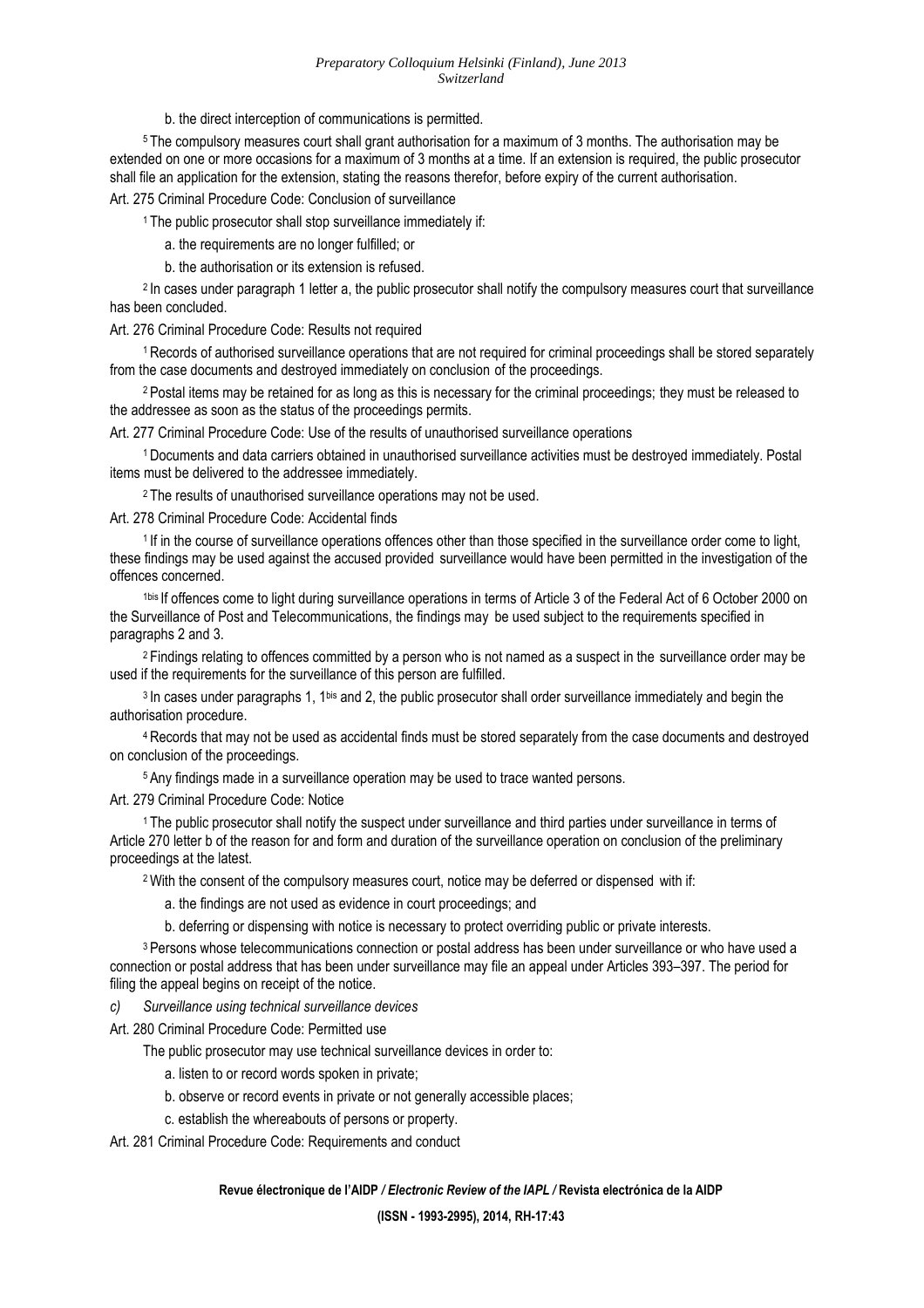<sup>1</sup>Devices may only be used in relation to a suspect.

<sup>2</sup> Premises or vehicles of third parties may only be monitored if there is reason to believe on the basis of specific information that a suspect is present on those premises or using that vehicle.

<sup>3</sup>Use of devices may not be ordered in order to:

a. record as evidence in court proceedings events involving an accused who is in custody;

b. monitor premises or vehicles of a third party who belongs to one of the professions mentioned in Articles 170–

<sup>4</sup>The use of technical surveillance devices is otherwise governed by Articles 269–279.

#### *d) Observation*

173.

Art. 282 Criminal Procedure Code: Requirements

<sup>1</sup>The public prosecutor and, in the enquiries, the police may covertly observe persons and property in generally accessible locations and make image or sound recordings while doing so if:

 a. there is reason to believe on the basis of specific information that felonies or misdemeanours have been committed; and

b. the enquiries would otherwise have no prospect of success or be made unreasonably complicated.

<sup>2</sup>Where observation activities ordered by the police have been conducted for one month, their continuation requires authorisation by the public prosecutor.

#### Art. 283 Criminal Procedure Code: Notice

1 The public prosecutor shall notify the persons directly concerned by observation activities of the reason for and form and duration of the observation activities on conclusion of the preliminary proceedings at the latest.

<sup>2</sup>Notice may be deferred or dispensed with if:

- a. the findings are not used as evidence in court proceedings; and
- b. deferring or dispensing with notice is necessary to protect overriding public or private interests.

#### **5. Rules on mutual legal assistance**

Art. 18a Mutual Assistance Act (IMAC): Surveillance of postal and telecommunications traffic

<sup>1</sup>In extradition cases, the Federal Office may, at the express request of another State order the surveillance of postal and telecommunications traffic in order to establish the whereabouts of the defendant.

<sup>2</sup> In other mutual assistance cases, the following authorities may order the surveillance of postal and telecommunications traffic:

a. the Office of the Attorney General of Switzerland or of the Cantonal Public Prosecutor;

b. the Federal Office, if it is executing the request for mutual assistance itself.

<sup>3</sup>The surveillance order must be submitted to the following authorities for approval:

a. by the federal authorities: the federal compulsory measures court;

b. by the cantonal authorities: the cantonal compulsory measures court.

<sup>4</sup>The requirements for surveillance and the procedure shall otherwise be governed by Articles 269–279 CrimPC and the Federal Act of 6 October 2000 on the Surveillance of Postal and Telecommunications Traffic.

#### Art. 18b Mutual Assistance Act: Electronic communications traffic data

<sup>1</sup>The federal or cantonal authority dealing with a request for mutual assistance may order the transmission of electronic communications traffic data to another State before conclusion of the mutual assistance proceedings if:

a. provisional measures indicate that the communication that is the subject of the request originated abroad; or

 b. the data was acquired by the executing authority based on an order for authorised real-time surveillance (Art. 269–281 of the CrimPC).

<sup>2</sup>The data may not be used in evidence before the ruling on granting and the extent of mutual assistance is legally binding.

3 Notice of the ruling under paragraph 1 and any order or authorisation for surveillance must be given to the Federal Office immediately.

Art. 64 Mutual Assistance Act: Compulsory measures